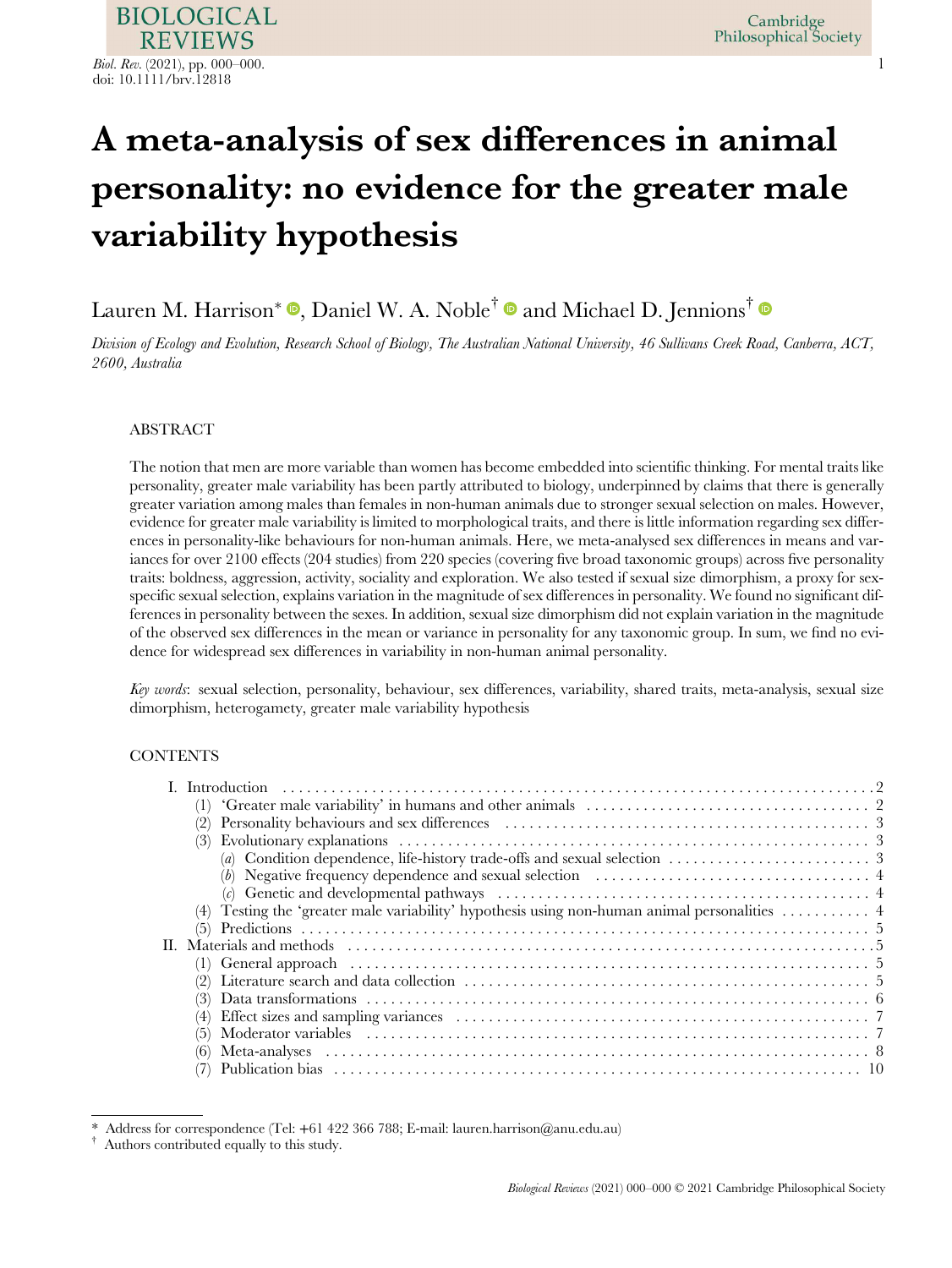# I. INTRODUCTION

Numerous studies have quantified average differences between men and women in traits ranging from height and physiology to, more controversially, behaviours, including intelligence and personality. Far fewer studies have investigated human sex differences in variability among individuals (but see Lehre et al., 2009). The causes and consequences of sex differences in behavioural variability have, however, been widely debated in the social sciences (e.g. Stewart-Williams & Halsey, 2021). For example, sex differences in variability in academic performance (Machin & Pekkarinen, 2008) or the classroom (Baye & Monseur, 2016; O'Dea et al., 2018; Gray et al., 2019) have been attributed to sex differences in variability in intelligence (Arden & Plomin, 2006; Johnson, Deary & Carothers, 2008), psychological state (Archer, 2019), creativity (Ju, Duan & You, 2015), aggressiveness (Deary et al., 2003), personality (Borkenau, McCrae & Terracciano, 2013b) and, ultimately, brain structure (Ritchie et al., 2018; Wierenga et al., 2020). The general conclusion is that males are more behaviourally variable than females ('greater male variability' hypothesis). This conclusion has led to much controversy as it is sometimes used to explain male-biases in science, technology, engineering and mathematics (STEM) for university enrolment, subsequent employment and recognition of extremely high-level performance (Benbow & Stanley, 1980, 1983; Lubinski & Benbow, 1992; Pinker, 2005; Halpern et al., 2007).

# (1) 'Greater male variability' in humans and other animals

Greater attention has been paid to describing average differences between the sexes than to differences in trait variability (e.g. average differences in brain size; see Shields, 1975, 1982). It was not until Darwin (1871) suggested that males were more likely than females to express variation in their physical (i.e. phenotypic) traits that the 'greater male variability' hypothesis became the focus of scientific attention. Darwin (1871, p. 272, 321–330) argued that the tendency of males to vary more than females indicated that sex-specific selection on males was an important evolutionary process. As evolutionary theory emphasises the importance of variability as the raw material for selection to operate, it became legitimate to study sex differences in behavioural variation

(Shields, 1982; Hyde, 1990). Following Darwin, the prominent sexologist Havelock Ellis (1894) was one of the first formally to describe biological sex differences in variability for both physical and mental traits in men and women. Ellis (1894) concluded that the differences between men and women for variability in brain size indicated that the mental abilities of men were superior to those of women, due to a greater concentration of men at the higher extremes of distributions for both traits. Although the 'greater male variability' hypothesis has faced criticism and pushback since its inception [most notably from women scientists (Thompson, 1903; Hollingworth, 1914, 1918; Hyde, 1981; Shields, 1982)], it has remained a controversial topic of unresolved debate for well over a century (see Fausto-Sterling, 1985). Some have argued that the extent to which the 'greater male variability' hypothesis has been accepted is related more to societal changes than empirical evidence. For example, Shields (1982) stated that the hypothesis was more readily accepted by the scientific community at a time when women began to enrol in universities in increasing numbers. Even now, as fewer scientists invoke the 'greater male variability' hypothesis to explain a male-bias in STEM, the hypothesis, and its possible biological underpinnings (i.e. due to natural and sexual selection – referred to using the shorthand of 'biology' or 'evolution') continue to be discussed and tested (e.g. Geary, 2018, 2021).

Greater variability among men than women in behaviour, personality and cognition is widely attributed to socio-cultural factors that differ between the sexes, but also to biological factors (Feingold, 1992; Miller & Halpern, 2014). Some commentators have, however, argued that the role of evolved sex differences in behaviour is still underplayed (Archer, 2019; Stewart-Williams & Halsey, 2021). A key line of reasoning invokes a trend across non-human animals for greater male than female variability (e.g. Geary, 2010). Although greater male variability has been reported for some traits in non-human animals (e.g. reversal learning performance in mountain chickadees; Branch et al., 2020), the robustness of this claim is unclear. Specifically, the strongest evidence is for greater variability in male than female morphology, especially for sexually selected traits, including ornaments, weaponry and body size (Pomiankowski & Moller, 1995; Reinhold & Engqvist, 2013; Wyman & Rowe, 2014). To date, the evidence appears weak or absent for greater male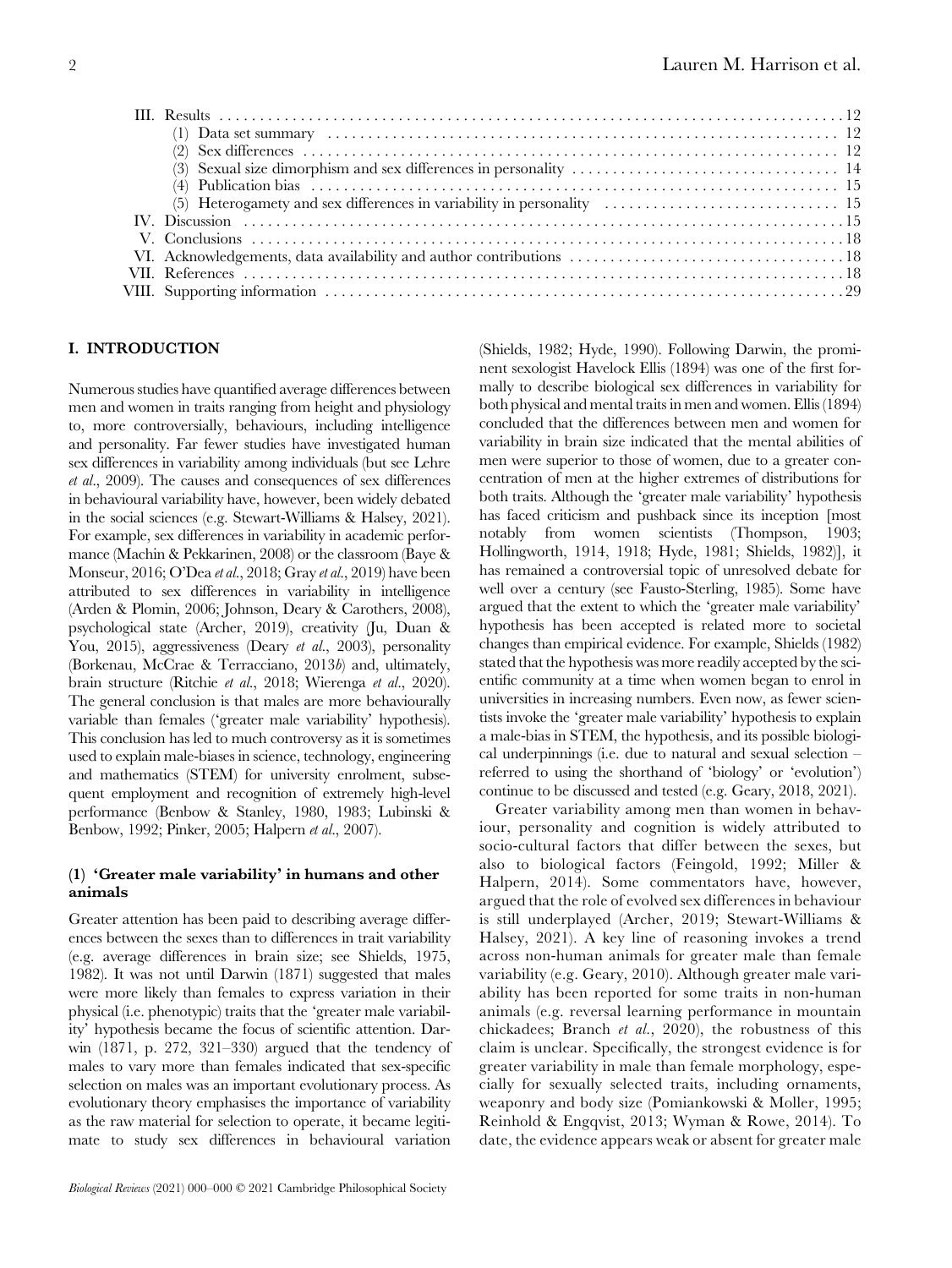variability for behaviours that are exhibited by both sexes (Tarka et al., 2018; Zajitschek et al., 2020).

#### (2) Personality behaviours and sex differences

Human personality is often quantified by scoring five components of behaviour (the 'Big Five': extraversion, neuroticism, openness, conscientiousness and agreeableness; Costa & McCrae, 1992), which are repeatable among individuals over time. In the last 15 years, comparable evidence has emerged for repeatable and heritable behavioural variation among non-human animals that is akin to human personality. These animal behaviours are often grouped into five personality axes that loosely resemble those in humans: activity, aggression, boldness, exploration and sociality/sociability (Réale et al., 2007). We can therefore now test claims for greater male variability in personality traits in non-human animals (e.g. Archer, 1996; Nettle, 2006; Borkenau et al., 2013b).

#### (3) Evolutionary explanations

There are three non-mutually exclusive explanations frequently invoked by biologists to explain the maintenance of variation in non-human animal personality despite natural selection tending to eliminate less-fit variants (Smith & Blumstein, 2008; Dingemanse & Wolf, 2010): (a) conditiondependent trait expression; (b) negative frequency-dependent selection and  $(c)$  developmental or genetic constraints. Crucially, when stronger sexual selection on males than females is taken into account, sexual selection might partially account for why males are more variable than females for some personality traits.

Sexual selection is usually stronger on males than females (Fromhage & Jennions, 2016; Janicke & Morrow, 2018). It favours individuals with the most extreme expression of traits that increase the likelihood of obtaining mates (e.g. weapons, ornaments, courtship and coercive behaviours; Darwin, 1871), or fertilising eggs when females mate multiply (Parker, 1970). There is often far greater amongindividual variation in mating success in males than females (Janicke et al., 2016). This is partly attributable to the relative abundance of males and females that are available to mate [i.e. the operational sex ratio (OSR); Emlen & Oring, 1977]. As the OSR becomes more male-biased, the variation in male mating success increases, and hence the opportunity for sexual selection (Wade, 1979; Arnold & Wade, 1984). However, a greater opportunity for sexual selection in males than females does not, by itself, mean that there is stronger sexual selection on males: stochastic factors can create a relationship between the OSR and the opportunity for sexual selection (Klug et al., 2010; Jennions, Kokko & Klug, 2012). Ultimately, stronger sexual selection on males primarily arises due to males spending relatively more of their lives in the mating pool trying to acquire a mate (Kokko, Klug & Jennions, 2012; Fromhage & Jennions, 2016). This increases the costs that

males can incur to shorten this interval by investing more heavily in traits that provide an advantage when competing for mates. This sexual competition for mates (and fertilisations) tends to generate strong directional selection on males which, in turn, can sometimes select for conditiondependent mating tactics, and alter the life-history tradeoffs that males and females experience. Each of these consequences can increase variability in male mating behaviours.

#### (a) Condition dependence, life-history trade-offs and sexual selection

Sexual selection generally favours condition-dependent trait expression if individuals in better condition can afford to incur greater costs (Rowe & Houle, 1996). Even minor differences in resource acquisition among individuals due to chance or small genetic differences in, say, foraging efficiency can therefore translate into differential expression of sexual traits (Rowe & Houle, 1996), increasing phenotypic variance among individuals. Condition dependence can therefore maintain variation in sexually selected traits, even when directional female choice should otherwise erode genetic variation in male trait expression (i.e. the 'lek paradox'; Borgia, 1979). Sexually selected traits are likely to show higher condition dependence than naturally selected traits because a small relative advantage can translate into large fitness gains due to the zero-sum nature of competition for mates. In sum, stronger sexual selection on males is predicted to yield sexual traits with greater variance among males than equivalent traits in females, or than naturally selected traits in either sex (Pomiankowski & Moller, 1995; Wyman & Rowe, 2014). It is also worth noting that pleiotropic effects of sexually selected traits might then also increase variance in correlated traits (e.g. Han & Dingemanse, 2015). For example, sexual selection on males to elevate aggressiveness when fighting with rivals might also affect aggressiveness in other contexts, such as when foraging in a group.

Life-history trade-offs have also been proposed to generate variation in personality among individuals (Wolf et al., 2007). Sexual selection on condition-dependent male sexual traits can lead to sex-specific life-history trade-offs that generate greater phenotypic variation among males than females. For example, sexual selection often reduces male life expectancy to below that of females due to the differential expression of sex and stress hormones (e.g. in humans; Regan & Partridge, 2013), fighting-associated injuries (e.g. fatal territorial contests in male common loons Gavia immer; Piper et al., 2008), the high energetic costs of sexual advertising (e.g. the advertisement calls of male field crickets Teleogryllus commodus; Hunt et al., 2004), and ornaments attracting predators (e.g. guppy Poecilia reticulata male colouration; Gordon, Lopez-Sepulcre & Reznick, 2011). Sexual selection could therefore increase variation in the magnitude of the trade-off between current reproduction and survival, which will elevate age-dependent variation in allocation of resources to different life-history traits, including those under both sexual and natural selection.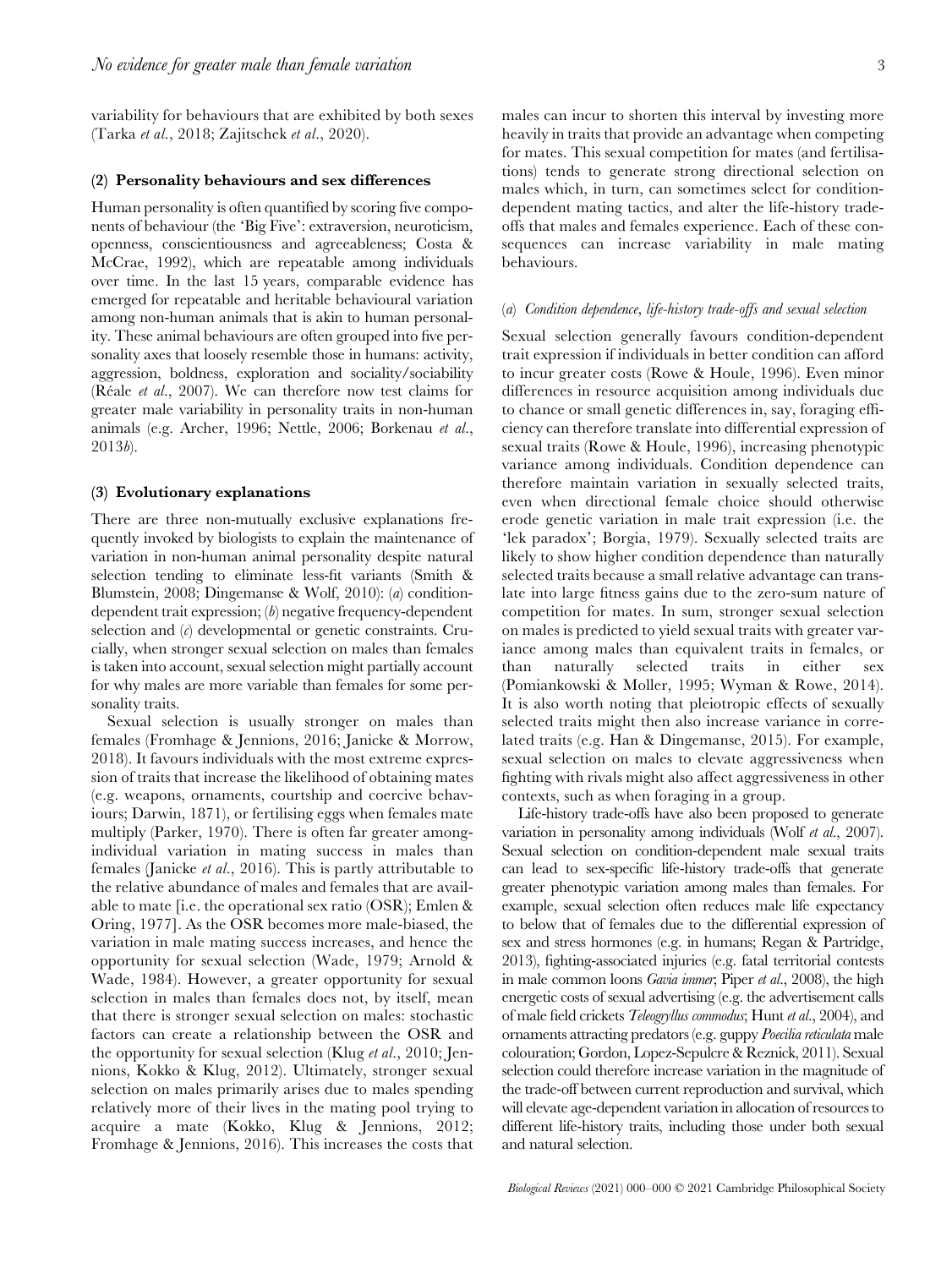# (b) Negative frequency dependence and sexual selection

Negative frequency-dependent selection is a form of balancing selection that can maintain genetic variation in traits. It is often associated with the evolution of different morphs within a species due to a rarer phenotype having a fitness advantage (e.g. predators learning more readily to detect male P. reticulata guppies with a common colour morph; Olendorf et al., 2006). Negative frequency-dependent selection is particularly relevant for behavioural traits that elevate the intensity of competition among similar individuals (Wolf & McNamara, 2012). For example, there are two foraging morphs in Drosophila melanogaster larvae: 'rover' (actively explores) and 'sitter' (sedentary feeders). Both morphs have lower fitness when common, as within-morph competition increases with population density at limited food sources (Fitzpatrick et al., 2007).

Sexual selection often results in the evolution of alternative mating tactics. This is usually because individuals with a poor start in life, or those that are in worse condition due to their recent experience or to the effects of ageing, gain more from a mating tactic that circumvents female choice or direct physical contests (Taborsky & Brockmann, 2010). When early development affects the adult phenotype, this can result in development being canalised into a few discrete pathways such that alternative mating tactics are associated with a suite of morphological traits that differ from those for the dominant mate-acquisition tactic. For example, sneaker males are smaller and more female-like than males using the dominant mating tactic. Sexual selection, because it more often promotes the evolution of alternative mating tactics in males than females, therefore tends to generate higher variation among males than females in both morphological traits and allied behaviours.

#### (c) Genetic and developmental pathways

Greater male variability might arise from 'constraints' imposed by sex-determination mechanisms (James, 1973). In mammals, for example, XX/XY chromosomal sex determination means that females have two X chromosomes and males only one. For females, the phenotypic effects of genes on the X chromosome are therefore averaged across their expression on both chromosomes, often via epigenetic inactivation of one chromosome (Amos-Landgraf et al., 2006). By contrast, males only express genes on the single, maternally inherited X chromosome. All else being equal, this should create more extreme phenotypes in males (Charlesworth, 1996), hence greater variation among males than females. It should be noted, however, that X-inactivation is not always random in mammals. Skewed X-inactivation, the imbalanced expression of paternal and maternal X chromosome genes, is fairly common (Shvetsova et al., 2019) and can generate greater than expected genetic variation in females (Gribnau & Barakat, 2017). Additionally, females are the heterogametic sex in some taxa, including birds, butterflies, and some fish and reptiles (Beukeboom & Perrin, 2014). If the mechanism of sex determination drives sex differences in phenotypic variability, then taxa with heterogametic females should exhibit greater variability in females than males (Reinhold & Engqvist, 2013). Similarly, it is possible that when sex determination depends on an environmental threshold, such as temperature or host size in parasitoids, the sexes might differ in their phenotypic variability depending on whether there is greater variation in the environmental cue above or below the threshold.

# (4) Testing the 'greater male variability' hypothesis using non-human animal personalities

Based on the above explanations, sexual selection and the mechanism of sex determination are likely to amplify both average differences in trait expression and variation in sexually selected behaviours and, as a by-product, any associated behaviours that affect personality (reviewed in Schuett, Tregenza & Dall, 2010). For example, aggressive personality, as result of sexual selection on fighting behaviour, is expected to lead to both greater average trait expression and more among-individual variance in males compared to females (but see Stockley & Brø-Jorgensen, 2011). Indeed, variation in two components of human personality (agreeableness and neuroticism) that are linked to aggressiveness, show greater variability among men (Budaev, 1999; Archer & Mehdikhani, 2003). This line of reasoning should apply to all taxa: male variability in personality should be higher in species when sexual selection on males is more intense. This broad-scale prediction about all non-human animals is directly relevant to proposed explanations for sex differences in variation in human behaviour that invoke evolved biological differences between the sexes due to sexual selection (e.g. Archer, 2019; Stewart-Williams & Halsey, 2021), but it remains poorly tested.

Here we conduct a large-scale meta-analysis of nonhuman animal personality studies (extending an earlier meta-analysis by Tarka et al., 2018) to test the robustness of claims that males differ behaviourally from females for these types of traits. More specifically, we answer three questions: (i) do males show greater mean trait expression or variability than females for each of the five personality components?  $(ii)$ Do sex differences in means or variability differ among the five components of personality? And (iii) does sexual selection [estimated using a proxy of sexual size dimorphism (SSD)] explain differences in the magnitude of sex differences in the mean and variance in personality? In many taxa, the strength of sexual selection on males is correlated with the magnitude of SSD (Fairbairn, Blanckenhorn & Székely, 2007). We therefore included SSD as a moderator in our meta-analyses. Additionally, our data set contains taxa where males are heterogametic (mammals), homogametic (birds), or a mixture of both (insects, fish and reptiles/amphibians). As such, we also partially tested if sex determination by sex chromosomal arrangement affects sex differences in variation in personality by testing for a moderating effect of taxa.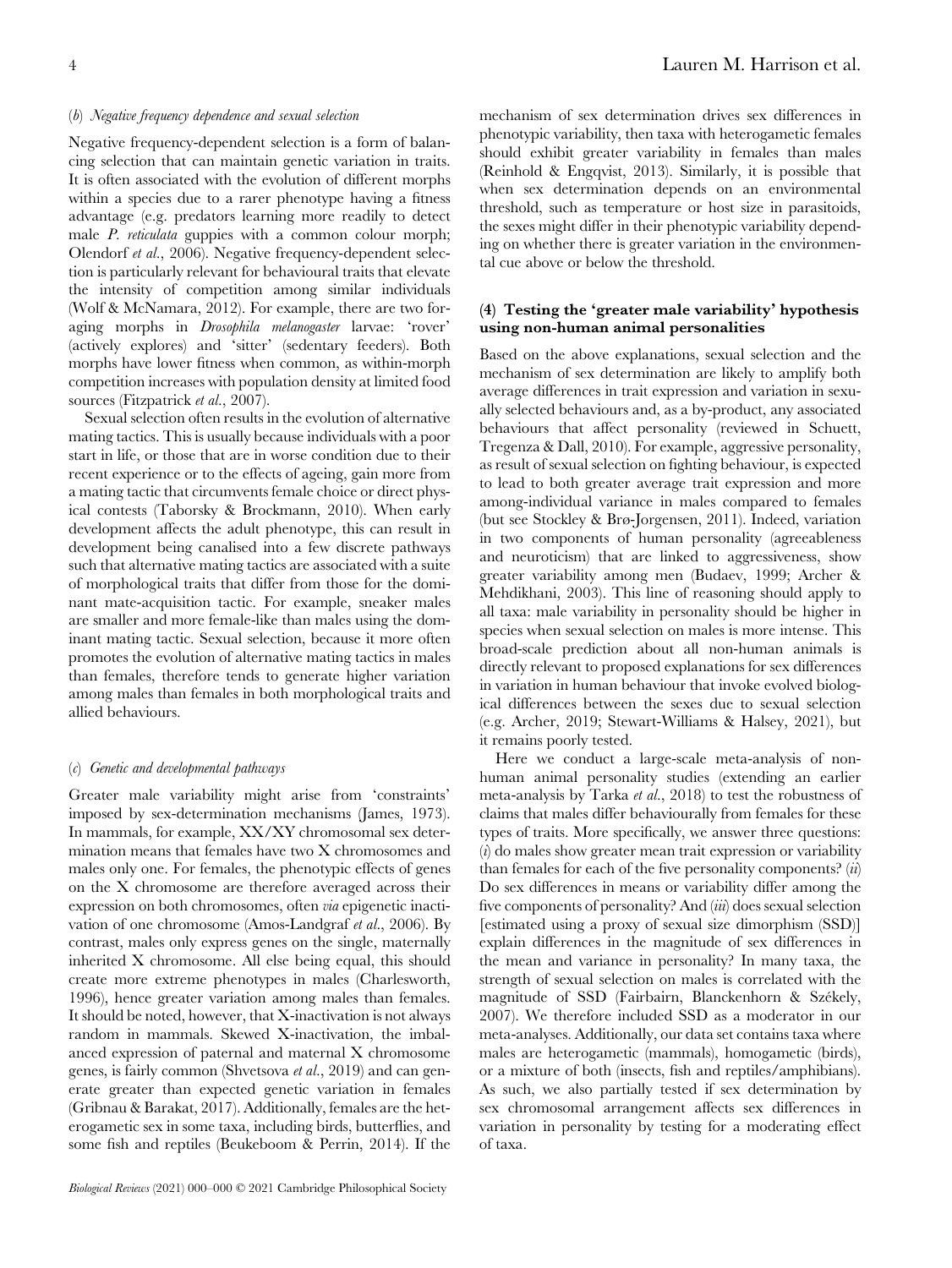#### (5) Predictions

We expected that males would show larger mean trait values for personality traits, with the possible exception of sociality (Dingemanse & Wolf, 2010; Wolf & Weissing, 2010), and greater variance for all five traits in accordance with the 'greater male variability' hypothesis (Feingold, 1992). We expected that the magnitude of sex-specific differences in mean values and variance would depend on the type of personality trait, because trait types are likely to be correlated with sex roles (e.g. parental care might affect sociality), life histories (e.g. sex-biased dispersal is likely to affect exploration and activity), and sexual selection (e.g. the level of male–male competition or female mate choice might affect male levels of aggression and female levels of exploration). When testing whether the degree of sex-specific sexual selection (as measured by an index of SSD) moderated effect sizes, we predicted that species with a greater male-bias in SSD would show stronger sex differences in the mean and variance. However, we also expected the strength of its moderating effect to differ among the personality traits due to variation in the magnitude of the difference in sex-specific selection on the trait.

# II. MATERIALS AND METHODS

# (1) General approach

We conducted a systematic review and meta-analysis to test the generality of the 'greater male variability' hypothesis across the animal kingdom (excluding humans). Comparisons of shared behavioural traits often provide conflicting evidence for greater male variability (e.g. Reinhold & Engqvist, 2013; Tarka et al., 2018; Zajitschek et al., 2020); we therefore chose to focus on animal personality as a way to compare shared behaviours that are broadly equivalent, and measured in similar ways, across many different nonhuman animal species. For this synthesis, we extracted the raw means and error for personality and personality-like behaviours for both males and females from the primary literature (see Fig. 1). Recently, there has been a push for stricter definitions of personalities in non-human animal behaviour studies (Dingemanse & Wright, 2020). By definition, personality traits are repeatable (Sih, Bell & Johnson, 2004), but very few of the available studies reported repeatability, nor cited previous work that has documented repeatability of the behavioural measure used to quantify personality. As such, many earlier studies of personality-like animal behaviours do not necessarily meet these criteria. To ensure adequate sample sizes, however, we retained behaviours that are commonly described as indices of animal personality, or where the authors explicitly interpreted these behaviours as 'personalities' (Sih et al., 2004; Réale et al., 2007). Our inclusion of studies that did not explicitly confirm the repeatability of personality and personality-like behaviours could introduce potential problems with our interpretation, but we included them to allow us to test the 'greater male variability' hypothesis for behaviours exhibited by both sexes across a wider array of animal taxa. It is also worth noting that there is no obvious reason for studies that do not report repeatability to be biased with respect to the magnitude or direction of any sex difference in the mean or variance in behaviour.

#### (2) Literature search and data collection

Our meta-analysis was pre-registered with the Open Science Foundation (OSF; study details available at: https:// osf.io/b9ju6/). We conducted a systematic search of the literature for empirical studies of animals that quantify personality traits, which were categorised into five types: 'boldness', 'aggression', 'activity', 'sociality' and 'exploration' (Sih et al., 2004; Réale et al., 2007). We ran primary and secondary key word searches using the search strings shown in Table S1 in the online Supporting Information. In the primary searches we looked for behavioural measures commonly used by those studying animal personality to quantify each of the five personality types, such as 'hiding time' as an index of boldness or 'distance moved' as an index of exploration (Sih et al., 2004; Réale et al., 2007). Our secondary searches were designed to locate studies of 'personality-like' behaviours that were alternative measures of activity, aggression, boldness, exploration or sociality. We then conducted additional forward citation searches to include all articles that had cited any of five influential reviews of animal personality (Dall, Houston & McNamara, 2004; Sih et al., 2004; Réale et al., 2007; Dingemanse & Wolf, 2010; Schuett et al., 2010). In all cases we searched for studies that collected data on both males and females so that the sexes could be compared for data collected by the same researchers from the same population using equivalent methods. In total, we collected 9698 records from the ISI Web of Science and SCOPUS databases on 11 December 2018. The PRISMA diagram summarising our search protocol and the number of articles located using each search method is shown in Fig. 1.

After removing obvious duplicates, 3739 articles were available for title and abstract screening by LMH. Of these, 942 were excluded at the title/abstract screening stage because they were: (i) duplicates ( $N = 130$ ), (ii) human studies  $(N = 256)$ , (*iii*) reviews or non-empirical studies  $(N = 516)$ , *(iv)* not in English ( $\mathcal{N} = 8$ ), or (v) inaccessible ( $\mathcal{N} = 32$ ). We then carried out a full-text screening of the remaining 2797 articles. We included articles in the final data set only if they provided raw means, variances (i.e. standard error or standard deviation) and sample sizes for behavioural measures of personality for both sexes. Raw summary statistics are required to calculate variance-based effect sizes, which also provide greater opportunities to control for sources of nonindependence (Nakagawa et al., 2015; Noble et al., 2017). Consequently, studies that only reported principle components or factor loadings were excluded (following the methods of Tarka et al., 2018). We excluded articles during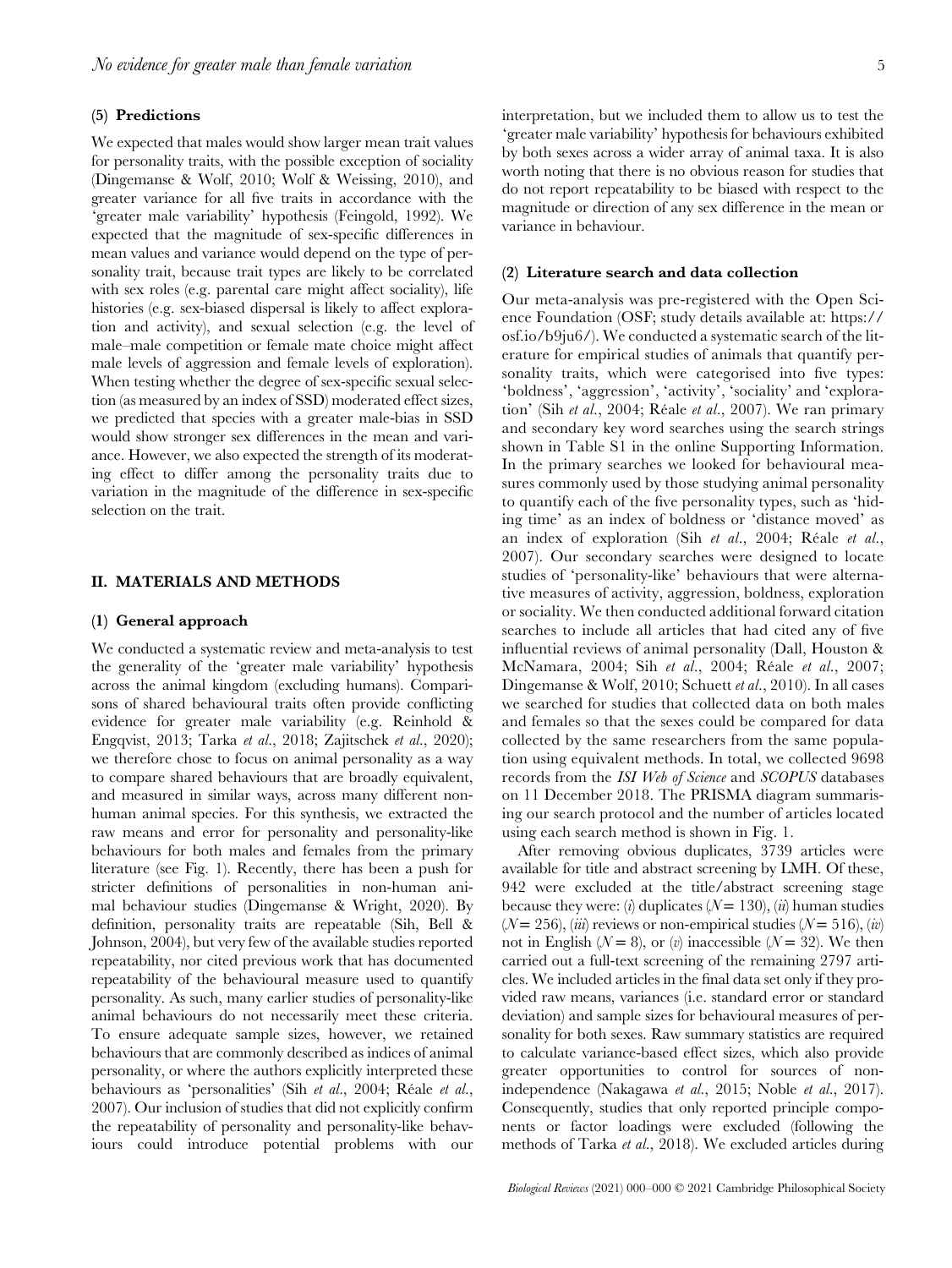

Fig. 1. PRISMA diagram of our search protocol for screening and including/excluding studies for this meta-analysis. Each stage of the data collection process is highlighted with different coloured pipes (blue: literature search; orange: title/abstract screening; green: full-text screening). See Table S1 for detailed key word search terms used to locate studies. W, Web of Science; S, SCOPUS.

full-text screening using the following criteria:  $(i)$  it was not a personality study (i.e. reported a behaviour that could not be assigned to any of the 'Big Five' categories, e.g. 'social node position'),  $\langle ii \rangle$  the study was on domesticated or agricultural animals, *(iii)* the study did not report separate data for males and females (i.e. the study was on simultaneous hermaphrodites, clones or gynandromorphs; or data from both sexes were combined; or only one sex was measured; or data was only reported for one sex), or  $(iv)$  data were unsuitable/ missing (i.e. raw data were missing, missing sample sizes, sampling error type was not reported, or the mean of one sex was zero leading to effect size calculation issues) (Fig. 1 and Appendix S1).

In total, we identified 209 eligible articles with suitable data to calculate effect sizes. We extracted means, measures of variance (standard deviation or standard error) and sample sizes from the text, tables, figures or supplementary data files for both sexes for all relevant behavioural measures of personality traits that were reported by the authors. We used the R package *metaDigitise* version 1.0.0 (Pick, Nakagawa & Noble, 2019) to extract summary statistics from figures. The location of the data in the original article is provided in our raw data file (see Datafile S1: data.xlsx). We received an additional  $\mathcal{N} = 2$  unpublished data sets from colleagues (eastern grey kangaroos Macropus giganteus: W. Menario-Costa; white-winged choughs

Corcorax melanorhamphos: C. Leon) to bring the total number of eligible studies to 211.

From our final 211 eligible studies, a further  $N = 7$  invertebrate studies were removed from analysis because they used score data (i.e. ranked behaviours). We ran contrastbased meta-analytic models with score data as a categorical moderator to compare data calculated from scores (which could not be transformed; see below) to the rest of the data within each taxonomic group. Our model sensitivity checks found that effect sizes calculated from scores were significantly different from the rest of the invertebrate data set (but not for any other taxonomic group, see Table S2 and Appendix S1). Thus, we decided to remove these effect sizes, which reduced our final data set to  $N = 2162$  effect sizes,  $N = 204$  studies and  $N = 220$  species (see Datafile S1: data.xlsx).

#### (3) Data transformations

Our data set contained some means, and associated variances, that had to be transformed to meet distribution assumptions about normality before we could calculate the effect sizes Hedges' g or ln coefficient of variation (lnCVR) ( $N = 200$  latency samples;  $N = 74$  proportion samples). First, any latency data (e.g. time to resume behaviour) that was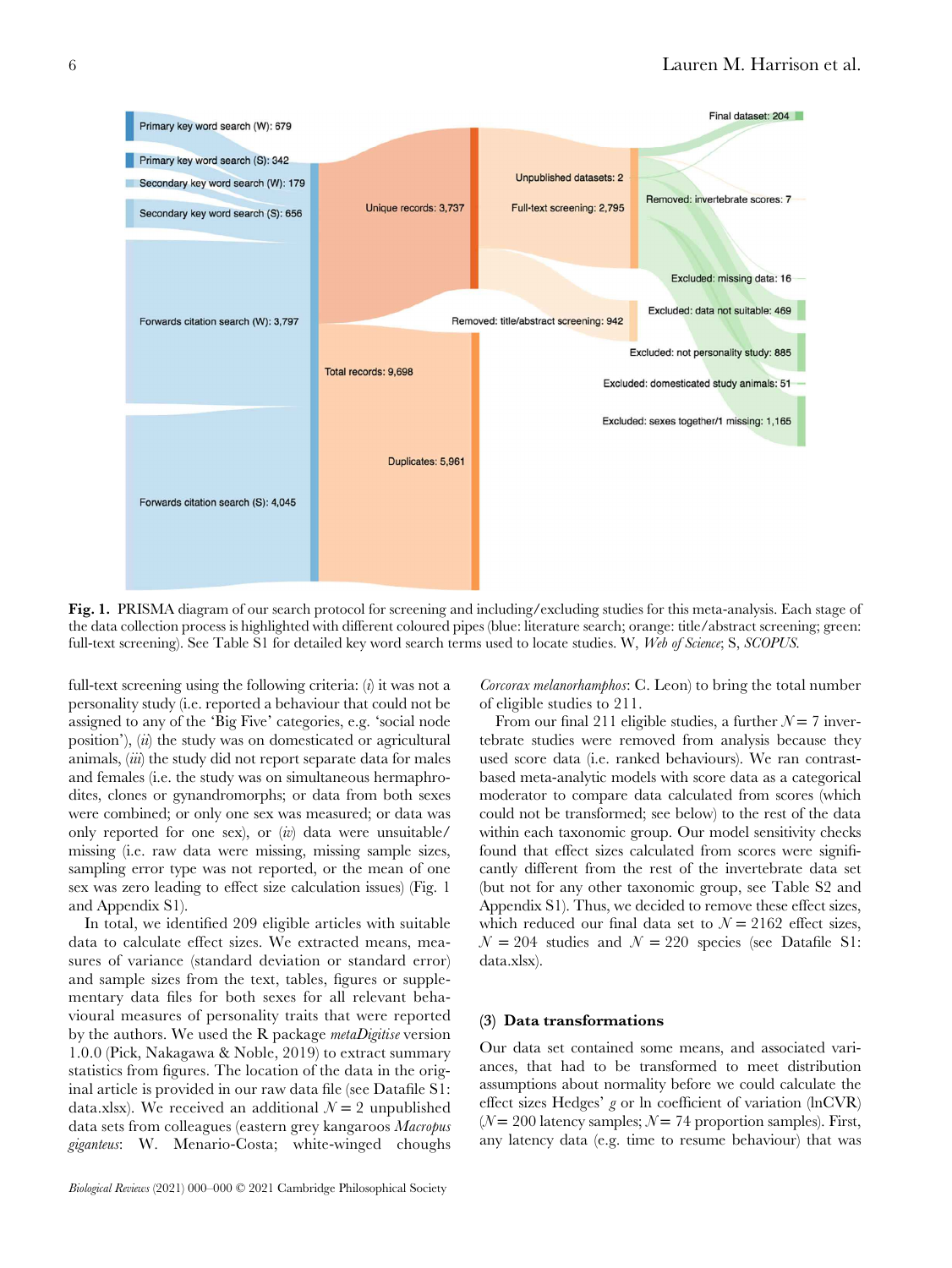right-skewed was log-transformed using the following calculations to obtain means and standard deviations, respectively:

$$
ln\overline{X} = log(\overline{X}) - log\sqrt{\left(1 + \left(\frac{SD^2}{\overline{X}^2}\right)\right)},
$$
\n(1)

$$
lnSD = \sqrt{log\left(1 + \left(\frac{SD^2}{\overline{X}^2}\right)\right)}
$$
\n(2)

where  $\overline{X}$  is the mean and *SD* is the standard deviation.

Second, some behavioural measures were presented as proportions, which constrains their distribution, so we converted them to the logit scale using mean =  $\log\left(\frac{p}{1-p}\right)$ ;  $SD = \sqrt{SD^2\left(\frac{1}{\rho}\right) + \left(\frac{1}{1-\rho^2}\right)}$ , where  $\rho$  is the proportion, to meet normality assumptions before calculating the relevant effect

size. Ignoring these assumptions can result in overestimated effect size estimates (which was the case for our data). Information on which effect sizes are based on transformed values are provided in the raw data file (Datafile S1: data.xlsx) supplied as Supporting Information.

#### (4) Effect sizes and sampling variances

To quantify sex differences in means and variances for personality traits we used unbiased standardised effect sizes. First, to quantify the difference between the sexes in the mean value of personality traits we calculated Hedges'  $g$  (sample size adjusted standardised mean difference, SMD; Hedges & Olkin, 1985) as follows:

$$
g = \frac{\overline{X}_{\rm M} - \overline{X}_{\rm F}}{SD_p} \tilde{J},\tag{3}
$$

$$
SD_p = \sqrt{\frac{(\mathcal{N}_{\rm M} - 1)SD_{\rm M}^2 + (\mathcal{N}_{\rm F} - 1)SD_{\rm F}^2}{\mathcal{N}_{\rm M} + \mathcal{N}_{\rm F} - 2}},\tag{4}
$$

$$
\mathcal{J} = 1 - \frac{3}{4(N_M + N_F - 2) - 1} \tag{5}
$$

where  $\overline{X}$  is the mean of the behavioural measure,  $SD_{\rho}$  is the pooled standard deviation and  $N$  and SD are the sample size and standard deviation for males (M) and females (F). The associated sampling error variance of Hedges' g is:

$$
V_g = \left(\frac{\mathcal{N}_{\rm M} + \mathcal{N}_{\rm F}}{\mathcal{N}_{\rm M} \mathcal{N}_{\rm F}} + \frac{d^2}{2(\mathcal{N}_{\rm M} + \mathcal{N}_{\rm F})}\right) \tilde{\jmath}^2 \tag{6}
$$

where  $d$  is Hedges'  $g$  without the correction factor  $\tilde{J}$  (see Eq. 3).

We used Hedges' g instead of log response ratios as some behavioural measures were based on ranks or scores (excluding invertebrates for which score data were removed). Thus response ratios could not be calculated because score and

rank data are not bound to zero (Houle et al., 2011; Nakagawa et al., 2015).

The relevant direction of the effect size varies depending on the focal behavioural measure of personality. For example, boldness is often measured as either 'latency to flee' or 'time to resume a behaviour' following a simulated predator approach. Here a bolder individual is therefore indicated by a larger or a smaller value, respectively. We examined all measurement protocols and, where necessary, reversed the sign of the male–female difference to ensure that the direction of the effect size had a consistent interpretation for each personality trait. Specifically, a positive value of g indicates that males are more social, aggressive, exploratory, active or bold.

Second, to quantify sex differences in the variance in personality traits we used the ln coefficient of variation (lnCVR) (Nakagawa et al., 2015). In our data set there was a strong positive relationship between the mean and variance in personality measurements (Pearson's correlation: males:  $r = 0.90$ ; females:  $r = 0.91$ ). Thus, using lnCVR controlled for mean–variance relationships and allowed us to quantify sex differences in variances independent of the mean (Nakagawa et al., 2015; Senior, Viechtbauer & Nakagawa, 2020). We calculated lnCVR and its associated samping variance  $(s_{lnCVR}^2)$  as:

$$
\ln \text{CVR} = \ln \left( \frac{\text{CV}_M}{\text{CV}_F} \right) + \frac{1}{2(\mathcal{N}_M - 1)} - \frac{1}{2(\mathcal{N}_F - 1)},\tag{7}
$$

$$
s_{lnCVR}^{2} = \frac{SD_{\rm M}^{2}}{N_{\rm M}\overline{X}_{\rm M}^{2}} + \frac{1}{2(N_{\rm M}-1)} - 2\rho_{ln\overline{X}_{\rm M}^{2}, \overline{SD}_{\rm M}^{2}} \sqrt{\frac{SD_{\rm M}^{2}}{N_{\rm M}\overline{X}_{\rm M}^{2}} \frac{1}{2(N_{\rm M}-1)}} + \frac{SD_{\rm F}^{2}}{N_{\rm F}\overline{X}_{\rm F}^{2}} + \frac{1}{2(N_{\rm F}-1)} - 2\rho_{ln\overline{X}_{\rm F}^{2}, \overline{SD}_{\rm F}^{2}} \sqrt{\frac{SD_{\rm F}^{2}}{N_{\rm F}\overline{X}_{\rm F}^{2}} \frac{1}{2(N_{\rm F}-1)}} \tag{8}
$$

where  $CV_M$  and  $CV_F$  are  $SD_M / \overline{X}_M$  and  $SD_F / \overline{X}_F$ , respectively; and  $\rho_{ln \overline{X}_h^2, \overline{S} D_M^2}$ , and  $\rho_{ln \overline{X}_h^2, \overline{S} D_F^2}$  are the correlation between the natural logarithms of means and standard deviations of males and females respectively. A positive value of lnCVR indicates that males are more variable than females.

#### (5) Moderator variables

We extracted information on factors that differed among studies where we had an *a priori* expectation that they might moderate the magnitude and/or direction of the effect size (Tarka et al., 2018). Specifically, we recorded the taxa ('invertebrates', 'fish', 'amphibians', 'reptiles', 'birds', 'mammals'), the age of individuals ('juvenile' or 'adult'), whether the study population was from the laboratory (captive bred) or the wild, whether the behaviours were measured in the laboratory or field, and whether the data were collected in an experiment or during natural behaviour of the subject ('experimental' or 'observational'). Most importantly, we generated two moderator

Biological Reviews (2021) 000–000 © 2021 Cambridge Philosophical Society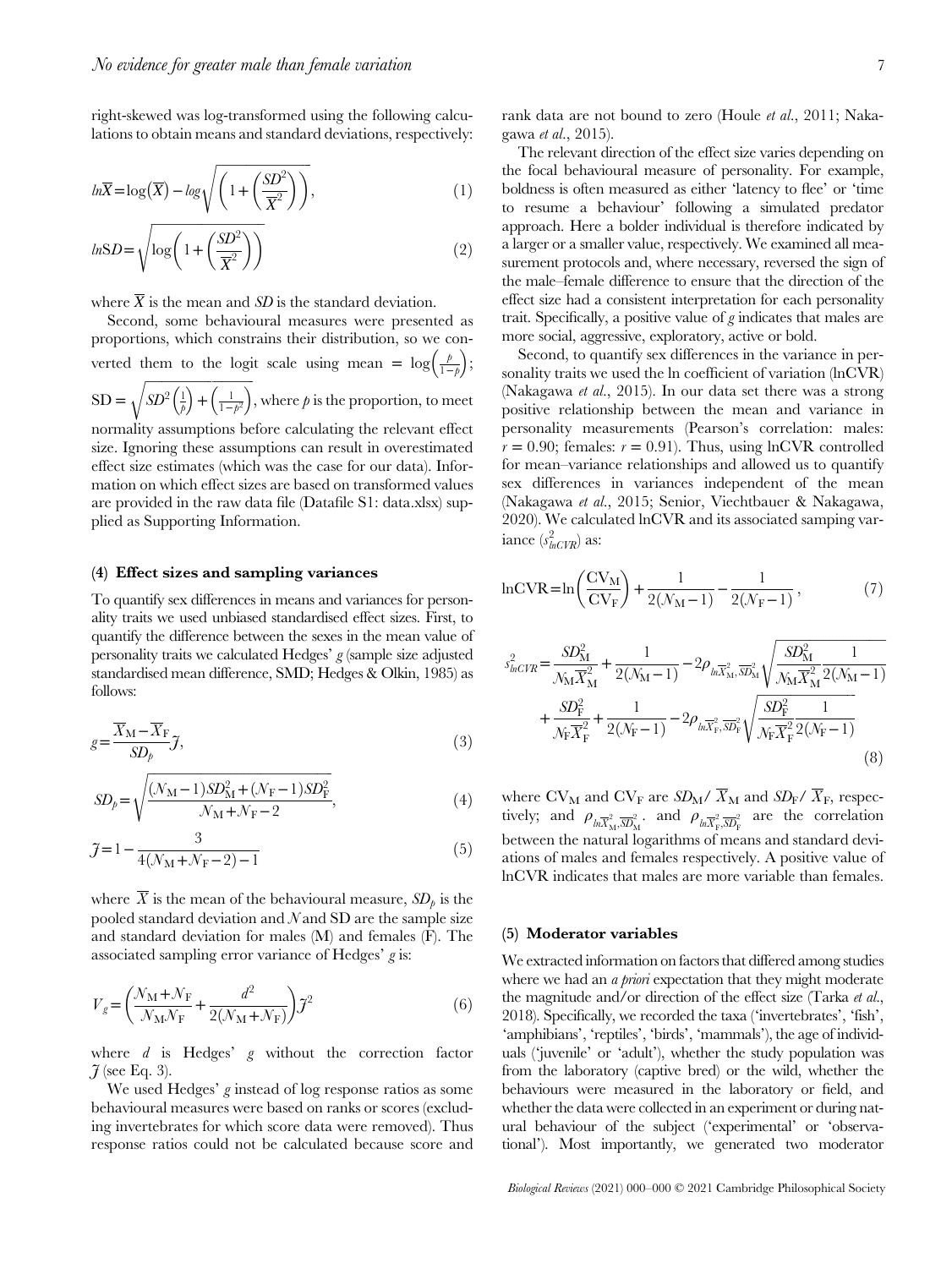variables to quantify the strength of sexual selection. First, we quantified the degree of SSD, which is often strongly correlated with indicators of the strength of sexual selection (Fairbairn et al., 2007). We calculated SSD as the ratio of male to female mean body length, mass or the size of another focal, dimorphic trait (e.g. wing length) using the following index of SSD (Lovich & Gibbons, 1992):

$$
SSD\text{ index} = \left(\frac{\overline{X}_{\text{M}_{\text{bodysize}}}}{\overline{X}_{\text{F}_{\text{bodysize}}}}\right) - 1\tag{9}
$$

Using the SSD index rather than the sex difference in raw means allows for:  $(i)$  a single continuous moderator that is zero when the sexes are the same size, and positive when males are larger than females; and  $(ii)$  comparison of SSD across a wide range of absolute size measures. Larger values of the SSD index are interpreted as species in which there is increasingly stronger sexual selection on males. There are limitations to using SSD as a proxy for male-biased sexual selection because SSD reflects the combination of effects of natural and sexual selection on each sex. First, a femalebiased SSD can be found in many animal groups (including birds, fish, reptiles/amphibians and invertebrates). However, a female-biased SSD can often be attributed to natural selection for larger female size (e.g. fecundity selection) rather than stronger sexual selection on males (e.g. Shine, 1989; Krüger, 2005). That noted, even if the SSD is female-biased within a given taxon, a smaller bias is often likely to reflect stronger sexual selection on males (Fairbairn et al., 2007). Second, a male-biased SSD does not reflect sexual selection due to sperm competition, which can arise when competition amongst males to fertilise eggs is greater than the opportunity to monopolise females via mate attraction, mate-guarding or male–male competition (Lüpold et al., 2014). Where body size measures for males and females were not reported in the research article, we searched Web of Science, Scopus and Google Scholar using the search terms: "species name" AND male AND female AND body size OR length. For birds, we first searched the CRC Handbook of Avian Body Masses (Dunning Jr, 2007) and the online reference database Birds of the World (Billerman et al., 2020) for body size measures. We then used data from the located studies to calculate the SSD index (see Datafile S2: sexual\_selection.xlsx).

Second, we also quantified mating system. Where included studies did not report mating system, we searched Web of Science, Scopus and Google Scholar using the search terms: "species name" AND "mating system". Initially we quantified mating system as either 'monogamous', 'polygynous', 'polyandrous', or 'promiscuous'. However, there were too few species within some mating system categories to run contrasts for any taxonomic group. We therefore simplified mating system to 'monogamous' or 'multiple mating'. The location of data collected for SSD index and mating system are provided in Datafile S2: sexual\_selection.xlsx).

Based on the number of available studies for different levels of the prospective moderators (age, population source, test location, experimental/observational), or the level of subjectivity required to categorise species (mating system), we decided upon completion of data collection that the only moderators we would formally analyse using a null hypothesis framework for their influence on the effect sizes were the SSD index and taxonomic group. The relationships between the other moderators and the effect sizes are presented in Tables S3–S7, but these should be treated as strictly exploratory analyses.

#### (6) Meta-analyses

We modelled the effect sizes Hedge's  $g$  (also referred to as the standardised mean difference, SMD) and lnCVR using multi-level meta-analytic (MLMA) models (intercept-only models that consider random effects) and then ran multi-level meta-regression (MLMR) models (including fixed-effect moderators) in R version 3.5.1 (R Core Team, 2018) using the package metafor version 2.4.0 (Viechtbauer, 2010). We ran separate models for each of our five taxonomic groups: birds, mammals, fish, invertebrates and reptiles/amphibians (combined due to low sample sizes). Although we were interested in whether sex differences varied across these taxonomic groups, the available sample sizes generally precluded running models with taxonomic group as a moderator and would have resulted in an overly complicated interpretation. Furthermore, the diversity of taxa made it challenging to create a full phylogeny that included all taxa to account for evolutionary relationships and nonindependence (Noble et al., 2017). Focusing on broad taxonomic groups separately allowed us to construct separate phylogenies for each group. Even then, phylogenies were better resolved for some groups than others (e.g. mammal and bird phylogenies were better than those for invertebrates – see below).

We first estimated the overall evidence for a sex difference in the mean and variance across all personality traits using MLMA models (Table 1). This analysis provides a baseline to investigate sources of heterogeneity in the data. To account for the non-independence of data we included species and study identity as random effects, as there were multiple effect sizes from the same species or study. We also included an observation level random effect to estimate a residual/within-study variance. Without this term, withinstudy effects are assumed to result solely from sampling variance (Nakagawa et al., 2017). To correct for the nonindependence of species due to their shared evolutionary history we included phylogeny as a random effect. Phylogenetic correlation matrices were derived for each taxonomic group either from existing phylogenetic tree databases (e.g. BirdTree.org for birds; Jetz et al., 2012) or using Time-Tree.org (Kumar et al., 2017). For the bird phylogeny, we used the Ericson tree backbone (Ericson et al., 2006) to generate 1000 trees and then took a sample of 100 trees. We used *ape* and *phytools* packages in R to generate an average tree from these 100 trees, which we then used in our bird taxa models. TimeTree phylogenies were derived by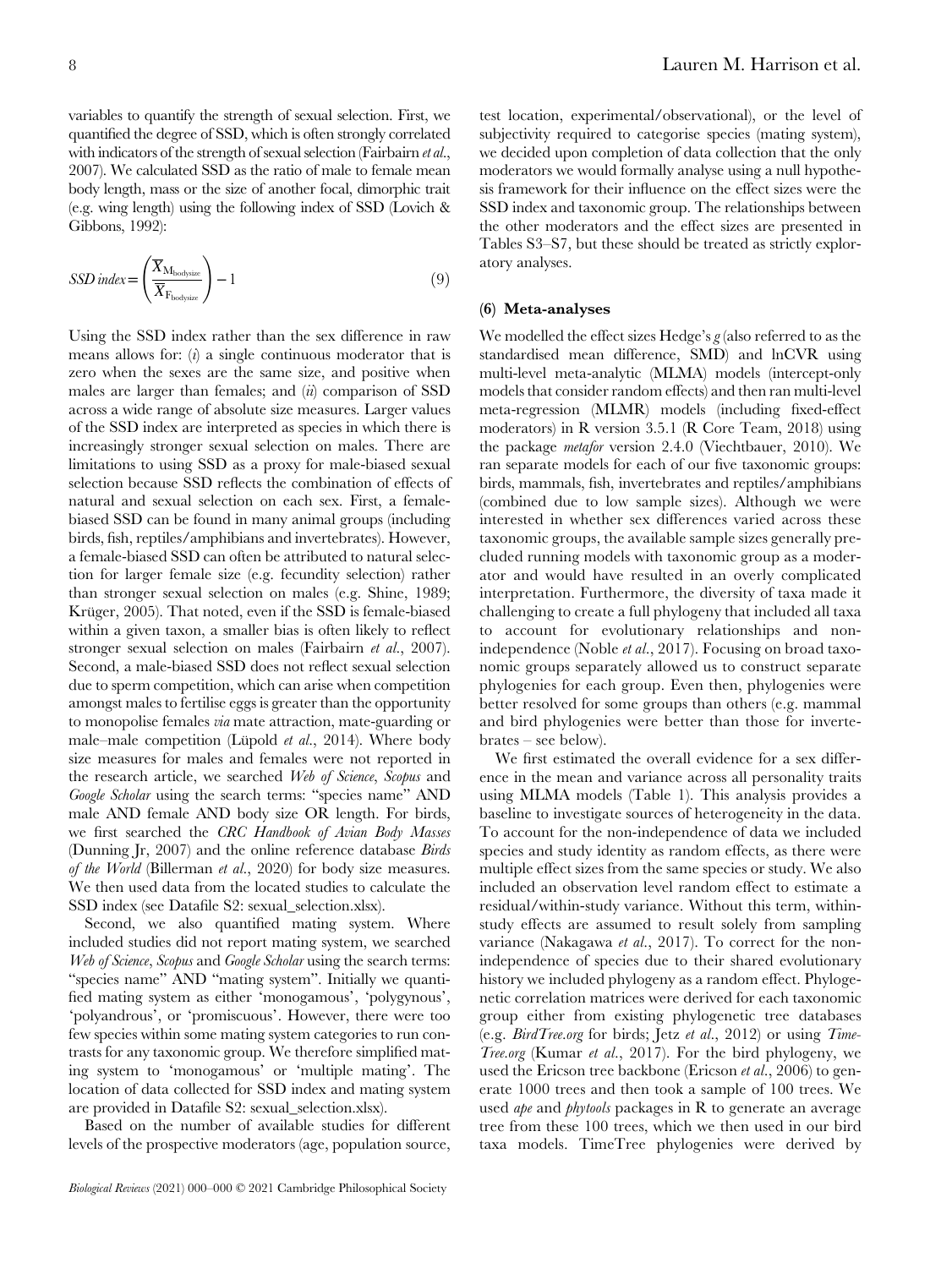| P-values for all tests for SMD and lnCVR respectively $(N = 48$ tests each) |                 |               |                        |         |                               |                     |                          |                          |
|-----------------------------------------------------------------------------|-----------------|---------------|------------------------|---------|-------------------------------|---------------------|--------------------------|--------------------------|
| Parameters                                                                  | Overall<br>mean | $95\%$ CIs    | Prediction<br>interval | t score | <i>P</i> -value<br>(adjusted) | $N$ effect<br>sizes | $\mathcal{N}$<br>studies | $\mathcal{N}$<br>species |
| SMD (Hedge's g: mean)                                                       |                 |               |                        |         |                               |                     |                          |                          |
| Mammals                                                                     | 0.07            | $-0.30, 0.44$ | $-1.14, 1.27$          | 0.37    | 0.87                          | 674                 | 61                       | 45                       |
| <b>Birds</b>                                                                | $-0.11$         | $-0.35, 0.13$ | $-1.87, 1.64$          | $-0.92$ | 0.85                          | 480                 | 50                       | 106                      |
| Reptiles/amphibians                                                         | 0.06            | $-0.11, 0.24$ | $-0.57, 0.70$          | 0.71    | 0.85                          | 95                  | 11                       | 10                       |
| Fish                                                                        | 0.18            | $-0.23, 0.58$ | $-1.55, 1.91$          | 0.86    | 0.85                          | 490                 | 44                       | 22                       |
| Invertebrates                                                               | 0.25            | $-0.12, 0.62$ | $-2.12, 2.63$          | 1.35    | 0.85                          | 423                 | 38                       | 37                       |
| lnCVR (variance)                                                            |                 |               |                        |         |                               |                     |                          |                          |
| Mammals                                                                     | 0.06            | $-0.21, 0.32$ | $-0.66, 0.77$          | 0.42    | 0.95                          | 674                 | 61                       | 45                       |
| <b>Birds</b>                                                                | $-0.14$         | $-0.63, 0.36$ | $-1.89, 1.61$          | $-0.55$ | 0.95                          | 480                 | 50                       | 106                      |
| Reptiles/amphibians                                                         | 0.04            | $-0.04, 0.12$ | $-0.04, 0.12$          | 0.93    | 0.95                          | 95                  | 11                       | 10                       |
| Fish                                                                        | 0.00            | $-0.09, 0.08$ | $-0.75, 0.74$          | $-0.11$ | 0.95                          | 490                 | 44                       | 22                       |
| Invertebrates                                                               | $-0.01$         | $-0.11, 0.09$ | $-0.74, 0.72$          | $-0.17$ | 0.95                          | 423                 | 38                       | 37                       |

Table 1. Multi-level meta-analytic (MLMA) models for each taxonomic group for a sex difference in the mean (SMD) and variability (lnCVR) in personality traits. Overall, there were no significant sex differences for either mean personality or for variability. Positive estimates indicate that the mean or variability in personality is greater for males than females. We report false discovery rate adjusted P-values for all tests for SMD and lnCVR respectively  $(N = 48 \text{ tests each})$ 

importing a list of the relevant species to *TimeTree.org*. If a species in our data set had no phylogenetic representation, we substituted the next closest available species (e.g. same genus or family; see Data file S1 for phylogenetic representation). In all cases, we resolved synonymous taxa across our data set so that species were correctly categorised and pruned our trees where needed. We used the ggtree package (Yu *et al.*, 2016) in R to generate our final phylogenetic trees for each taxonomic group as shown in Figs 2–6. In the two initial MLMA models for g and lnCVR we derived heterogeneity estimates  $(I^2;$  Higgins & Thompson, 2002; Nakagawa & Santos, 2012). We partitioned heterogeneity arising among species ( $l^2$ <sub>species</sub>), studies ( $l^2$ <sub>study</sub>), and due to phylogeny  $(I_{\text{phylo}}^2)$ . Nakagawa & Santos, 2012). The total heterogeneity  $(\overline{I}_{\text{Total}}^2)$  is the proportion of the total variance in effect size estimates excluding total sampling variance (see Appendix S1 for calculations).

Next, we fitted separate MLMR models for each taxonomic group that included key moderator variables. Our first set of models included personality type as a moderator to provide an estimate of the mean effect size for each of the five personality axes (i.e. 'activity', 'aggression', 'boldness', 'sociality', 'exploration') (Table 2). These personality trait models are shown in Figs 2–6 using the orchaRd R package (Nakagawa et al., 2021a). We then tested whether the degree of sexual selection, as measured by sexual size dimorphism (SSD index), moderated effect sizes. We predicted that species with a greater male-bias in SSD would show stronger sex differences in the mean and variance. However, we also expected the strength of its moderating effect to differ among the personality traits. Thus, we ran subset models for each personality trait type and included SSD. We only ran these subset models when there were 10 or more species for each personality type. There were too few data, and low heterogeneity, for reptiles/amphibians to run any models that included SSD (Table 3).

The studies included in our meta-analysis varied greatly in their design and there were several additional sources of non-independence within studies (Noble et al., 2017). First, multiple personality traits were quantified on the same sets of individuals (e.g. 'boldness' and 'aggression'). Additionally, some studies measured the same individuals multiple times for the same trait (i.e. repeatability), or for the same trait type using a different test (e.g. several measures of boldness). We conducted a series of sensitivity analyses to ascertain the impact of these sources of non-independence on our results. We created correlation matrices among effect sizes that shared the same sets of individuals in the sample used to derive effect sizes. Given that we did not know the exact correlation among traits we created three different dependency matrices (D; i.e. correlation matrices) that assumed  $\rho = 0.3$ ,  $\rho = 0.5$  and  $\rho = 0.8$ . We refitted our models replacing the identity matrix (I) that was assumed when estimating the residual error variance with our **D** matrices (see Appendix S1 and Tables S8– S13). The results presented in Tables 1–3 are robust and not influenced by the level of non-independence due to correlation among effect sizes measured on the same individuals.

For all models we present meta-analytic mean estimates and 95% confidence intervals (Tables 1–3). To prevent potential Type I errors arising from the number of metaanalytic tests conducted, we applied the false discovery rate (FDR) method (Benjamini & Hochberg, 1995) to adjust P-values obtained for SMD and lnCVR models separately  $(N = 48$  tests). We therefore report the adjusted P-values throughout Section III (see Tables S14–S16 for unadjusted P-values). Historically, a focus on statistical significance has likely contributed to the idea that the 'greater male variability' hypothesis remains unresolved given the occurrence of studies reporting both significant and non-significant sex differences in variability. By contrast, a meta-analytic approach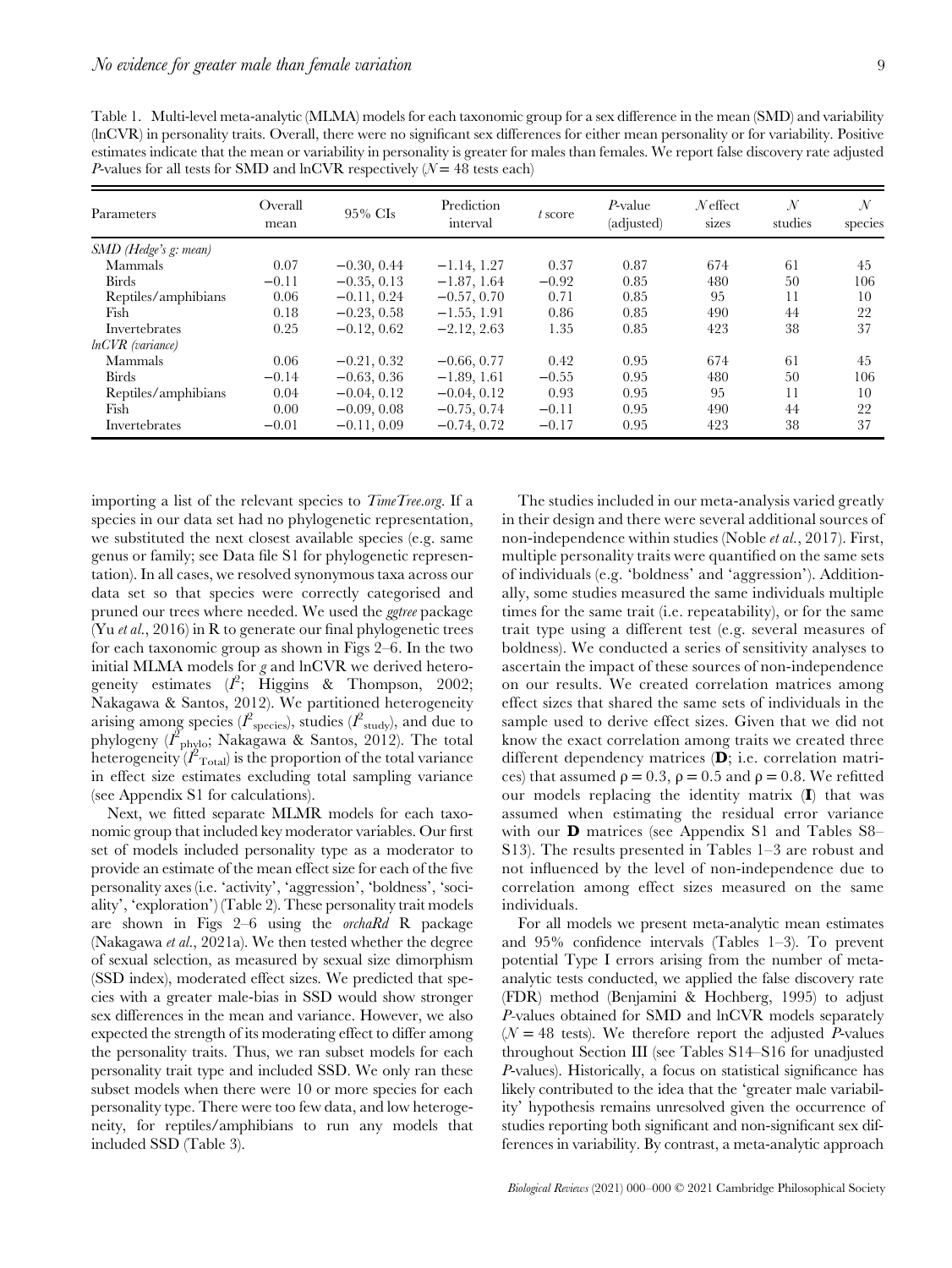

Fig. 2. Sex differences in means and variability for the five personality traits for mammals. The phylogeny depicts all mammal species present in the meta-analysis. Node colours reflect sexual size dimorphism (SSD) for each species (male-biased are blue, female-biased are red, monomorphic species are white and no data are grey) and heatmap data (green bars) show the number (N) of effect sizes for each personality trait type for each species. Orchard plots show total effect sizes  $(k)$  and mean effect size for  $(A)$  SMD (means) and (B) lnCVR (variance) meta-regression models with personality trait as a moderator term. Thick bars are 95% confidence intervals (CIs) and thin bars are prediction intervals. Circle size reflects effect size precision.

that emphasises the mean effect size draws attention to the magnitude of the estimated difference, which if very small, is likely to have little biological meaning (discussed in Fausto-Sterling, 1985; Hyde, 2005). We therefore encourage readers to interpret mean effect size estimates and their associated confidence intervals.

# (7) Publication bias

Published studies might disproportionately report certain findings (e.g. greater male variability). To investigate publication bias, we first checked for funnel plot asymmetry for both SMD and lnCVR when plotting the effect size against a measure of sampling error. While we cannot know how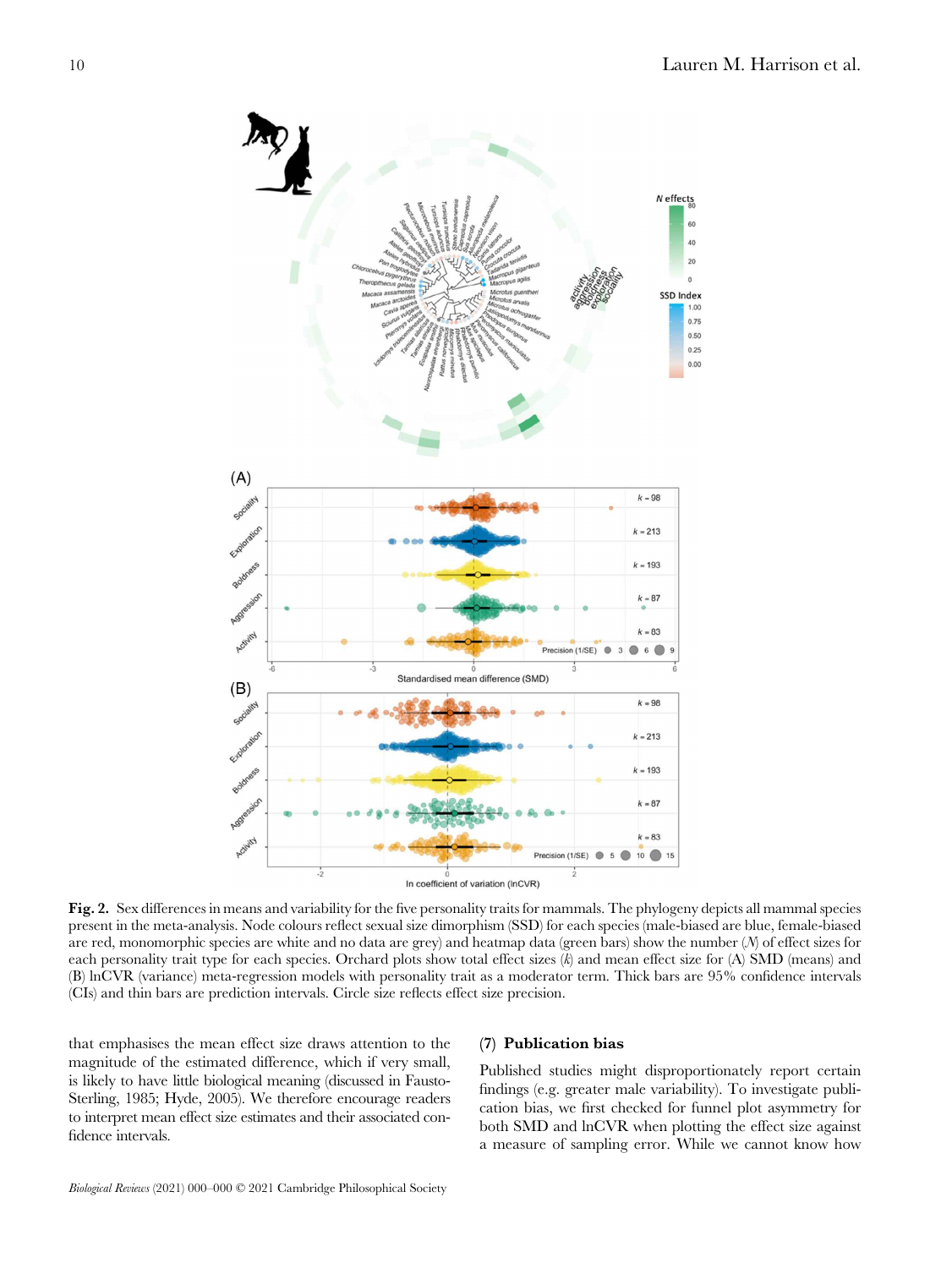

Fig. 3. Sex differences in means and variability for the five personality traits for birds. The phylogeny depicts all bird species present in the meta-analysis. Node colours reflect sexual size dimorphism (SSD) for each species (male-biased are blue, female-biased are red, monomorphic species are white and no data are grey) and heatmap data (green bars) shows the number (N) of effect sizes for each personality trait type for each species. Orchard plots show total effect sizes  $(k)$  and mean effect size for  $(A)$  SMD (means) and (B) lnCVR (variance) meta-regression models with personality trait as a moderator term. Thick bars are 95% confidence intervals (CIs) and thin bars are prediction intervals. Circle size reflects effect size precision.

many studies are missing, we expect that low-powered studies (e.g. low precision and high sampling error) that show effects opposite to what is predicted are more likely to go unpublished. As such, the lack of studies meeting these criteria in a funnel plot is expected to drive funnel plot asymmetry (Sterne et al., 2011). Visual inspection of funnel plots can be misleading, however, as we need to account for additional sources of variation in effect sizes beyond effect size precision (i.e. moderator variables and random factors). In addition,

when using standardised mean differences (SMD) such as Hedge's g, the effect size can be correlated with the sampling error (SE) resulting in 'artefactual' funnel asymmetry (Nakagawa *et al.*, 2021b). We therefore included the inverse square root of 'effective sample size'  $(1/\tilde{n}_i)$  as a moderator term in our MLMR models to test whether it explained some of the variation in the reported effect sizes (for methodological justification see Nakagawa et al., 2021b). If the inverse of effective sample size has a significant influence, this is suggestive of either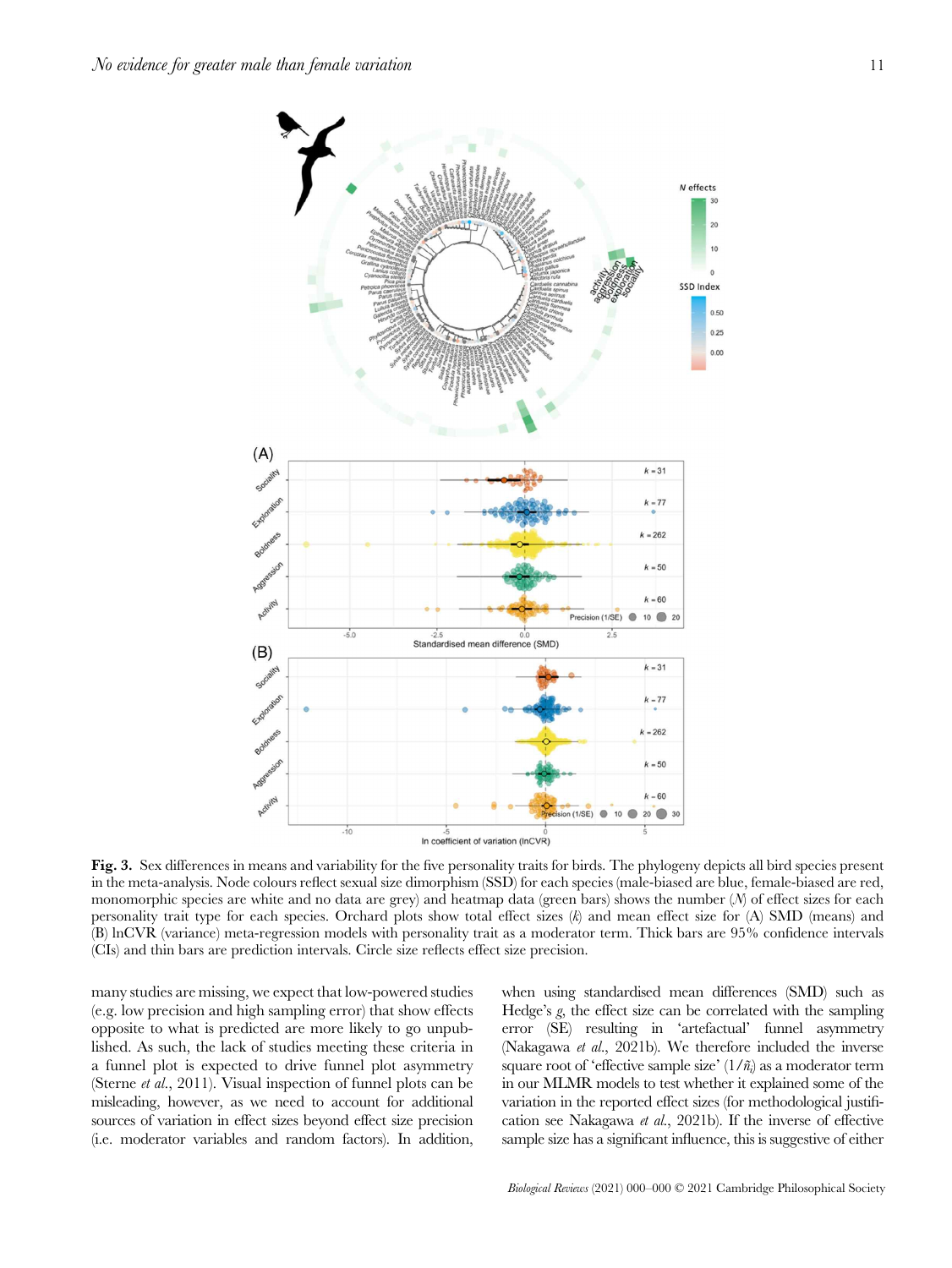

Fig. 4. Sex differences in means and variability for the five personality traits for reptiles/amphibians. The phylogeny depicts all species used in the meta-analysis. Node colours reflect sexual size dimorphism (SSD) for each species (male-biased are blue, female-biased are red, monomorphic species are white and no data are grey) and heatmap data (green bars) shows the number (N) of effect sizes for each personality trait type for each species. Orchard plots show total effect sizes  $(k)$  and mean effect size for (A) SMD (means) and (B) lnCVR (variance) meta-regression models with personality trait as a moderator term. Thick bars are 95% confidence intervals (CIs) and thin bars are prediction intervals. Circle size reflects effect size precision, where larger circles have greater precision.

unbalanced sampling or publication bias (Nakagawa et al., 2021b). The inverse of  $\tilde{n}_i$  is calculated as (female  $n +$  male  $n$ )/ (female  $n \times$  male  $n$ ) (see Nakagawa *et al.*, 2021b).

# III. RESULTS

#### (1) Data set summary

Our final data set comprised 2162 effect sizes from five broad taxonomic groups: mammals, birds, fish, invertebrates, and reptiles/amphibians (combined). The number of species  $(N = 10 - 106)$ , studies  $(N = 11 - 61)$  and effect sizes  $(N = 95 - 10)$ 674) per taxonomic group are shown in Table 1. Boldness was the best studied, and sociality the least studied, of the five personality types ( $N = 817$  and 165 effect sizes, respectively) (Table 2).

#### (2) Sex differences

Combining all five personality traits, mean effect sizes were generally small in magnitude and males and females did not differ significantly in their mean personality in any of the five taxonomic groups, nor was there a significant sex difference in variability (Table 1 and Table S14). The effect size estimates from our basic meta-analytic intercept models almost all had high heterogeneity ( $\overrightarrow{I}_{\rm Total}$  SMD > 0.60;  $\overrightarrow{I}_{\rm Total}$  $lnCVR$   $>0.60$ , although there was moderate to low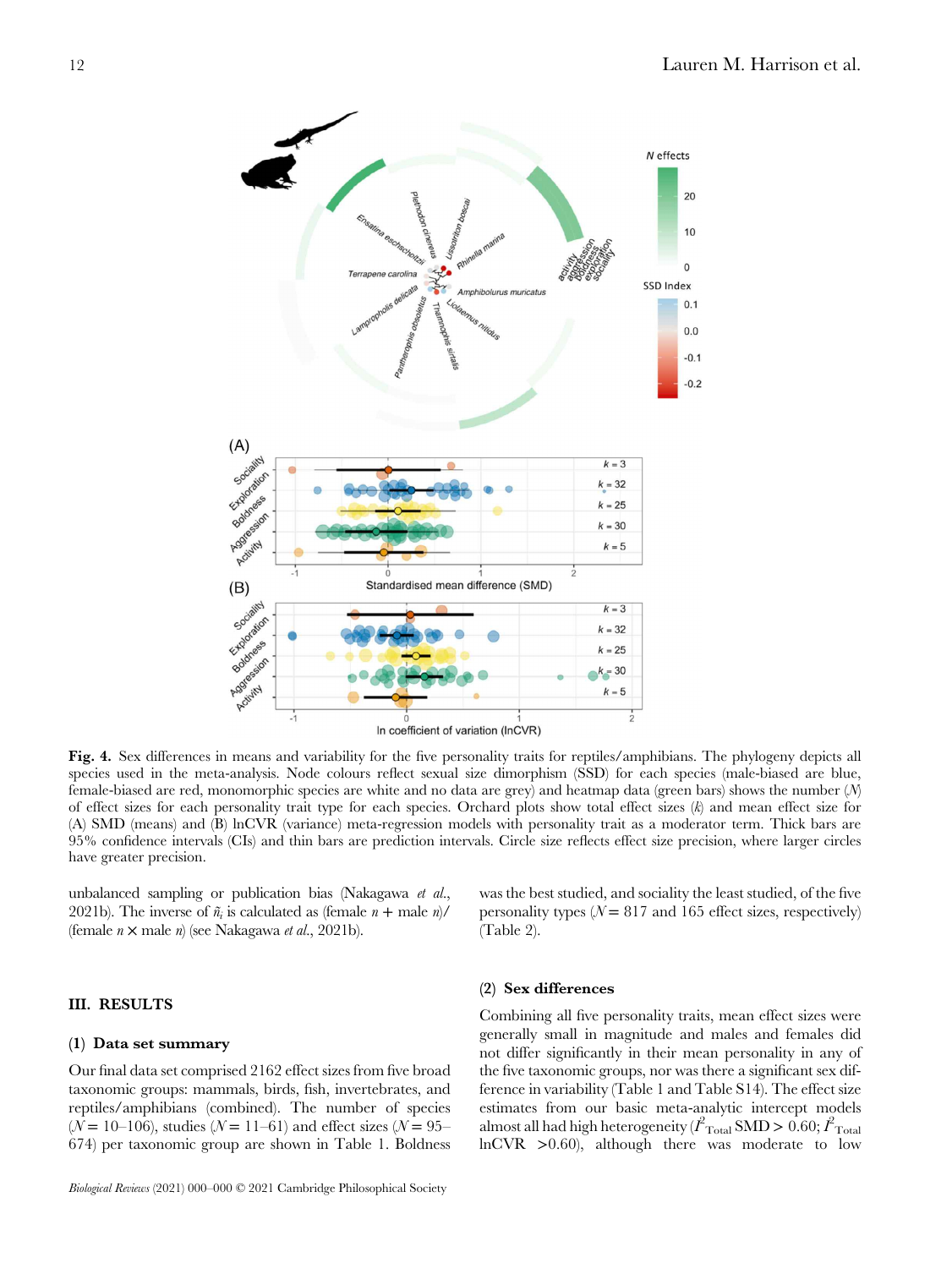

Fig. 5. Sex differences in means and variability for the five personality traits for fish. The phylogeny depicts all species used in the meta-analysis. Node colours reflect sexual size dimorphism (SSD) for each species (male-biased are blue, female-biased are red, monomorphic species are white and no data are grey) and heatmap data (green bars) shows the number (N) of effect sizes for each personality trait type for each species. Orchard plots show total effect sizes  $(k)$  and mean effect size for  $(A)$  SMD (means) and (B) lnCVR (variance) meta-regression models with personality trait as a moderator term. Thick bars are 95% confidence intervals (CIs) and thin bars are prediction intervals. Circle size reflects effect size precision, where larger circles have greater precision.

heterogeneity for reptiles/amphibians ( $l^2_{\text{Total}}$  SMD = 0.47;  $I_{\text{Total}}^2$  InCVR = 0.00) and fish  $(I_{\text{Total}}^2$  InCVR = 0.59) (-Table S14). Heterogeneity in the sex difference in mean personality mostly came from between-study differences  $(\hat{I}^2_{\rm study}),$ while phylogenetic relationships and among-species differences  $(\overline{l}_{\rm phylo}^2$  and  $\overline{l}_{\rm species}^2$ , respectively) explained heterogeneity in the variability of effect sizes for mammals, birds and reptiles/amphibians only (Table S14).

The lack of a sex difference in mean and variability in personality when examining all five personality traits simultaneously could arise if the direction of any difference in sex-specific values varied across the traits. When the traits were analysed separately and by taxonomic group, we found two effect size differences in mean values whose

95% confidence intervals only just overlapped or did not overlap zero. Specifically, females were more sociable than males for birds, and males were more exploratory than females for reptiles (Table 2). Although these estimated effect sizes suggest that sex differences might exist for personality traits, none of the 25 taxon-specific tests for sex differences in mean personality were statistically significant after taking into account the false discovery rate (Table 2, Figs 2–6).

Similarly, effect sizes were generally moderate to small with no significant sex differences in variability when the five personality traits were analysed separately across taxa. We found four effect size differences in mean values whose 95% confidence intervals either only just overlapped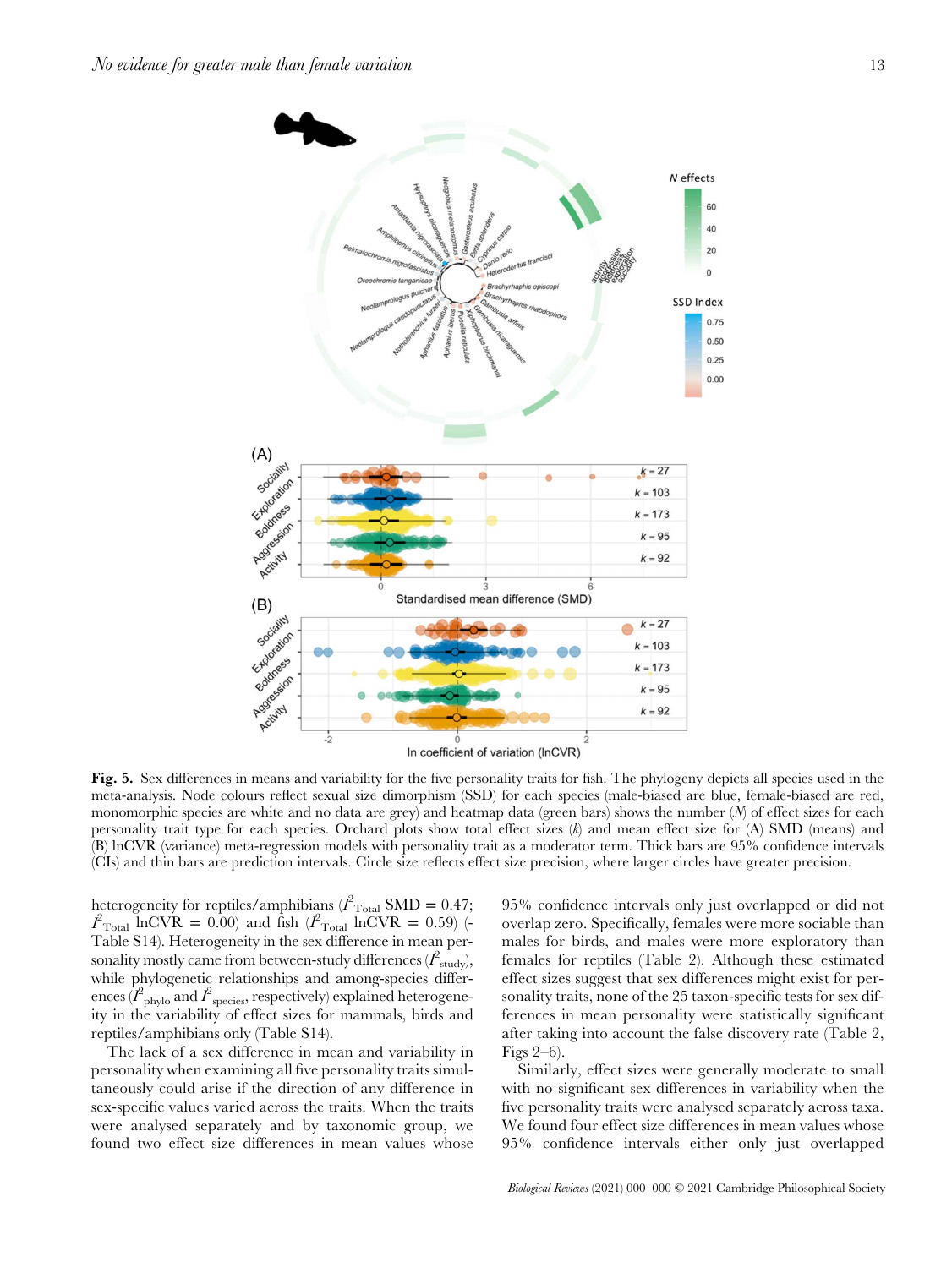

Fig. 6. Sex differences in means and variability for the five personality traits for invertebrates. The phylogeny depicts all species used in the meta-analysis. Node colours reflect sexual size dimorphism (SSD) for each species (male-biased are blue, female-biased are red, monomorphic species are white and no data are grey) and heatmap data (green bars) shows the number (N) of effect sizes for each personality trait type for each species. Orchard plots show total effect sizes  $(k)$  and mean effect size for  $(A)$  SMD (means) and (B) lnCVR (variance) meta-regression models with personality trait as a moderator term. Thick bars are 95% confidence intervals (CIs) and thin bars are prediction intervals. Circle size reflects effect size precision, where larger circles have greater precision.

(<0.05 standard deviations) or did not overlap zero. Specifically, females were more variable than males in their exploratory behaviour for birds, males were more variable than females in their aggressive behaviour for reptiles/ amphibians, and females were more variable than males in their aggressive behaviour, but males were more variable than females in their social behaviour for fish (Table 2). However, the mean effect size difference in the variability of aggression for reptiles/amphibians comes from only two species, so the generality of this sex difference is unclear. Finally, none of the 25 taxon-specific tests were statistically significant after accounting for the false discovery rate (Table 2, Figs 2–6 and Table S15).

# (3) Sexual size dimorphism and sex differences in personality

SSD did not explain the extent of the sex differences in mean personality in any of the four taxonomic groups tested (mammals, birds, fish or invertebrates; Table 3 and Table S16), although some effect sizes were large (e.g. activity and aggression for mammals). When the sexes were the same size  $(SSD = 0)$ , there were still no significant differences in the estimated mean personality between males and females.

There were also no significant relationships between SSD and the sex differences in personality trait variability in any of the four taxonomic groups in which we could carry out this test (see Table 3 and Table S16). Finally, there were also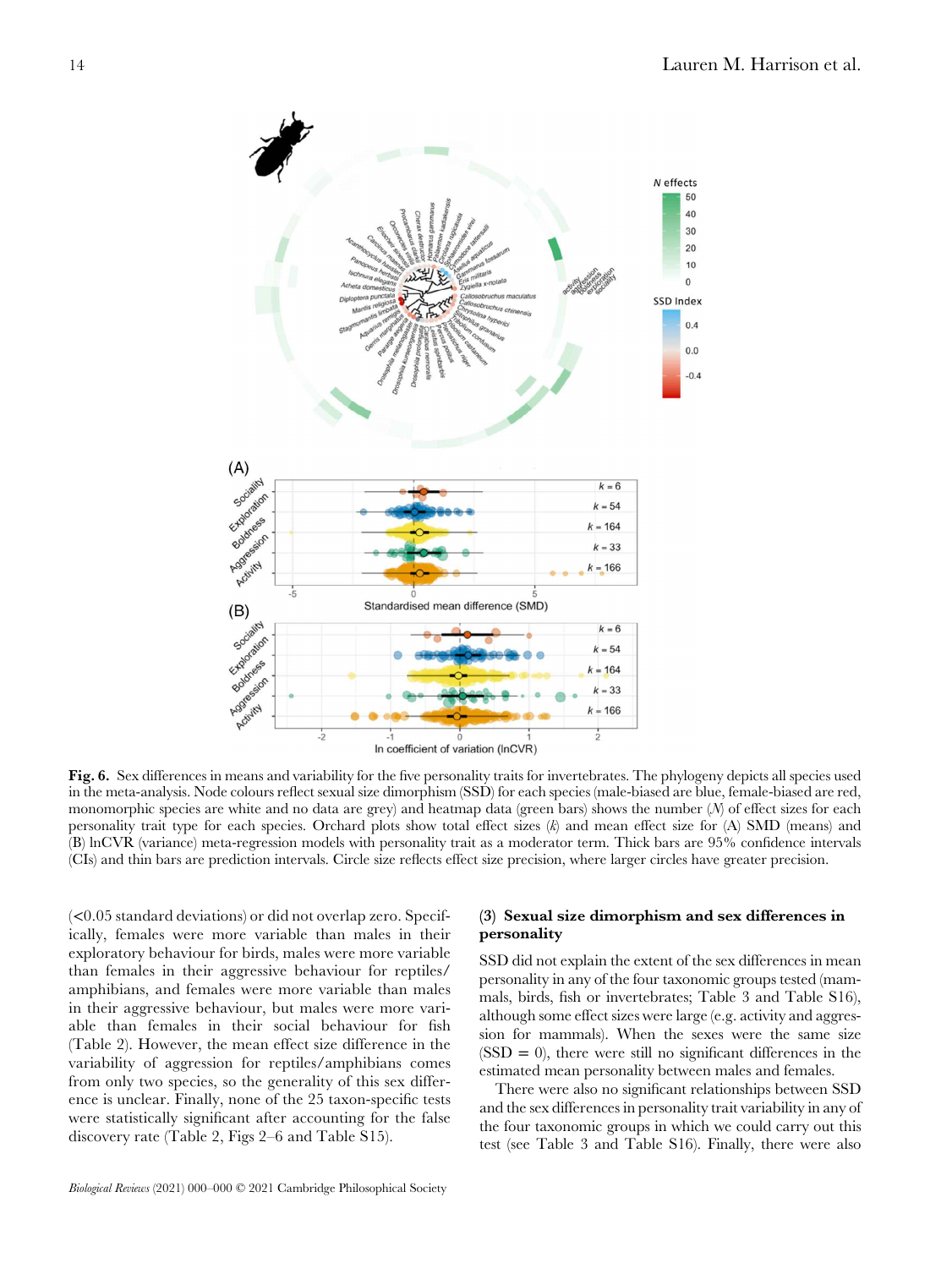Table 2. Multi-level meta-regression (MLMR) model summaries for each taxa with personality trait type as a fixed moderator. Sex differences were evident for some trait types, within some taxa, but there was no significant difference between the sexes. Positive estimates indicate that the mean and variability are greater for males than females. We report false discovery rate adjusted P-values for all tests for standardised mean difference (SMD) and ln coefficient of variation (lnCVR) respectively ( $\mathcal{N}=48$  tests each). Estimates with 95% confidence intervals (Cis) that only just overlapped or did not overlap zero are highlighted in bold. These models are graphically represented in Figs 2–6

| Parameters           | <b>SMD</b><br>mean | <b>SMD</b><br>95% CIs | <b>SMD</b><br>$P$ -value | lnCVR<br>mean | lnCVR<br>95% CIs | $ln$ CVR<br>$P$ -value | $N$ effect<br>sizes | $N$ studies    | $N$ species    |
|----------------------|--------------------|-----------------------|--------------------------|---------------|------------------|------------------------|---------------------|----------------|----------------|
| <b>Mammals</b>       |                    |                       |                          |               |                  |                        |                     |                |                |
| Activity             | $-0.16$            | $-0.57, 0.24$         | 0.85                     | 0.11          | $-0.18, 0.40$    | 0.95                   | 83                  | 14             | 12             |
| Aggression           | 0.09               | $-0.30, 0.48$         | 0.87                     | 0.11          | $-0.18, 0.41$    | 0.95                   | 87                  | 16             | 14             |
| <b>Boldness</b>      | 0.13               | $-0.23, 0.49$         | 0.85                     | 0.03          | $-0.24, 0.30$    | 0.95                   | 193                 | 27             | 27             |
| Exploration          | 0.03               | $-0.35, 0.40$         | 0.93                     | 0.05          | $-0.23, 0.33$    | 0.95                   | 213                 | 19             | 16             |
| Sociality            | 0.07               | $-0.33, 0.46$         | 0.87                     | 0.04          | $-0.25, 0.34$    | 0.95                   | 98                  | 12             | 10             |
| <b>Birds</b>         |                    |                       |                          |               |                  |                        |                     |                |                |
| Activity             | $-0.08$            | $-0.37, 0.21$         | 0.87                     | 0.06          | $-0.22, 0.35$    | 0.95                   | 60                  | 14             | 9              |
| Aggression           | $-0.15$            | $-0.44, 0.14$         | 0.85                     | $-0.08$       | $-0.39, 0.24$    | 0.95                   | 50                  | 11             | 10             |
| <b>Boldness</b>      | $-0.14$            | $-0.40, 0.11$         | 0.85                     | 0.04          | $-0.18, 0.26$    | 0.95                   | 262                 | 24             | 96             |
| Exploration          | 0.06               | $-0.21, 0.33$         | 0.87                     | $-0.30$       | $-0.55, -0.05$   | 0.49                   | 77                  | 15             | 9              |
| <b>Sociality</b>     | $-0.59$            | $-1.06, -0.12$        | 0.48                     | 0.15          | $-0.36, 0.65$    | 0.95                   | 31                  | 3              | $\overline{2}$ |
| Reptiles/amphibians  |                    |                       |                          |               |                  |                        |                     |                |                |
| Activity             | $-0.05$            | $-0.47, 0.38$         | 0.92                     | $-0.10$       | $-0.38, 0.18$    | 0.95                   | 5                   | 3              | $\sqrt{3}$     |
| Aggression           | $-0.13$            | $-0.46, 0.21$         | 0.85                     | 0.16          | $-0.01, 0.32$    | 0.74                   | 30                  | $\overline{2}$ | $\frac{2}{3}$  |
| <b>Boldness</b>      | 0.11               | $-0.14, 0.35$         | 0.85                     | 0.08          | $-0.05, 0.21$    | 0.95                   | 25                  | $\overline{4}$ |                |
| Exploration          | 0.25               | 0.01, 0.49            | 0.48                     | $-0.09$       | $-0.24, 0.06$    | 0.95                   | 32                  | $\overline{5}$ | $\overline{4}$ |
| Sociality            | 0.00               | $-0.56, 0.57$         | 0.99                     | $-0.03$       | $-0.53, 0.60$    | 0.95                   | 3                   | $\overline{2}$ | $\overline{2}$ |
| Fish                 |                    |                       |                          |               |                  |                        |                     |                |                |
| Activity             | 0.15               | $-0.31, 0.62$         | 0.87                     | $-0.01$       | $-0.16, 0.14$    | 0.95                   | 92                  | 9              | 5              |
| Aggression           | 0.25               | $-0.20, 0.70$         | 0.85                     | $-0.12$       | $-0.26, 0.02$    | 0.85                   | 95                  | 17             | 14             |
| <b>Boldness</b>      | 0.08               | $-0.36, 0.52$         | 0.87                     | 0.02          | $-0.08, 0.13$    | 0.95                   | 173                 | 24             | 13             |
| Exploration          | 0.27               | $-0.20, 0.73$         | 0.85                     | $-0.04$       | $-0.19, 0.12$    | 0.95                   | 103                 | 10             | $\sqrt{ }$     |
| Sociality            | 0.15               | $-0.34, 0.64$         | 0.87                     | 0.25          | 0.04, 0.46       | 0.49                   | 27                  | 7              | $\sqrt{6}$     |
| <i>Invertebrates</i> |                    |                       |                          |               |                  |                        |                     |                |                |
| Activity             | 0.25               | $-0.15, 0.65$         | 0.95                     | $-0.04$       | $-0.19, 0.10$    | 0.95                   | 166                 | 18             | 17             |
| Aggression           | 0.42               | $-0.28, 1.12$         | 0.95                     | 0.04          | $-0.28, 0.35$    | 0.95                   | 33                  | 5              | 6              |
| <b>Boldness</b>      | 0.24               | $-0.15, 0.63$         | 0.95                     | $-0.02$       | $-0.15, 0.10$    | 0.95                   | 164                 | 23             | 23             |
| Exploration          | 0.04               | $-0.41, 0.49$         | 0.95                     | 0.12          | $-0.07, 0.31$    | 0.95                   | 54                  | 7              | $\,6\,$        |
| Sociality            | 0.41               | $-0.23, 1.05$         | 0.95                     | 0.11          | $-0.27, 0.49$    | 0.95                   | 6                   | 1              | $\mathbf{1}$   |

no significant sex differences in the variability in personality when the sexes were the same size  $(SSD = 0)$  for any of the four taxonomic group (Table 3 and Table S16). Interactions between personality trait type and SSD for each taxonomic group are presented in Table S17.

#### (4) Publication bias

Overall, we found no evidence for publication bias for either mean estimates of sex differences or for variability for any of the taxonomic groups (Table S18).

# (5) Heterogamety and sex differences in variability in personality

We decided *post hoc* to conduct an exploratory analysis to compare the direction of effect sizes for birds and mammals, overall and for each personality trait, to test explicitly whether differences between birds and mammals might be due to the heterogametic sex (males for mammals, females for birds). While not significant, the observed sex differences in variability for birds and mammals tended to follow expected patterns due to the arrangement of sex chromosomes (i.e. heterogamy *versus* homogamy).

We found no significant differences between birds and mammals in the direction of effect sizes for variability overall (contrast  $\overline{X}_{hCVR} = 0.24$ ; SE = 0.46;  $P = 0.347$ ), or when the variability for the five personality traits were estimated separately (see Table S19 and Appendix S1).

# IV. DISCUSSION

Prior to the development of sexual selection theory, there was a widespread view among biologists that females tended to be more variable than males (reviewed by Shields, 1975). Intriguingly, this viewpoint seems to have persisted in the biomedical literature where non-human animal studies have more often been conducted on males than females to reduce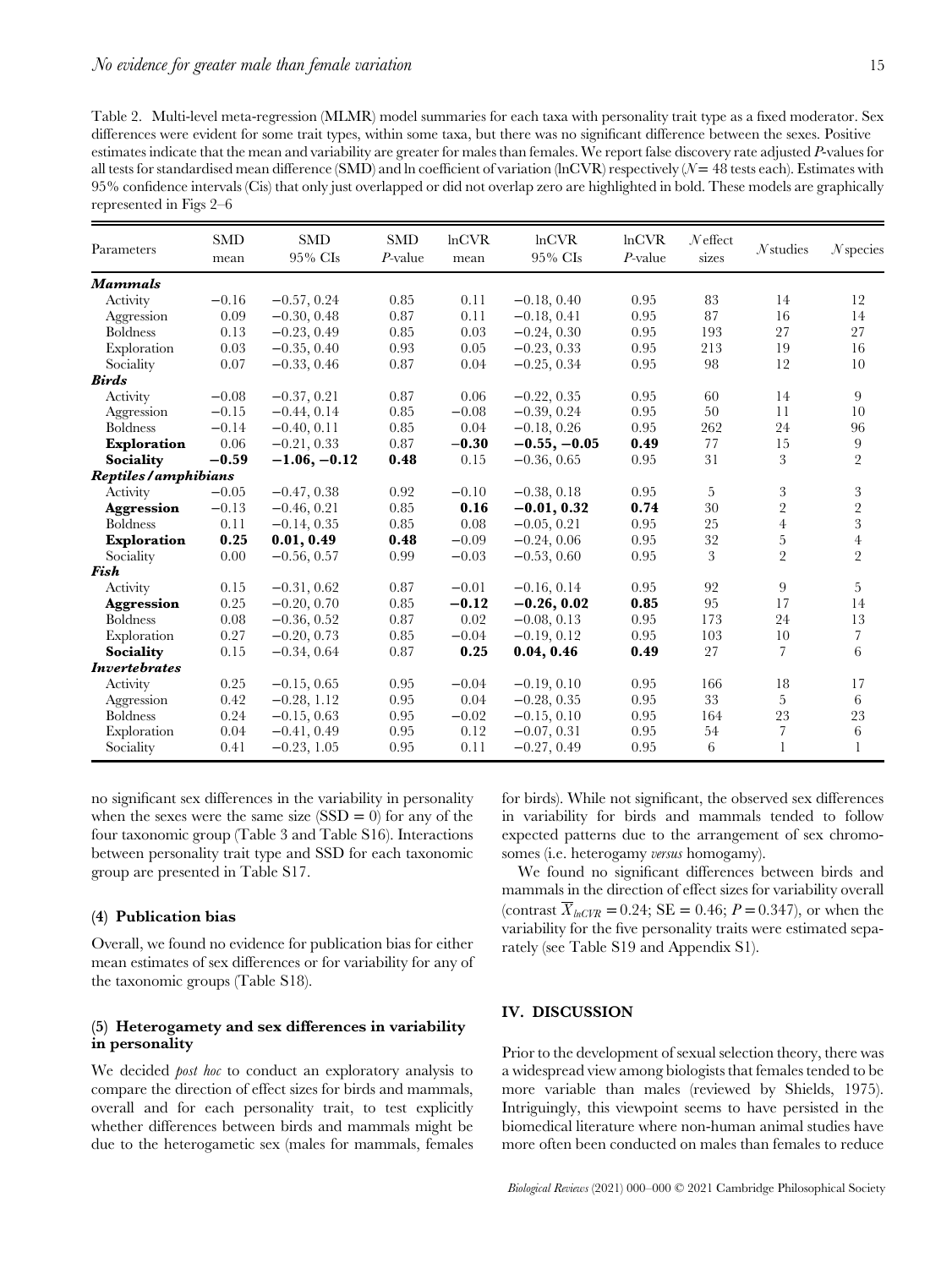Table 3. Subset multi-level meta-analytic model with personality trait type and SSD as moderator terms for four of the five taxonomic groups. Sexual size dimorphism (SSD) did not explain sex differences in either mean personality or for variability for any of the taxonomic groups tested. We report false discovery rate adjusted P-values for all tests for standardised mean difference (SMD) and ln coefficient of variation (lnCVR) respectively ( $\mathcal{N} = 48$  tests each). Positive estimates indicate that the mean and variability are greater for males than females. Estimates highlighted in bold show mean effect sizes with 95% CIs that do not overlap zero. Separate models were run for each trait type with SSD as a moderator, therefore estimates show the personality trait means when males and females are the same size  $(SSD = 0)$ , and when males are larger than females  $(SSD > 0)$ . Only personality types with 10 or more species, with SSD data, were estimated

| Parameters           | SMD<br>mean | <b>SMD</b><br>$95\%$ CIs | SMD<br>$P$ -value | lnCVR<br>mean | lnCVR<br>$95\%$ CIs | $ln$ CVR<br>$P$ -value | $N$ studies | $N$ species | $N$ effect<br>sizes |
|----------------------|-------------|--------------------------|-------------------|---------------|---------------------|------------------------|-------------|-------------|---------------------|
| <b>Mammals</b>       |             |                          |                   |               |                     |                        |             |             |                     |
| Activity             | 0.50        | $-1.99, 3.00$            | 0.87              | 0.05          | $-0.14, 0.25$       | 0.95                   | 14          | 12          | 83                  |
| <b>SSD</b>           | $-2.21$     | $-4.15, -0.26$           | 0.48              | 0.12          | $-0.56, 0.81$       | 0.95                   |             |             |                     |
| Aggression           | $-0.10$     | $-1.30, 1.09$            | 0.92              | 0.10          | $-0.21, 0.40$       | 0.95                   | 15          | 13          | 85                  |
| <b>SSD</b>           | 1.41        | 0.05, 2.78               | 0.48              | $-0.08$       | $-1.46, 1.31$       | 0.95                   |             |             |                     |
| <b>Boldness</b>      | 0.07        | $-0.08, 0.23$            | 0.85              | 0.01          | $-0.09, 0.11$       | 0.95                   | 26          | 26          | 163                 |
| <b>SSD</b>           | $-0.17$     | $-0.46, 0.12$            | 0.85              | 0.13          | $-0.05, 0.31$       | 0.95                   |             |             |                     |
| Exploration          | 0.00        | $-0.18, 0.18$            | 0.99              | $-0.06$       | $-0.36, 0.24$       | 0.95                   | 19          | 16          | 213                 |
| SSD                  | $-0.05$     | $-0.60, 0.50$            | 0.92              | 0.13          | $-0.37, 0.64$       | 0.95                   |             |             |                     |
| <b>Birds</b>         |             |                          |                   |               |                     |                        |             |             |                     |
| <b>Boldness</b>      | $-0.22$     | $-0.84, 0.40$            | 0.85              | 0.04          | $-0.03, 0.11$       | 0.95                   | 21          | 78          | 234                 |
| SSD                  | $-0.20$     | $-1.39, 0.99$            | 0.87              | 0.10          | $-0.16, 0.36$       | 0.95                   |             |             |                     |
| Fish                 |             |                          |                   |               |                     |                        |             |             |                     |
| Aggression           | $-0.16$     | $-0.96, 0.63$            | 0.87              | $-0.12$       | $-0.23, 0.00$       | 0.74                   | 16          | 13          | 93                  |
| SSD.                 | 0.27        | $-0.84, 1.37$            | 0.87              | $-0.13$       | $-0.81, 0.55$       | 0.95                   |             |             |                     |
| <b>Boldness</b>      | 0.19        | $-0.16, 0.54$            | 0.85              | 0.01          | $-0.25, 0.26$       | 0.97                   | 23          | 12          | 171                 |
| SSD                  | $-0.26$     | $-1.16, 0.64$            | 0.87              | $-0.15$       | $-0.70, 0.39$       | 0.95                   |             |             |                     |
| <b>Invertebrates</b> |             |                          |                   |               |                     |                        |             |             |                     |
| Activity             | 0.35        | $-0.38, 1.07$            | 0.85              | $-0.03$       | $-0.24, 0.18$       | 0.95                   | 18          | 16          | 165                 |
| <b>SSD</b>           | $-0.69$     | $-2.29, 0.92$            | 0.85              | 0.27          | $-0.53, 1.07$       | 0.95                   |             |             |                     |
| <b>Boldness</b>      | 0.10        | $-0.06, 0.26$            | 0.85              | $-0.01$       | $-0.13, 0.11$       | 0.95                   | 23          | 23          | 164                 |
| SSD                  | 0.13        | $-0.53, 0.79$            | 0.87              | $-0.01$       | $-0.50, 0.49$       | 0.97                   |             |             |                     |

variation in estimates of control and treatment effects (see references in Zajitschek et al., 2020). This view changed for biologists when Darwin (1871) introduced the concept of sexual selection, and, while doing so, presented evidence that there was greater variation in males than females. Since then, it has been repeatedly stated that males vary more in their appearance (i.e. phenotypes) than do females, partly because of the effects of sexual selection. On closer inspection this empirical claim of greater male phenotypic variability in non-human animals has limited empirical support from our and others' analyses. One general finding from a small-scale, crossspecies study is that sexually selected traits in male animals do show more variation than naturally selected traits (Pomiankowski & Moller, 1995). Given that sexual selection is usually stronger on males this implies that they will exhibit greater phenotypic variation than females when pooled across all traits. However, another cross-species study reported no significant male–female difference in variation for traits broadly associated with reproduction that are expressed in both sexes, including some traits that might be under direct sexual selection (Wyman & Rowe, 2014). Furthermore, traits not linked to reproduction had only marginally greater variation among males than females. In another cross-species study, variation in body size was significantly

greater in males than in females in taxa where males are the heterogametic sex, but the pattern was reversed in taxa where males are the homogametic sex (Reinhold & Engqvist, 2013). After correctly scaling for sex differences in body size, the evidence for widespread sex differences in variation in non-human animals remains limited.

The three cross-species studies noted above mainly focussed on morphological traits, but studies of other types of traits have produced similar findings. For example, a meta-analysis of behavioural, physiological and life-history traits (e.g. time to maturity) that mediate the link between current and future reproductive effort (i.e. 'pace-of-life' traits) reported no significant sex difference in the level of variation among individuals (Tarka et al., 2018). There were also no significant male–female differences in variation when the data were partitioned by breeding system, mating system, study environment or trait type (which included the category 'behaviour'). Recently, another meta-analysis investigated a vast data set on sex differences in the most heavily studied model laboratory vertebrate species, the house mouse Mus musculus (Zajitschek et al., 2020). The main finding is clear: across all examined traits there is no sex difference in trait variability. For specific trait types there is, however, a clear bias towards either females (e.g. immunological traits, eye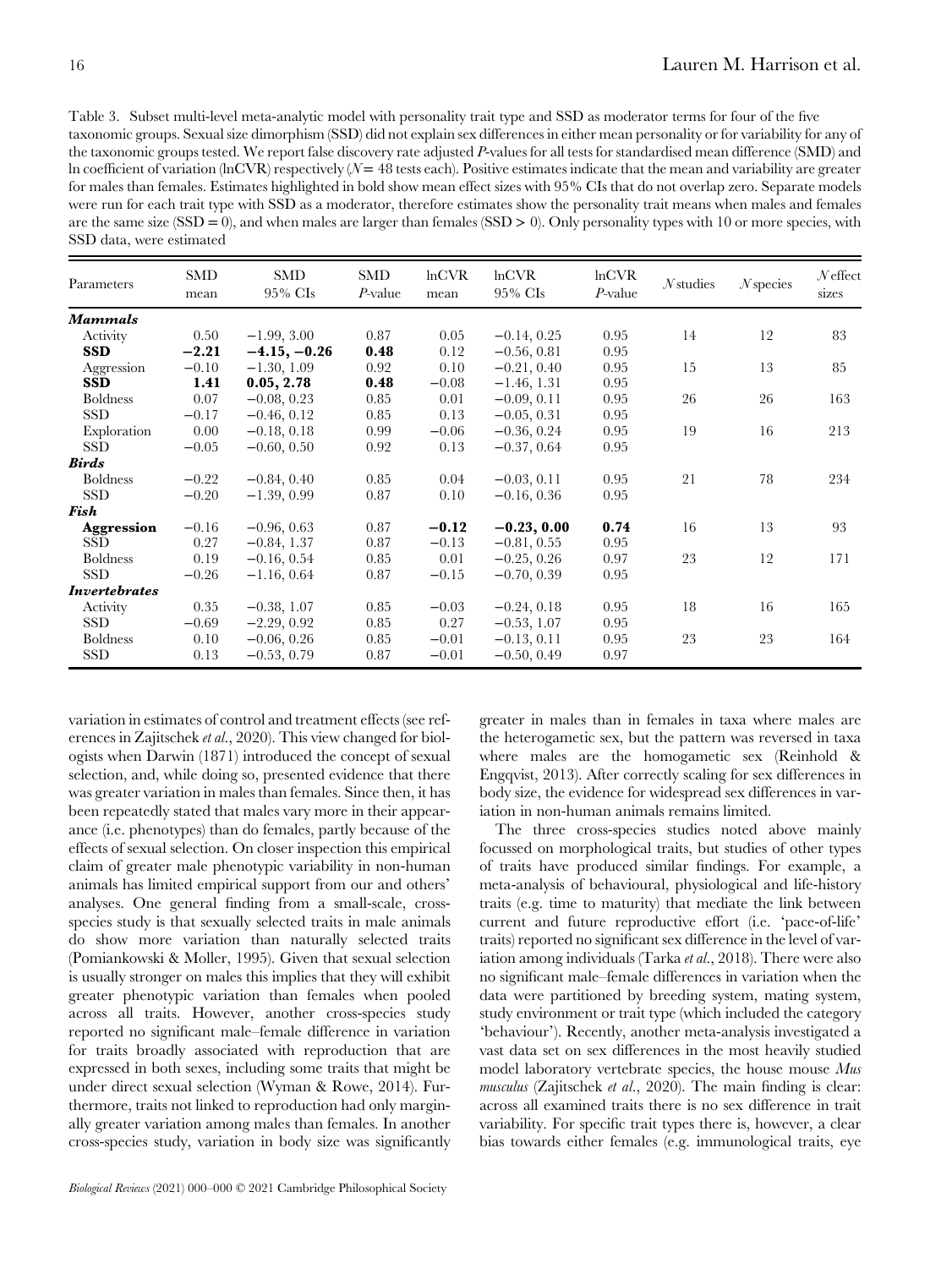morphology) or males (e.g. morphological traits) being more variable in mice.

Given the available empirical data it seems that the 'greater male variability' hypothesis is, at best, only weakly supported for morphological and physiological traits in non-human animals. In humans and chimpanzees, evidence of greater male variability is similarly equivocal and remains controversial. While greater male variability has been shown for a range of morphological and physiological traits including brain structure (humans: van der Linden, Dunkel & Madison, 2017; chimpanzees *Pan troglodytes*: DeCasien et al., 2020) and, perhaps more notably, for behavioural traits like personality (Archer & Mehdikhani, 2003; Borkenau et al., 2013a; Karwowski et al., 2016), cognitive ability (Halpern & LaMay, 2000; Jones, Braithwaite & Healy, 2003; Arden & Plomin, 2006; Johnson et al., 2008) and academic achievement (Lehre et al., 2009; Baye & Monseur, 2016; O'Dea et al., 2018), there are also many studies reporting no sex differences in variability for those same traits. For example, the association between brain structural variation and behavioural differences between the sexes can partially be explained by failing to take into account absolute differences in mean brain size (e.g. van Eijk et al., 2021), and tests of cognitive ability and personality often reveal greater female variability (e.g. Feingold, 1994; Irwing & Lynn, 2005; Taylor & Barbot, 2021). There is also evidence that the extent of any sex difference is context dependent. For example, the gap between girls' and boys' mathematics scores becomes smaller as gender equality in society increases (Hyde & Mertz, 2009). Our current findings are therefore intriguing but depending on one's view also unsurprising: we show using a larger database of 220 species that personality-like behavioural traits are, in general, not more variable in males than females. Additionally, any support for the greater male variability hypothesis (if it exists) is likely highly dependent on the traits and taxa in question; especially given the high heterogeneity in effect estimates we report. Our findings for non-human animals raises doubts about the extent to which evolved biological differences between the sexes, arising from past sex differences in sexual and natural selection, should be used to explain why men have greater trait variation than women for certain behavioural traits. Minimally, this line of argumentation needs to identify sex-specific selection on behaviour in catarrhine primates, rather than invoking a wider general rule that males have evolved under sexual selection to be more variable than females.

One widespread mechanistic biological explanation for greater variation among men than women is attributed to the role of sex chromosomes, and the fact that men are XY and women XX. Men therefore only express genes from a single X chromosome, while women, on average, express genes on both (but see Shvetsova et al., 2019). The net effect is greater variance in gene expression among the heterogametic sex, which should tend to increase the level of phenotypic variation (Reinhold & Engqvist, 2013). We observed a weak trend for male mammals to be more variable than females, and in birds for females to be more variable than

males when inspecting the five personality traits (Table 2). However, the direction of the sex differences in variability between mammals and birds were not significant, even though males are heterogametic in mammals and homogametic in birds (Table S19). One explanation is that genes on sex chromosomes do not affect, or only weakly affect,

behaviours associated with personality in non-human

animals. Another major biological explanation for greater variation among men than women in behavioural traits is direct sexual selection on these traits. This is especially relevant for personality as certain behavioural traits elevate the likelihood of reproducing. For example, extravert men tend to have more mating opportunities in some societies (Nettle, 2005). Similarly, there is evidence that consistent, above-average levels of aggression elevate success during male–male competition in some non-human animals (e.g. killifish Lucania goodei; McGhee & Travis, 2010). These behavioural traits are therefore sexually selected. Sexual selection is expected to result in condition-dependent expression of traits which should increase phenotypic variation because these traits 'capture' and magnify any difference in resource acquisition among individuals (Rowe & Houle, 1996; Wolf et al., 2007). Indeed, there is evidence in humans that some traits under sexual selection in men show a greater sex difference in variability than other traits (e.g. aggression; Archer & Mehdikhani, 2003). It is therefore relevant that we found no moderating effect of SSD, which is a proxy for the level of sexual selection on males (e.g. Rohner, Blanckenhorn & Puniamoorthy, 2016), on the sex difference in variation in personality in any of the animal taxa that we examined, including mammals. One explanation for our finding is that natural selection on females might lead to comparable directional selection on the focal behavioural traits. For example, females generally invest more than males in parental care (Janicke et al., 2016), and, in this context, there might therefore be equally strong natural selection on females and males to be aggressive. Likewise, in group-living animals, females often establish social hierarchies where dominance is maintained through aggressive interactions (Kappeler, 2017). Additionally, we might find greater or lower female variability, especially in traits like aggression or sociability, depending on when measurements of personality are taken over the reproductive cycle. That we did not find evidence of greater male variability in personality in non-human animals could also be due to many of the measures of personality involving behaviours likely to be under equivalent natural selection in both sexes. Many animal personality traits are likely to affect survival; notably boldness, which is linked to anti-predator responses, and activity or exploration, which is linked to foraging.

We should, of course, be clear that a lack of evidence for greater male variability in non-human animals for personality traits does not preclude biological factors contributing towards greater male variation in a range of behavioural and allied traits in humans (Snell & Turner, 2018). Given that phylogeny  $(I_{\text{phys}})$  explained a large proportion of variance in sex-specific differences in personality variability in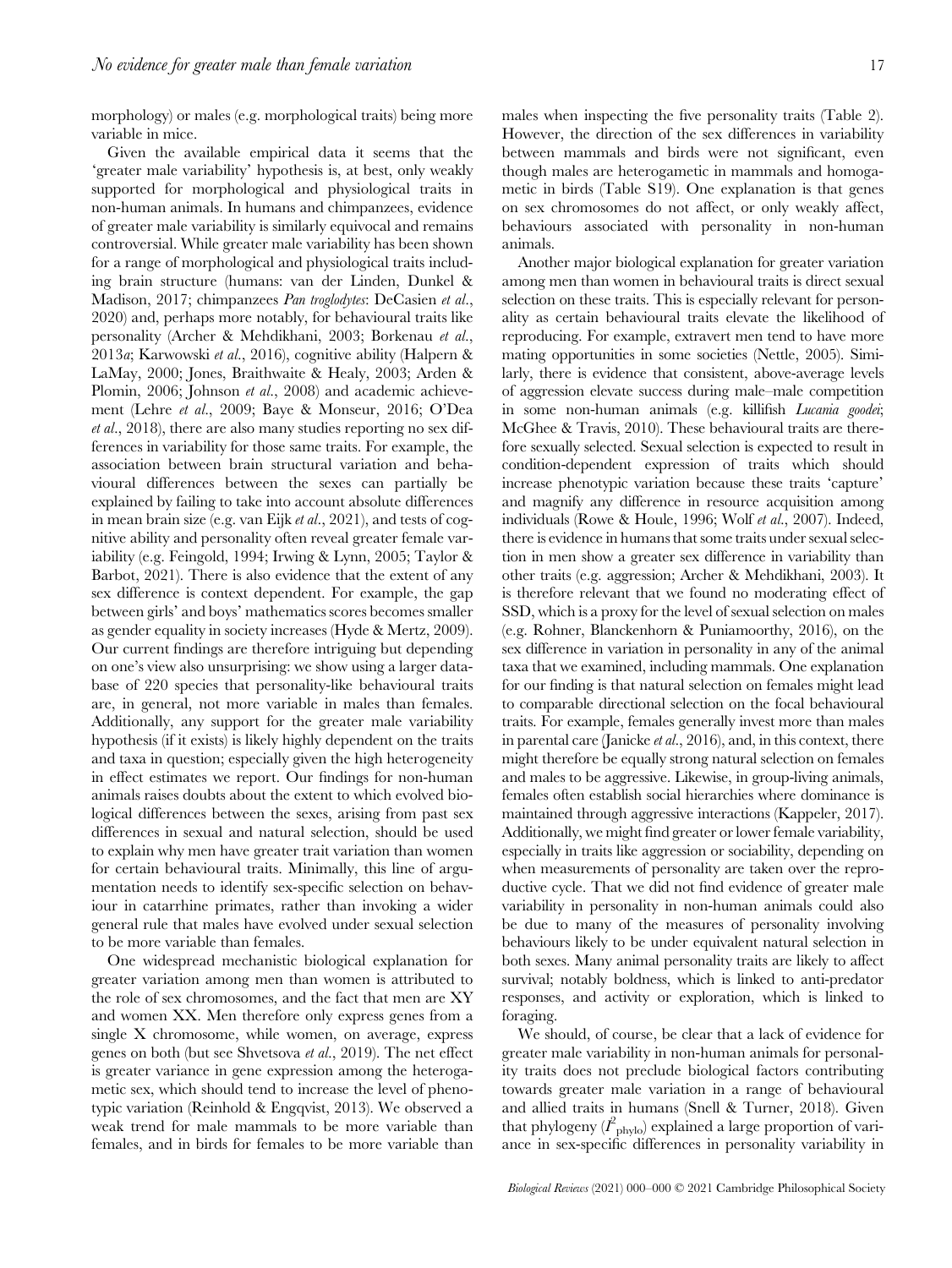mammals it would be valuable to conduct a more focussed meta-analysis looking at sex-specific variability in behaviour in catarrhine primates. Nonetheless, our findings for personality-like behaviours in non-human animals, alongside the weak evidence for greater male variability in other traits (Reinhold & Engqvist, 2013; Tarka et al., 2018; Zajitschek et al., 2020), suggests that widely accepting explanations for greater behavioural variability in men than women based on biological differences that have evolved under sexual selection is premature. Greater attention needs to be paid to the possible role of social factors that might select for a wider range of developmental pathways in boys than girls that yield greater behavioural variability in men than women (Gray et al., 2019).

# V. CONCLUSIONS

- (1) Overall, we find no evidence for male–female differences in personality in non-human animals, either for mean values or levels of variation. Crucially, there is no evidence to support the 'greater male variability' hypothesis in any taxonomic group for any of the five personality axes.
- (2) The magnitude of sexual size dimorphism (SSD), our proxy for sexual selection, did not explain sex differences in mean personality or variability in any of the taxa–personality type combinations that we tested. Given that phylogeny  $(I_{\text{phylo}})$  explained a large proportion of variance in sex-specific differences in personality variability in mammals it would, however, be valuable to conduct a more focussed meta-analysis looking at sex-specific variability in behaviour in catarrhine primates to explore possible evolved sex differences in variability in humans that are likely to be expressed in a broad range of environments.
- (3) Our findings for non-human animals, alongside rather weak evidence for greater male variability for other traits, suggests that accepting explanations for greater behavioural variability in men than women based on biological differences that have evolved under past sex differences in sex-specific sexual or natural selection is premature. More broadly, researchers should not assume that males or men are the more variable sex when measuring traits expressed in both sexes.

# VI. ACKNOWLEDGEMENTS, DATA AVAILABILITY AND AUTHOR CONTRIBUTIONS

We would like to thank Weliton Menario-Costa and Constanza Leon for providing their unpublished data to include in our meta-analysis, and Timothée Bonnet, Rose O'Dea, Fonti Kar and Pieter Arnold for helpful meta-analysis discussions and advice. We also wish to thank Tim Janicke and a second, anonymous reviewer for their insightful comments on an earlier version of this review. L.M.H. was supported by an Australian Government Research Training Program PhD scholarship. M.D.J. and D.W.A.N. were supported by the Australian Research Council (Discovery Grant DP190100279 awarded to M.D.J., DECRA Fellowship DE150101774 awarded to D.W.A.N.). All authors declare no conflict of interest.

Data availability: all data and code used in this study have been provided as Supporting Information, and have also been made available at the Open Science Foundation: https://osf.io/b9ju6/.

Author contributions: M.D.J. and L.M.H. conceived the study, L.M.H. collected all data and conducted data analyses with D.W.A.N. L.M.H. wrote the first version of the manuscript, and D.W.A.N. and M.D.J. provided critical edits and revisions. All authors have read and approved the final version.

#### VII. REFERENCES

- An asterisk (\*) indicates that a study was used in the meta-analysis. ‡ indicates that a study was used for our measures of sexual selection (SSD and mating system).
- \*Abondano, L. A. & Link, A. (2012). The social behavior of brown spider monkeys (Ateles hybridus) in a fragmented forest in Colombia. International Journal of Primatology 33, 769–783.
- ‡Aisenberg, A. (2009). Male performance and body size affect female re-mating occurrence in the orb-web spider Leucauge mariana (Araneae, Tetragnathidae). Ethology, 115, 1127–1136.
- ‡Alatalo, R. V., Carlson, A., Lundberg, A. & Ulfstrand, S. (1981). The conflict between male polygamy and female monogamy: the case of the pied flycatcher Ficedula hypoleuca. The American Naturalist 117, 738-753.
- ‡Alcaraz, C. & Garcı´a-Berthou, E. (2007). Food of an endangered cyprinodont (Aphanius iberus): ontogenetic diet shift and prey electivity. Environmental Biology of Fishes, 78, 193–207.
- ‡Allen, L. E., Barry, K. L., Holwell, G. I. & Herberstein, M. E. (2011). Perceived risk of sperm competition affects juvenile development and ejaculate expenditure in male praying mantids. Animal Behaviour 82, 1201–1206.
- \*Altschul, D. W., Hopkins, W. D., Herrelko, E. S., Inoue-Murayama, M., Matsuzawa, T., King, J. E., Ross, S. R. & Weiss, A. (2018). Personality links with lifespan in chimpanzees. eLife 7, e33781.
- ‡AMOURET, J., HALLGRIMSSON, G. T. & PÁLSSON, S. (2015). Sexing of redpolls Acanthis flammea in Iceland from morphometrics. Ringing & Migration, 30, 61-66.
- Amos-Landgraf, J. M., Cottle, A., Plenge, R. M., Friez, M., Schwartz, C. E., LONGSHORE, J. & WILLARD, H. F. (2006). X chromosome-inactivation patterns of 1,005 phenotypically unaffected females. American Journal of Human Genetics 79, 493–499.
- \*Ancillotto, L. & Russo, D. (2014). Selective aggressiveness in European freetailed bats (Tadarida teniotis): influence of familiarity, age and sex. Naturwissenschaften 101, 221–228.
- ‡Andelt, W. F. (1985). Behavioral ecology of coyotes in south Texas. Wildlife Monographs 94, 3–45.
- ‡Anderson, M. J., Hessel, J. K. & Dixson, A. F. (2004). Primate mating systems and the evolution of immune response. Journal of Reproductive Immunology 61, 31-38.
- \*Anderson Berdal, M., Rosenqvist, G. & Wright, J. (2018). Innovation as part of a wider behavioural syndrome in the guppy: the effect of sex and body size. Ethology 124, 760–772.
- ‡Anzenberger, G. (1988). The pairbond in the titi monkey (Callicebus moloch): intrinsic versus extrinsic contributions of the pairmates. Folia Primatologica 50, 188–203.
- ‡Anzenberger, G. & Falk, B. (2012). Monogamy and family life in callitrichid monkeys: deviations, social dynamics and captive management. International Zoo Yearbook 46, 109–122.
- \*ARAGÓN, P. (2009). Sex-dependent use of information on conspecific feeding activities in an amphibian urodelian. Functional Ecology 23, 380–388.
- \*Archard, G. A. & Braithwaite, V. A. (2011). Variation in aggressive behaviour in the poeciliid fish Brachyrhaphis episcopi: population and sex differences. Behavioural Processes 86, 52–57.
- Archer, J. (1996). Sex differences in social behavior: are the social role and evolutionary explanations compatible? American Psychologist 51, 909–917.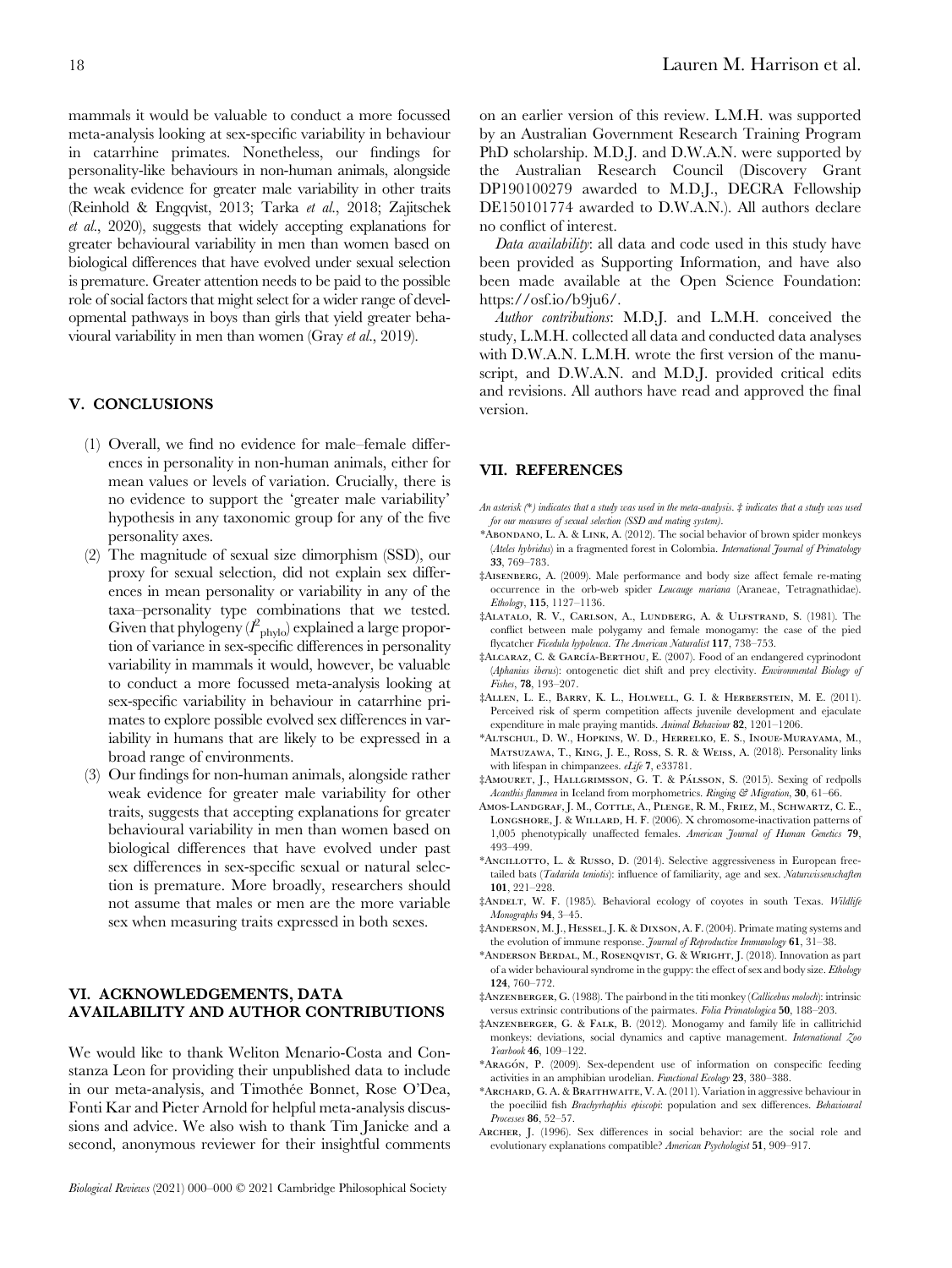ARCHER, J. (2019). The reality and evolutionary significance of human psychological sex differences. Biological Reviews 94, 1381–1415.

- Archer, J. & Mehdikhani, M. (2003). Variability among males in sexually selected attributes. Review of General Psychology 7, 219–236.
- Arden, R. & Plomin, R. (2006). Sex differences in variance of intelligence across childhood. Personality and Individual Differences 41, 39–48.
- \*ARIYOMO, T. O. & WATT, P. J. (2013a). Aggression and sex differences in lateralization in the zebrafish. Animal Behaviour 86, 617–622.
- \*Ariyomo, T. O. & Watt, P. J. (2013b). Disassortative mating for boldness decreases reproductive success in the guppy. Behavioral Ecology 24, 1320–1326.
- \*ARIYOMO, T. O. & WATT, P. J. (2015). Effect of hunger level and time of day on boldness and aggression in the zebrafish Danio rerio. Journal of Fish Biology 86, 1852– 1859.
- ‡Arnaud, L., Brostaux, Y., Lallemand, S. & Haubruge, E. (2005). Reproductive strategies of Tribolium flour beetles. Journal of Insect Science 5, 33.
- ARNOLD, S. J. & WADE, M. J. (1984). On the measurement of natural and sexual selection: theory. Evolution 38, 709-719.
- ‡Asakura, A. (2009). The evolution of mating systems in decapod crustaceans. In Decapod Crustacean Phylogenetics (eds J. W. MARTIN, K. A. CRANDALL, D. L. FELDER, P. MARTIN and S. KOENEMANN). CRC Press, Boca Raton.
- ‡Asher, M., de Oliveira, E. S. & Sachser, N. (2004). Social system and spatial organization of wild guinea pigs (Cavia aperea) in a natural population. Journal of Mammalogy, 85, 788–796.
- \*Baker, M. R., Goodman, A. C., Santo, J. B. & Wong, R. Y. (2018). Repeatability and reliability of exploratory behavior in proactive and reactive zebrafish, Danio rerio. Scientific Reports 8, 12114.
- \*Barale, C. L., Rubenstein, D. I. & Beehner, J. C. (2015). Juvenile social relationships reflect adult patterns of behavior in wild geladas. American Journal of Primatology 77, 1086–1096.
- \*Barbosa, M., Camacho-Cervantes, M. & Ojanguren, A. F. (2016). Phenotype matching and early social conditions affect shoaling and exploration decisions. Ethology 122, 171–179.
- ‡Barradas-Ortiz, C., Briones-Fourzán, P. & Lozano-Álvarez, E. (2003). Seasonal reproduction and feeding ecology of giant isopods Bathynomus giganteus from the continental slope of the Yucatán peninsula. Deep Sea Research Part I. Oceanographic Research Papers 50, 495–513.
- ‡Bartareau, T. M. (2017). Estimating the body weight of Florida panthers from standard morphometric measurements. Journal of Fish and Wildlife Management 8, 618–624.
- ‡Basolo, A. L. (2004). Variation between and within the sexes in body size preferences. Animal Behaviour, 68, 75–82.
- ‡Baudoin, C., Busquet, N., Dobson, F. S., Gheusi, G., Feron, C., Durand, J. -L., HETH, G. & PATRIS, B., TODRANK, J. (2005). Male-female associations and female olfactory neurogenesis with pair bonding in Mus spicilegus. Biological Journal of the Linnean Society, 84, 323-334.
- ‡Bauer, R. T. & Abdalla, J. H. (2001). Male mating tactics in the shrimp Palaemonetes pugio (Decapoda, Caridea): precopulatory mate guarding vs. pure searching. Ethology, 107, 185–199.
- ‡Baumgartner, R. (2000). Sexual attraction in Carabus auronitens F.: males lured by females. In Natural History and Applied Ecology of Carabid Beetles (eds P. BRANDMAYR, G. L. LÖVEI, T. Z. BRANDMAYR, A. CASALE and A. V. TAGLIANTI). Pensoft Publishers, Sofia.
- Baye, A. & Monseur, C. (2016). Gender differences in variability and extreme scores in an international context. Large-scale Assessments in Education, 4. http://doi.org/10. 1186/s40536-015-0015-x
- ‡Becker, J., Ortmann, C., Wetzel, M. A., Winkelmann, C. & Koop, J. H. E. (2013). Mate guarding in relation to seasonal changes in the energy reserves of two freshwater amphipods (Gammarus fossarum and G. pulex). Freshwater Biology, 58, 372–381.
- \*Belgrad, B. A. & Griffen, B. D. (2016). Predator-prey interactions mediated by prey personality and predator hunting mode. Proceedings of the Royal Society London B 283, 20160408.
- ‡Bel-Venner, M. C. & Venner, S. (2006). Mate-guarding strategies and male competitive ability in an orb-weaving spider: results from a field study. Animal Behaviour, 71, 1315–1322.
- BENBOW, C. P. & STANLEY, J. C. (1980). Sex differences in mathematical ability: fact or artifact? Science 210, 1262–1264.
- BENBOW, C. P. & STANLEY, J. C. (1983). Sex differences in mathematical reasoning ability: more facts. Science 222, 1029-1030.
- BENJAMINI, Y. & HOCHBERG, Y. (1995). Controlling the false discovery rate: a practical and powerful approach to multiple testing. Journal of the Royal Statistical Society: Series B (Methodological), 57, 289–300.
- \*Berger, D., You, T., Minano, M. R., Grieshop, K., Lind, M. I., Arnqvist, G. & Maklakov, A. A. (2016). Sexually antagonistic selection on genetic variation underlying both male and female same-sex sexual behavior. BMC Evolutionary Biology 16, 88.
- BEUKEBOOM, L. W. & PERRIN, N. (2014). The Evolution of Sex Determination. Oxford University Press, New York.
- ‡Bibby, C. J. (2008). Polygyny and breeding ecology of the Cetti's warbler Cettia cetti. Ibis, 124, 288–301.
- BILLERMAN, S. M., KEENEY, B. K., RODEWALD, P. G. & SCHULENBERG, T. S. (eds) (2020). Birds of the World. Cornell Laboratory of Ornithology, Ithaca. https:// birdsoftheworld.org/bow/home.
- ‡Bisazza, A. & Marin, G. (1995). Sexual selection and sexual size dimorphism in the eastern mosquitofish Gambusia holbrooki (Pisces Poeciliidae). Ethology Ecology & Evolution, 7, 169–183.
- \*BIZE, P., DIAZ, C. & LINDSTRÖM, J. (2012). Experimental evidence that adult antipredator behaviour is heritable and not influenced by behavioural copying in a wild bird. Proceedings of the Royal Society London B 279, 1380-1388.
- ‡Blanckenhorn, W. U., Meier, R. & Teder, T. (2007). Rensch's rule in insects: patterns among and within species. In Sex, Size and Gender Roles: Evolutionary Studies of Sexual Size Dimorphism (eds D.J. FAIRBAIRN, W. U. BLANCKENHORN and T. SZÉKELY), pp. 60–70. Oxford University Press, Oxford.
- \*Blaszczyk, M. B. (2017). Boldness towards novel objects predicts predator inspection in wild vervet monkeys. Animal Behaviour 123, 91–100.
- \*Bleakley, B. H., Welter, S. M., McCauley-Cole, K., Shuster, S. M. & Moore, A. J. (2013). Cannibalism as an interacting phenotype: precannibalistic aggression is influenced by social partners in the endangered Socorro Isopod (Thermosphaeroma thermophilum). Journal of Evolutionary Biology 26, 832–842.
- ‡Blouin-Demers, G., Gibbs, H. L. & Weatherhead, P. J. (2005). Genetic evidence for sexual selection in black ratsnakes, Elaphe obsoleta. Animal Behaviour 69, 225–234.
- ‡Bondrup-Nielsen, S. & Ims, R. A. (1990). Reversed sexual size dimorphism in microtines: are females larger than males or are males smaller than females? Evolutionary Ecology 4, 261–272.
- BORGIA, G. (1979). Sexual selection and the evolution of mating systems. In Sexual Selection and Reproductive Competition in Insects (eds M. S. BLUM and N. A. BLUM), pp. 19–80. Academic Press, Cambridge.
- BORKENAU, P., HREBÍČKOVÁ, M., KUPPENS, P., REALO, A. & ALLIK, J. (2013a). Sex differences in variability in personality: a study in four samples. Journal of Personality 81, 49–60.
- Borkenau, P., McCrae, R. R. & Terracciano, A. (2013b). Do men vary more than women in personality? A study in 51 cultures. Journal of Research in Personality 47, 135-144.
- ‡Borkowska, A. & Ratkiewicz, M. (2010). Promiscuity, male reproductive success and mate relatedness in a natural population of the common vole. Journal of Zoology 280, 195–201.
- ‡Boulton, K., Rosenthal, G. G., Grimmer, A. J., Walling, C. A. & WILSON, A. J. (2016). Sex-specific plasticity and genotype  $\times$  sex interactions for age and size of maturity in the sheepshead swordtail, Xiphophorus birchmanni. Journal of Evolutionary Biology, 29, 645–656.
- \*Boydston, E. E., Kapheim, K. M., Van Horn, R. C., Smale, L. & Holekamp, K. E. (2005). Sexually dimorphic patterns of space use throughout ontogeny in the spotted hyena (Crocuta crocuta). Journal of  $\zeta$ oology London 267, 271–281.
- Branch, C. L., Sonnenberg, B. R., Pitera, A. M., Benedict, L. M., KOZLOVSKY, D. Y., BRIDGE, E. S. & PRAVOSUDOV, V. V. (2020). Testing the greater male variability phenomenon: male mountain chickadees exhibit larger variation in reversal learning performance compared with females. Proceedings of the Royal Society London B 287, 20200895.
- ‡Brockway, B. F. (1964). Ethological studies of the budgerigar: reproductive behavior. Behaviour 23, 294–323.
- \*Brodin, T.& Drotz, M. K. (2014). Individual variation in dispersal associated behavioral traits of the invasive Chinese mitten crab (Eriocheir sinensis, H. Milne Edwards, 1854) during initial invasion of Lake Vänern, Sweden. Current Zoology 60, 410–416.
- \*Brown, C., Burgess, F. & Braithwaite, V. A. (2007). Heritable and experiential effects on boldness in a tropical poeciliid. Behavioral Ecology and Sociobiology 62, 237-243.
- \*Brown, R. E., Corey, S. C. & Moore, A. K. (1999). Differences in measures of exploration and fear in MHC-congenic C57BL/6J and B6-H-2K mice. Behavior Genetics 29, 263–271.
- Budaev, S. V. (1999). Sex differences in the Big Five personality factors: testing an evolutionary hypothesis. Personality and Individual Differences 26, 801-813.
- \*Buirski, P., Plutchik, R. & Kellerman, H. (1978). Sex differences, dominance, and personality in the chimpanzee. Animal Behaviour 26, 123–129.
- \*Burtka, J. L. & Grindstaff, J. L. (2015). Similar nest defence strategies within pairs increase reproductive success in the eastern bluebird, Sialia sialis. Animal Behaviour 100, 174–182.
- \*Byrnes, E. E., Pouca, C. V., Chambers, S. L. & Brown, C. (2016). Into the wild: developing field tests to examine the link between elasmobranch personality and laterality. Behaviour 153, 1777–1793.
- \*CALLICRATE, T. E., SIEWERDT, F., KOUTSOS, E. & ESTÉVEZ, I. (2011). Personality traits and the effects of DHA supplementation in the budgerigar (Melopsittacus undulatus). Applied Animal Behaviour Science 130, 124-134.
- ‡САМРВЕLL, J. F. (2005). Fitness consequences of multiple mating on female Sitophilus oryzae L. (Coleoptera: Curculionidae). Environmental Entomology 34, 833–843.
- \*CAMPIONI, L., DEL MAR DELGADO, M., LOURENÇO, R., BASTIANELLI, G., FERNÁNDEZ, N. & PENTERIANI, V. (2013). Individual and spatio-temporal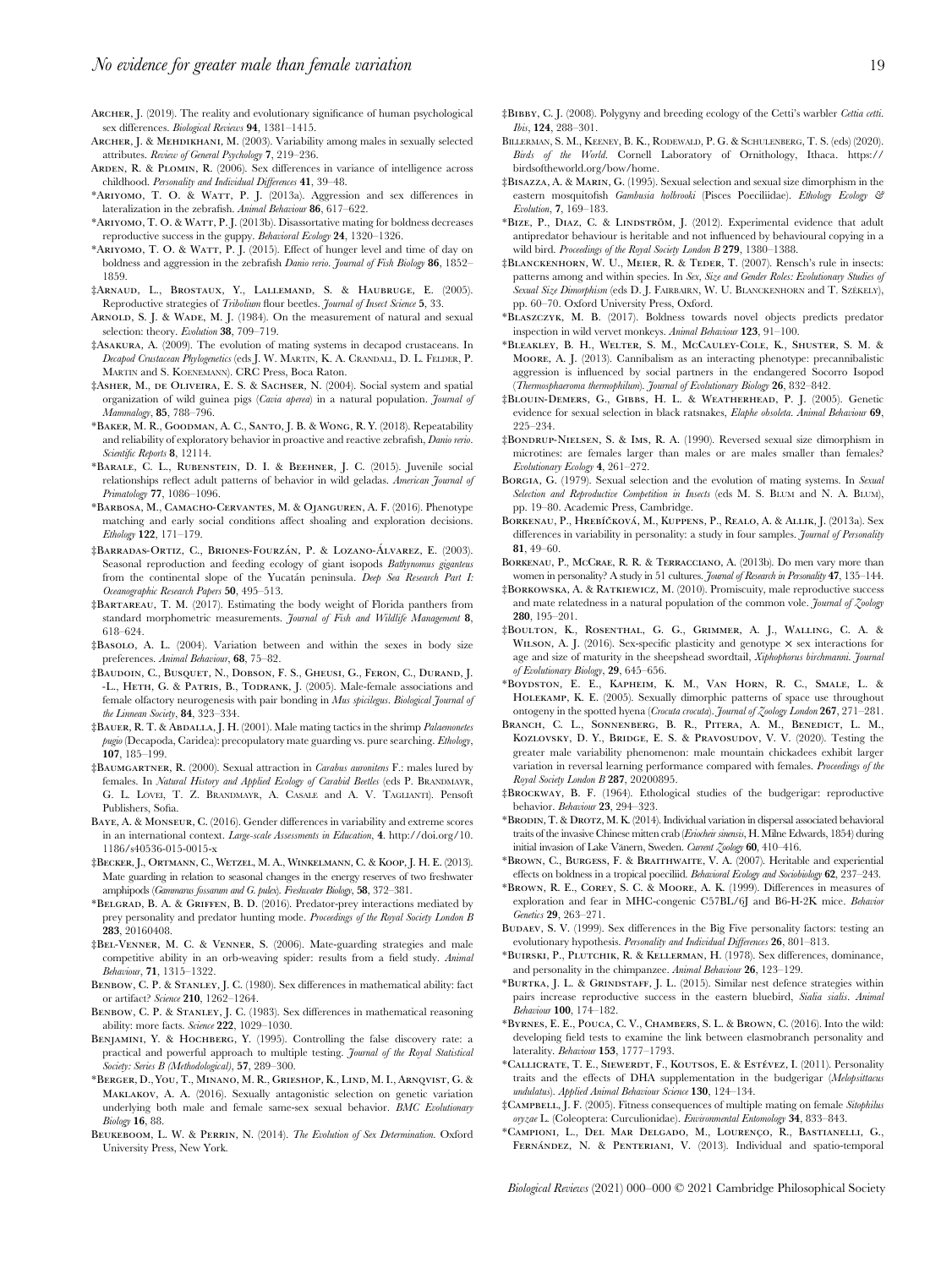- \*Camprasse, E. C. M., Cherel, Y., Arnould, J. P. Y., Hoskins, A. J., Bustamante, P. & Bost, C.-A. (2017). Mate similarity in foraging Kerguelen shags: a combined bio-logging and stable isotope investigation. Marine Ecology Progress Series 578, 183–196.
- ‡Cano, J. M., Ma¨kinen, H. S. & Merila¨, J. (2008). Genetic evidence for male-biased dispersal in the three-spined stickleback (Gasterosteus aculeatus). Molecular Ecology 17, 3234–3242.
- \*Capelle, P. M., McCallum, E. S. & Balshine, S. (2015). Aggression and sociality: conflicting or complementary traits of a successful invader? Behaviour 152, 127–146.
- \*Carere, C., Drent, P. J., Privitera, L., Koolhaas, J. M. & Groothuis, T. G. G. (2005). Personalities in great tits, Parus major: stability and consistency. Animal Behaviour 70, 795–805.
- ‡CARLSON, A., HILLSTRÖM, L. & MORENO, J. (1985). Mate guarding in the wheateater Oenanthe oenanthe. Ornis Scandinavica 16, 113–120.
- \*CARMONA-CATOT, G., MAGELLAN, K. & GARCÍA-BERTHOU, E. (2013). Temperature-specific competition between invasive mosquitofish and an endangered cyprinodontid fish. PLoS One 8, e54734.
- \*Carreira, M. B., Cossio, R. & Britton, G. B. (2017). Individual and sex differences in high and low responder phenotypes. Behavioural Processes 136, 20–27.
- \*Carrete, M. & Tella, J. L. (2010). Individual consistency in flight initiation distances in burrowing owls: a new hypothesis on disturbance-induced habitat selection. Biology Letters 6, 167-170.
- \*Carrete, M. & Tella, J. L. (2013). High individual consistency in fear of humans throughout the adult lifespan of rural and urban burrowing owls. Scientific Reports 3, 3524.
- \*Cavigelli, S. A., Michael, K. C., West, S. G. & Klein, L. C. (2011). Behavioral responses to physical vs. social novelty in male and female laboratory rats. Behavioural Processes 88, 56–59.
- ‡Cavraro, F., Torricelli, P. & Malavasi, S. (2013). Quantitative ethogram of male reproductive behavior in the south European toothcarp Aphanius fasciatus. The Biological Bulletin 225, 71–78.
- ‡Cellerino, A., Valenzano, D. R. & Reichard, M. (2016). From the bush to the bench: the annual Nothobranchius fishes as a new model system in biology. Biological Reviews 91, 511–533.
- ‡Chaabane, K., Loreau, M. & Josens, G. (1997). Growth and egg production in Abax ater (Coleoptera, Carabidae). Pedobiologia 41, 385–396.
- \*Chang, A. T. & Sih, A. (2013). Multilevel selection and effects of keystone hyperaggressive males on mating success and behavior in stream water striders. Behavioral Ecology 24, 1166–1176.
- ‡Chang, G. B., Liu, X. P., Chang, H., Chen, G. H., Zhao, W. M., Ji, D. J., Chen, R., Qin, Y. R., Shi, X. K. & Hu, G. S. (2009). Behavior differentiation between wild Japanese quail, domestic quail, and their first filial generation. Poultry Science 88, 1137–1142.
- \*Chapman, B. B., Hegg, A. & Ljungberg, P. (2013). Sex and the syndrome: individual and population consistency in behaviour in rock pool prawn Palaemon elegans. PLoS One 8, e59437.
- Charlesworth, B. (1996). The evolution of chromosomal sex determination and dosage compensation. Current Biology 6, 149–162.
- \*Chen, B., Liu, K., Zhou, L., Gomes-Silva, G., Sommer-Trembo, C. & PLATH, M. (2018). Personality differentially affects individual mate choice decisions in female and male Western mosquitofish (Gambusia affinis). PLoS One 13, e0197197.
- ‡Cheverud, J., Routman, E., Jaquish, C., Tardif, S., Peterson, G., BELFIORE, N. & FORMAN, L. (1994). Quantitative and molecular genetic variation in captive cotton-top tamarins (Saguinus oedipus). Conservation Biology 8, 95–105.
- \*Class, B. & Brommer, J. E. (2015). A strong genetic correlation underlying a behavioural syndrome disappears during development because of genotype-age interactions. Proceedings of the Royal Society London B 282, 20142777.
- \*Clipperton-Allen, A. E., Ingrao, J. C., Ruggiero, L., Batista, L., Ovari, J., Hammermueller, J., Armstrong, J. N., Bienzle, D., Choleris, E. & Turner, P. V. (2015). Long-term provision of environmental resources alters behavior but not physiology or neuroanatomy of male and female BALB/c and C57BL/6 mice. Journal of the American Association for Laboratory Animal Science 54, 718–730.
- ‡Clotfelter, E. D., Curren, L. J. & Murphy, C. E. (2006). Mate choice and spawning success in the fighting fish Betta splendens: the importance of body size, display behavior and nest size. Ethology 112, 1170–1178.
- ‡Colgoni, A. & Vamosi, S. M. (2006). Sexual dimorphism and allometry in two seed beetles (Coleoptera: Bruchidae). Entomological Science 9, 171-179.
- ‡Conner, J. & Via, S. (1992). Natural selection on body size in Tribolium: possible genetic constraints on adaptive evolution. Heredity 69, 73-83.
- ‡Constantz, G. D. (1984). Sperm competition in poeciliid fishes. In Sperm Competition and the Evolution of Animal Mating Systems (ed. R. SMITH). Academic Press, Orlando.
- ‡Cooper, G., Miller, P. L. & Holland, P. W. H. (1996). Molecular genetic analysis of sperm competition in the damselfly Ischnura elegans (Vander Linden). Proceedings of the Royal Society London B 263, 1343–1349.

Biological Reviews (2021) 000–000 © 2021 Cambridge Philosophical Society

- \*Cooper, M. A. & Bernstein, I. S. (2002). Counter aggression and reconciliation in Assamese macaques (Macaca assamensis). American Journal of Primatology 56, 215–230.
- Costa, P. T. & McCrae, R. R. (1992). Four ways five factors are basic. Personality and Individual Differences 13, 653–665.
- \*Courtney Jones, S. K., Munn, A. J. & Byrne, P. G. (2017). Effects of captivity on house mice behaviour in a novel environment: implications for conservation practices. Applied Animal Behaviour Science 189, 98–106.
- ‡CREIGHTON, E. (2000). Female mate guarding: no evidence in a socially monogamous species. Animal Behaviour 59, 201–207.
- ‡Cummins, S. T. & O'Halloran, J. (2003). Biometrics of nestling and adult stonechats Saxicola torquata in southwest Ireland. Ringing and Migration 21, 155–162.
- \*DAHLBOM, S. J., LAGMAN, D., LUNDSTEDT-ENKEL, K., SUNDSTRÖM, L. F. & WINBERG, S. (2011). Boldness predicts social status in zebrafish (Danio rerio). PLoS One 6, e23565.
- ‡Dahlgren, J. (1990). Females choose vigilant males: an experiment with the monogamous grey partridge, Perdix perdix. Animal Behaviour 39, 646–651.
- Dall, S. R. X., Houston, A. I. & McNamara, J. M. (2004). The behavioural ecology of personality: consistent individual differences from an adaptive perspective. Ecology Letters 7, 734–739.
- ‡Dall, S. R. X. & Witter, M. S. (1998). Feeding interruptions, diurnal mass changes and daily routines of behaviour in the zebra finch. Animal Behaviour 55, 715–725.
- \*Dammhahn, M. (2012). Are personality differences in a small iteroparous mammal maintained by a life-history trade-off? Proceedings of the Royal Society London B 279, 2645–2651.
- ‡Danho, M., Gaspar, C. & Haubruge, E. (2002). The impact of grain quality on the biology of Sitophilus zeamis Motschulsky (Coleoptera: Curculionidae): oviposition, distribution of eggs, adult emergence, body weight and sex ratio. Journal of Stored Products Research 38, 259–266.
- DARWIN, C. (1871). The Descent of Man, and Selection in Relation to Sex. Murray, London.
- \*David, M., Salignon, M. & Perrot-Minnot, M.-J. (2014). Shaping the antipredator strategy: flexibility, consistency, and behavioral correlations under varying predation threat. Behavioral Ecology 25, 1148–1156.
- ‡Davies, N. B. (1985). Cooperation and conflict among dunnocks, Prunella modularis, in a variable mating system. Animal Behaviour 33, 628–648.
- ‡Davis, A. K., DeVore, J. L., Milanovich, J. R., Cecala, K., Maerz, J. C. & YABSLEY, M. J. (2009). New findings from an old pathogen: intraerythrocytic bacteria (Family Anaplasmatacea) in red-backed salamanders Plethodon cinereus. EcoHealth 6, 219–228.
- Deary, I. J., Thorpe, G., Wilson, V., Starr, J. M. & Whalley, L. J. (2003). Population sex differences in IQ at age 11: the Scottish mental survey 1932. Intelligence 31, 533–542.
- \*Debecker, S., Sanmartin-Villar, I., de Guinea-Luengo, M., Cordero-Rivera, A. & Stoks, R. (2016). Integrating the pace-of-life syndrome across species, sexes and individuals: covariation of life history and personality under pesticide exposure. Journal of Animal Ecology 85, 726-738.
- \*Debeffe, L., Lemaıˆtre, J. F., Bergvall, U. A., Hewison, A. J. M., Gaillard, J. M., Morellet, N., Goulard, M., Monestier, C., David, M., VERHEYDEN-TIXIER, H., JÄDERBERG, L., VANPÉ, C. & KJELLANDER, P. (2015). Short- and long-term repeatability of docility in the roe deer: sex and age matter. Animal Behaviour 109, 53–63.
- \*Debeffe, L., Morellet, N., Bonnot, N., Gaillard, J. M., Cargnelutti, B., VERHEYDEN-TIXIER, H., VANPÉ, C., COULON, A., CLOBERT, J., BON, R. & Hewison, A. J. M. (2014). The link between behavioural type and natal dispersal propensity reveals a dispersal syndrome in a large herbivore. Proceedings of the Royal Society London B 281, 20140873.
- ‡Debuse, V. J., Addison, J. T. & Reynolds, J. D. (2003). Effects of breeding site density on competition and sexual selection in the European lobster. Behavioral Ecology 14, 396–402.
- DeCasien, A. R., Sherwood, C. C., Schapiro, S. J. & Higham, J. P. (2020). Greater variability in chimpanzee (Pan troglodytes) brain structure among males. Proceedings of the Royal Society B: Biological Sciences 287, 20192858.
- ‡Deignan, H. G. (1946). The races of the scarlet minivet [Pericrocotus flammeus (Forster)]. The Auk 63, 511–533.
- ‡Delacour, J. (1980). Wild Pigeons and Doves. T.F.H. Publications, Neptune.
- ‡DEL CASTILLO, C. (2005). The quantitative genetic basis of female and male body size and their implications on the evolution of body size dimorphism in the house cricket Acheta domesticus (Gryllidae). Genetics and Molecular Biology 28, 843–848.
- ‡Delgado-Acevedo, J., Zamorano, A., DeYoung, R. W., Campbell, T. A., HEWITT, D. G. & LONG, D. B. (2010). Promiscuous mating in feral pigs (Sus scrofa) from Texas, USA. Wildlife Research 37, 539-546.
- ‡del mar Delgado, M. & Penteriani, V. (2004). Gender determination of Eurasian eagle-owls (Bubo bubo) by morphology. Journal of Raptor Research 38, 375–377.
- \*del Razo, R. A. & Bales, K. L. (2016). Exploration in a dispersal task: effects of early experience and correlation with other behaviors in prairie voles (Microtus ochrogaster). Behavioral Processes 132, 66–75.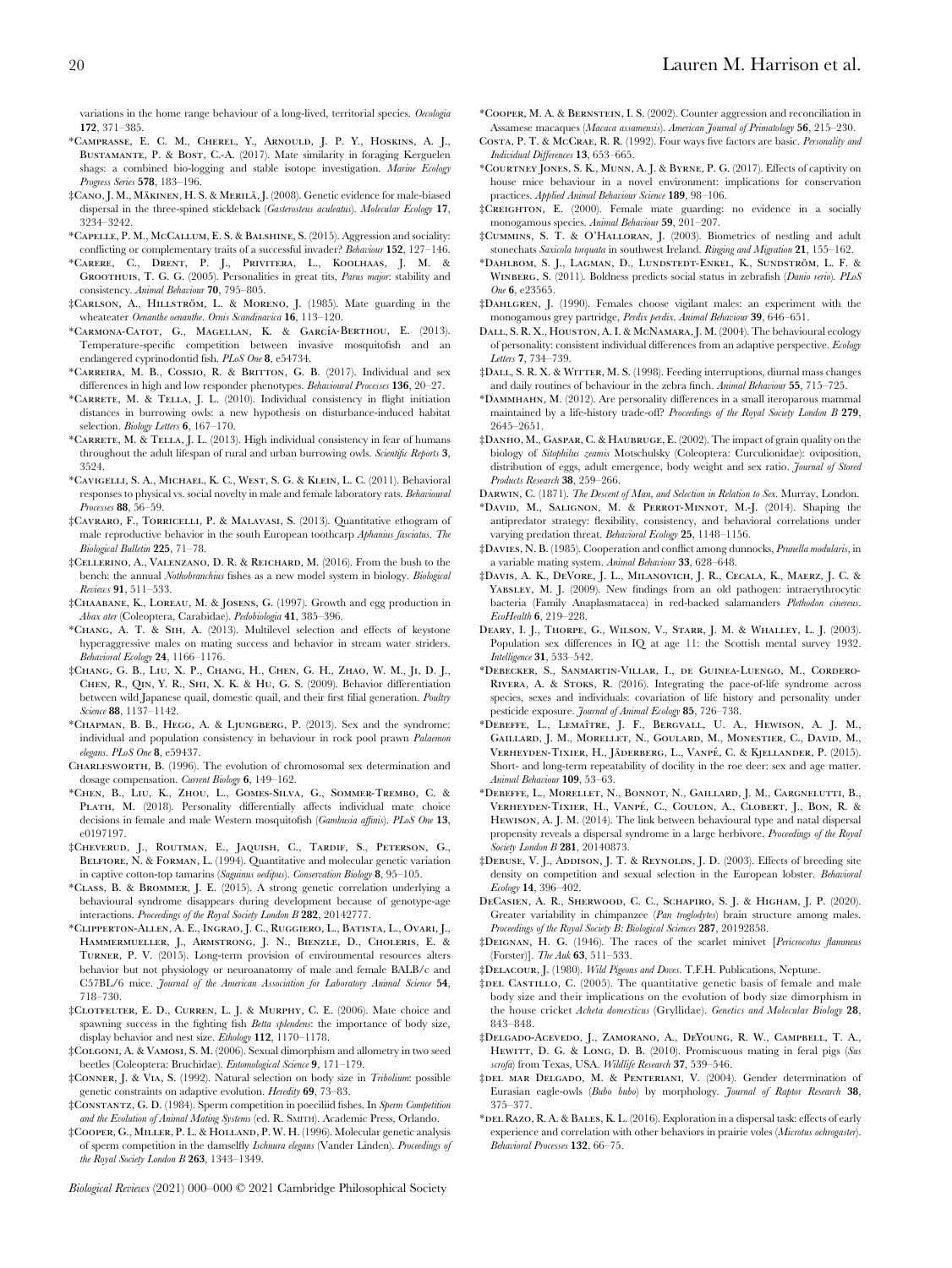- ‡Dickinson, J. L., Koenig, W. D. & Pitelka, F. A. (1996). Fitness consequences of helping behavior in the western bluebird. Behavioral Ecology 7, 168-177.
- ‡Dines, J. P., Otárola-Castillo, E., Ralph, P., Alas, J., Daley, T., SMITH, A. D. & DEAN, M. D. (2014). Sexual selection targets cetacean pelvic bones. Evolution 68, 3296–3306.
- \*Dingemanse, N. J., Both, C., van Noordwijk, A. J., Rutten, A. L. & DRENT, P. J. (2003). Natal dispersal and personalities in great tits (Parus major). Proceedings of the Royal Society London B 270, 741-747.
- DINGEMANSE, N. J. & WOLF, M. (2010). Recent models for adaptive personality differences: a review. Philosophical Transactions of the Royal Society B: Biological Sciences 365, 3947–3958.
- DINGEMANSE, N. J. & WRIGHT, J. (2020). Criteria for acceptable studies of animal personality and behavioural syndromes. Ethology 126, 865–869.
- ‡Dixson, A. F. (1998). Primate Sexuality: Comparative Studies of the Prosimians, Monkeys, Apes, and Human Beings. Oxford University Press, New York.
- ‡Domı´nguez, J., Vidal, M. & Tapia, L. (2010). Morphological changes in European goldfinches (Carduelis carduelis) released by bird trappers. Animal Welfare 19, 385–389.
- ‡Dondale, C. D. (1961). Life histories of some common spiders from trees and shrubs in Nova Scotia. Canadian Journal of Zoology 39, 385–389.
- $\frac{1}{4}D$ RACHMANN, J., KOMDEUR, J. & BOOMSMA, J. J. (2000). Mate guarding in the linnet Carduelis cannabina. Bird Study 47, 238–241.
- \*Duckworth, R. A. & Kruuk, L. E. B. (2009). Evolution of genetic integration between dispersal and colonization ability in a bird. Evolution 63, 968–977.
- \*Duggan, M. R., Lee-Soety, J. Y. & Anderson, M. J. (2017). Personality types in budgerigars, Melopsittacus undulatus. Behavioural Processes 138, 34–40.
- \*Dunn, J. C., Cole, E. F. & Quinn, J. L. (2011). Personality and parasites: sexdependent associations between avian malaria infection and multiple behavioural traits. Behavioral Ecology and Sociobiology 65, 1459–1471.
- Dunning, J. B. Jr. (2007). CRC Handbook of Avian Body Masses, Second Edition. CRC Press, Boca Raton.
- ‡Duriš, Z., Drozd, P., Horká, I., Kozák, P. & Policar, T. (2006). Biometry and demography of the invasive crayfish Orconectes limosus in The Czech Republic. Bulletin Français de la Pêche et de la Pisciculture 380, 1215–1228.
- ‡Eberle, M. & Kappeler, P. M. (2004). Selected polyandry: female choice and intersexual conflict in a small nocturnal solitary primate (Microcebus murinus). Behavioral Ecology and Sociobiology 57, 91–100.
- \*Ellenberg, U., Mattern, T. & Seddon, P. J. (2009). Habituation potential of yellow-eyed penguins depends on sex, character and previous experience with humans. Animal Behaviour 77, 289–296.
- Ellis, H. (1894). Man and Woman: A Study of Human Secondary Sexual Characters. Walter Scott, London.
- Emlen, S. T. & Oring, L. W. (1977). Ecology, sexual selection, and the evolution of mating systems. Science 197, 215-223.
- ERICSON, P. G. P., ANDERSON, C. L., BRITTON, T., ELZANOWSKI, A., JOHANSSON, U. S., KÄLLERSJÖ, M., OHLSON, J. I., PARSONS, T. J., Zuccon, D. & Mayr, G. (2006). Diversification of Neoaves: integration of molecular sequence data and fossils. Biology Letters 2, 543–547.
- \*Etheredge, R. I., Avenas, C., Armstrong, M. J. & Cummings, M. E. (2018). Sex-specific cognitive-behavioural profiles emerging from individual variation in numerosity discrimination in Gambusia affinis. Animal Cognition 21, 37–53.
- FAIRBAIRN, D. J., BLANCKENHORN, W. U. & SZÉKELY, T. (2007). Sex, Size and Gender Roles: Evolutionary Studies of Sexual Size Dimorphism. Oxford University Press, Oxford.
- ‡Fairbairn, D. J. & Preziosi, R. F. (1996). Sexual selection and the evolution of sexual size dimorphism in the water strider, Aquarius remigis. Evolution 50, 1549-1559.
- FAUSTO-STERLING, A. (1985). Myths of Gender, Second Edition. Basic Books Inc., New York.
- ‡Fedina, T. Y. & Lewis, S. M. (2008). An integrative view of sexual selection in Tribolium flour beetles. Biological Reviews 83, 151–171.
- FEINGOLD, A. (1992). Sex differences in variability in intellectual abilities: a new look at an old controversy. Review of Educational Research 62, 61-84.
- FEINGOLD, A. (1994). Gender differences in variability in intellectual abilities: a crosscultural perspective. Sex Roles 30, 81–92.
- ‡Fessehaye, Y., El-bialy, Z., Rezk, M. A., Crooijmans, R., Bovenhuis, H. & Komen, H. (2006). Mating systems and male reproductive success in Nile tilapia (Oreochromis niloticus) in breeding hapas: a microsatellite analysis. Aquaculture 256, 148–158.
- Fitzpatrick, M. J., Feder, E., Rowe, L. & Sokolowski, M. B. (2007). Maintaining a behaviour polymorphism by frequency-dependent selection on a single gene. Nature 447, 210–212.
- ‡Flinks, H. & Salewski, V. (2012). Quantifying the effect of feather abrasion on wing and tail lengths measurements. Journal of Ornithology 153, 1053–1065.
- ‡Fooden, J. (1990). The bear macaque, Macaca arctoides: a systematic review. Journal of Human Evolution 19, 607-686.
- $\frac{4}{3}$ FORD, S. M. (1994). Evolution of sexual dimorphism in body weight in platyrrhines. American Journal of Primatology 34, 221–224.
- \*Francis, R. C. (1990). Temperament in a fish: a longitudinal study of the development of individual differences in aggression and social rank in the Midas Cichlid. Ethology 86, 311–325.
- \*Franc¸ ois, N., Mills, A. D. & Faure, J. M. (1999). Inter-individual distances during open-field tests in Japanese quail (Coturnix japonica) selected for high or low levels of social reinstatement behaviour. Behavioural Processes 47, 73–80.
- ‡Frank, L. G. (1986). Social organization of the spotted hyaena Crocuta crocuta. II. Dominance and reproduction. Animal Behaviour 34, 1510–1527.
- \*French, J. A. & Snowdon, C. T. (1981). Sexual dimorphism in responses to unfamiliar intruders in the tamarin, Saguinus oedipus. Animal Behaviour 29, 822-829.
- \*Fresneau, N., Kluen, E. & Brommer, J. E. (2014). A sex-specific behavioral syndrome in a wild passerine. Behavioral Ecology 25, 359-367.
- \*Friel, M., Kunc, H. P., Griffin, K., Asher, L. & Collins, L. M. (2016). Acoustic signalling reflects personality in a social mammal. Royal Society Open Science 3, 160178.
- ‡Friesen, C. R., Mason, R. T., Arnold, S. J. & Estes, S. (2013). Patterns of sperm use in two populations of red-sided garter snake (Thamnophis sirtalis parietalis) with long-term female sperm storage. Canadian Journal of Zoology 92, 33–40.
- ‡Friesen, C. R. & Shine, R. (2019). At the invasion front, male cane toads (Rhinella marina) have smaller testes. Biology Letters 15, 20190339.
- Fromhage, L. & Jennions, M. D. (2016). Coevolution of parental investment and sexually selected traits drives sex-role divergence. Nature Communications 7, 12517.
- ‡Furness, E. N. & Robinson, R. A. (2019). Long-term declines in winter body mass of tits throughout Britain and Ireland correlate with climate change. Ecology and Evolution 9, 1202–1210.
- \*FÜRTBAUER, I. (2015). Consistent individual differences in haemolymph density reflect risk propensity in a marine invertebrate. Royal Society Open Science 2, 140482.
- ‡Fu¨rtbauer, I., Heistermann, M., Schu¨lkem, O. & Ostner, J. (2011). Concealed fertility and extended female sexuality in a non-human primate (Macaca assamensis). PLoS One 6, e23105.
- \*Gabriel, P. O. & Black, J. M. (2010). Behavioural syndromes in Steller's jays: the role of time frames in the assessment of behavioural traits. Animal Behaviour 80, 689–697.
- ‡Gabriel, P. O. & Black, J. M. (2012). Reproduction in Steller's jays (Cyanocitta stelleri): individual characteristics and behavioral strategies. The Auk 129, 377-386.
- ‡Gagliardi-Seeley, J., Leese, J., Santangelo, N. & Itzkowitz, M. (2008). Mate choice in female convict cichlids (Amatitlania nigrofasciata) and the relationship between male size and dominance. Journal of Ethology 27, 249-254.
- GEARY, D. C. (2010). Male, Female. The Evolution of Sex Differences, Second Edition. American Psychological Association, Washington, DC.
- Geary, D. C. (2018). Efficiency of mitochondrial functioning as the fundamental biological mechanism of general intelligence (g). Psychological Review 125, 1028–1050.
- Geary, D. C. (2021). Now you see them, and now you don't: an evolutionarily informed model of environmental influences on human sex differences. Neuroscience and Biobehavioral Reviews 125, 26–32.
- ‡Getz, L. L. & Hofmann, J. E. (1986). Social organization in free-living prairie voles, Microtus ochrogaster. Behavioral Ecology and Sociobiology 18, 275–282.
- ‡Gnaedinger, L. M. & Reed, C. A. (1948). Contribution to the natural history of the plethodont salamander Ensatina eschscholtzii. Copeia 1948, 187–196.
- ‡Goodburn, S. F. (1984). Mate guarding in the mallard Anas platyrhynchos. Ornis Scandinavica 15, 261-265.
- ‡Gordo, O., Arroyo, J. L., Rodrı´guez, R. & Martı´nez, A. (2016). Sexing of Phylloscopus based on multivariate probability of morphological traits. Ringing and Migration 31, 83-97.
- GORDON, S. P., LÓPEZ-SEPULCRE, A. & REZNICK, D. N. (2012). Predation-associated differences in sex linkage of wild guppy coloration. Evolution, 66, 912–918.
- \*Gormally, B. M. G., Wright-Lichter, J., Reed, J. M. & Romero, L. M. (2018). Physiological and behavioral responses of house sparrows to repeated stressors. Peerf 6, e4961.
- \*Gracceva, G., Herde, A., Groothuis, T. G. G., Koolhaas, J. M., Palme, R. & Eccard, J. A. (2014). Turning shy on a winter's day: effects of season on personality and stress response in Microtus arvalis. Ethology 120, 753–767.
- Gray, H., Lyth, A., McKenna, C., Stothard, S., Tymms, P. & Copping, L. (2019). Sex differences in variability across nations in reading, mathematics and science: a meta-analytic extension of Baye and Monseur (2016). Large-Scale Assessments in Education 7, 2.
- ‡GREIG-SMITH, P. W. (1980). Parental investment in nest defence by stonechats (Saxicola torquata). Animal Behaviour 28, 604–619.
- Gribnau, J. & Barakat, T. S. (2017). X-chromosome inactivation and its implications for human disease. bioRxiv. https://doi.org/10.1101/076950.
- \*Gruber, J., Brown, G., Whiting, M. J. & Shine, R. (2017). Is the behavioural divergence between range-core and range-edge populations of cane toads (Rhinella marina) due to evolutionary change or developmental plasticity? Royal Society Open Science 4, 170789.
- \*Gruber, J., Brown, G., Whiting, M. J. & Shine, R. (2018). Behavioural divergence during biological invasions: a study of cane toads (Rhinella marina) from contrasting environments in Hawai'i. Royal Society Open Science 5, 180197.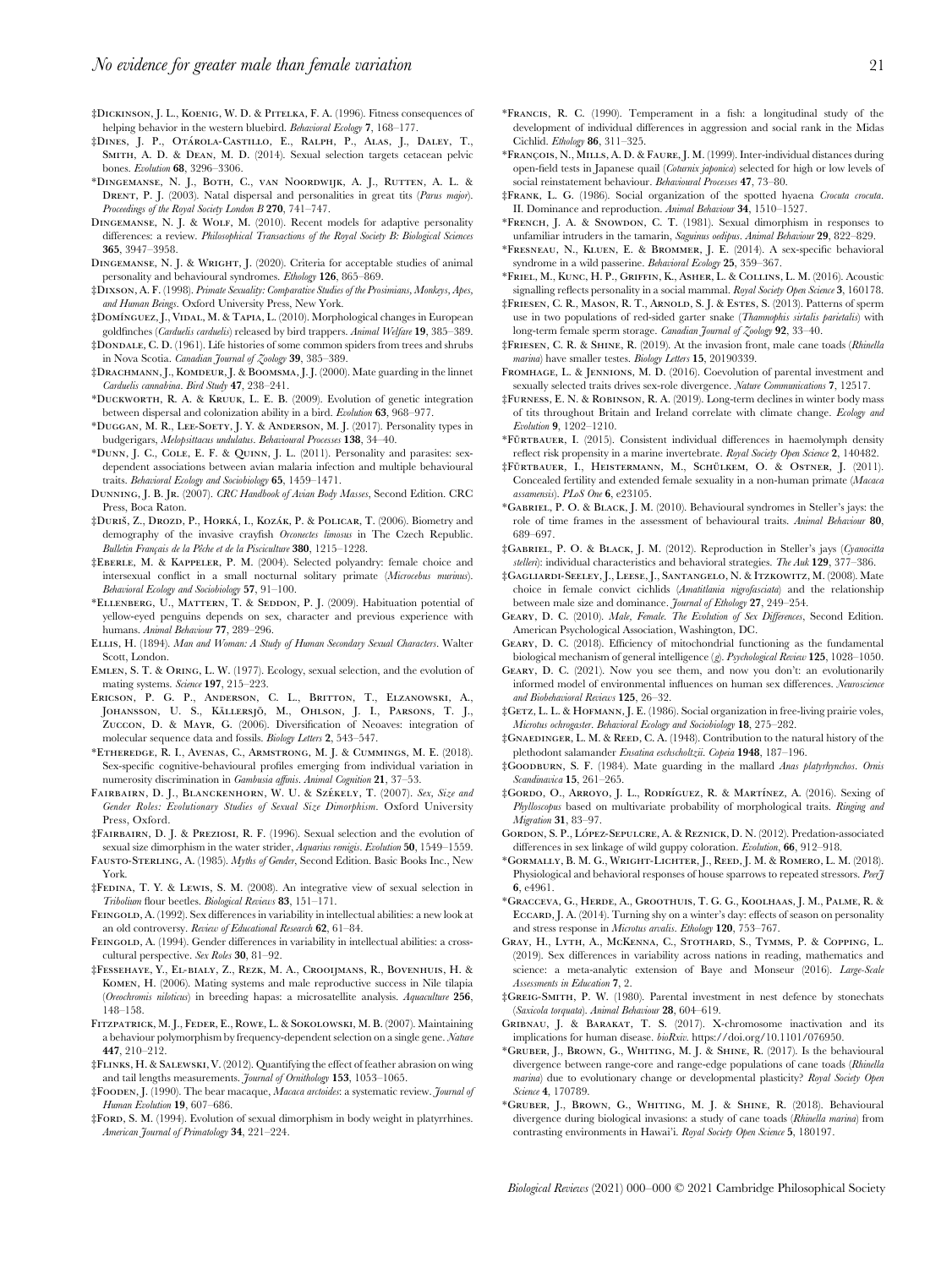- \*Grunst, A. S., Grunst, M. L., Thys, B., Raap, T., Daem, N., Pinxten, R. & Eens, M. (2018). Variation in personality traits across a metal pollution gradient in a free-living songbird. Science of the Total Environment 630, 668–678.
- \*Guay, P. J., Leppitt, R., Weston, M. A., Yeager, T. R., van Dongen, W. F. D. & SYMONDS, M. R. E. (2018). Are the big and beautiful less bold? Differences in avian fearfulness between the sexes in relation to body size and colour. Journal of Zoology 304, 252–259.
- ‡Guay, P. J. & Mulder, R. A. (2007). Skewed paternity distribution in the extremely size dimorphic musk duck (Biziura lobata). Emu – Austral Ornithology 107, 190-195.
- \*Guenther, A., Finkemeier, M.-A. & Trillmich, F. (2014). The ontogeny of personality in the wild guinea pig. Animal Behaviour 90, 131–139.
- ‡Hale, P. T., Barreto, A. S. & Ross, G. J. B. (2000). Comparative morphology and distribution of the *aduncus* and *truncatus* forms of bottlenose dolphin *Tursiops* in the Indian and Western Pacific Oceans. Aquatic Mammals 26, 101–110.
- ‡Hall, M. L. (1999). The importance of pair duration and biparental care to reproductive success in the monogamous Australian magpie-lark. Australian Journal of Zoology 47, 439–454.
- Halpern, D. F. & LaMay, M. L. (2000). The smarter sex: a critical review of sex differences in intelligence. Educational Psychology Review 12, 229-246.
- Halpern, D. F., Benbow, C. P., Geary, D. C., Gur, R. C., Hyde, J. S. & Gernsbacher, M. A. (2007). The science of sex differences in science and mathematics. Psychological Science in the Public Interest 8, 1–51.
- ‡Halupka, K. & Borowiec, M. (2006). Male whitethroats, Sylvia communis, advertise their future contribution to parental care. Behaviour 143, 1–14.
- ‡Hamilton, W. J.III, Tilson, R. L. & Frank, L. G. (1986). Sexual monomorphism in spotted hyenas, Crocuta crocuta. Ethology 71, 63–73.
- Han, C. S. & Dingemanse, N. J. (2015). Effect of diet on the structure of animal personality. Frontiers in Zoology 12, S5.
- ‡Han, C. S. & Jablonski, P. G. (2010). Male water striders attract predators to intimidate females into copulation. Nature Communications 1, 52.
- \*Han, C. S., Jablonski, P. G. & Brooks, R. C. (2015). Intimidating courtship and sex differences in predation risk lead to sex-specific behavioural syndromes. Animal Behaviour 109, 177–185.
- ‡Han, C. S., Jablonski, P. G., Kim, B. & Park, F. C. (2010). Size-assortative mating and sexual size dimorphism are predictable from simple mechanics of mate-grasping behavior. BMC Ecology and Evolution 10, 359.
- ‡Harano, T., Yasui, Y. & Miyatake, T. (2006). Direct effects of polyandry on female fitness in Callosobruchus chinensis. Animal Behaviour 71, 539–548.
- \*Hardouin, L. A., Legagneux, P., Hingrat, Y. & Robert, A. (2015). Sex-specific dispersal responses to inbreeding and kinship. Animal Behaviour 105, 1–10.
- ‡Harlow, P. S. & Taylor, J. E. (2000). Reproductive ecology of the jacky dragon (Amphibolorus muricatus): an agamid lizard with temperature-dependent sex determination. Austral Ecology 25, 640–652.
- ‡Harper, D. G. C. (1999). Feather mites, pectoral muscle condition, wing length and plumage coloration of passerines. Animal Behaviour 58, 553–562.
- \*Harris, S., Eroukhmanoff, F., Green, K. K., Svensson, E. I. & PETTERSSON, L. B. (2011). Changes in behavioural trait integration following rapid ecotype divergence in an aquatic isopod. Journal of Evolutionary Biology 24, 1887–1896.
- \*Harris, S., Ramnarine, I. W., Smith, H. K. & Pettersson, L. B. (2010). Picking personalities apart: estimating the influence of predation, sex and body size on boldness in the guppy Poecilia reticulata. Oikos 119, 1711–1718.
- ‡Hartley, I. R., Shepherd, M. & Burke, T. R. T. (1993). Reproductive success of polygynous male corn buntings (Miliaria calandra) as confirmed by DNA fingerprinting. Behavioral Ecology 4, 310–317.
- \*Hazlett, B. A. & Bach, C. E. (2010). Individuality in the predator defense behaviour of the crab Heterozius rotundifrons. Behaviour 147, 587-597.
- ‡Hazlett, B. A., Bach, C. E., Thompson, G. A. & McLay, C. L. (2005). Movement of male Heterozius rotundifrons (Crustacea: Decapoda: Brachyura) depends upon local sex ratio. New Zealand Journal of Marine and Freshwater Research 39, 157-163.
- HEDGES, L. V. & OLKIN, I. (1985). Statistical Methods for Meta-Analysis. In Biometrics. Academic Press, New York.
- \*Hegab, I. M., Qian, Z., Pu, Q., Wang, Z., Yukun, K., Cai, Z., Guo, H., Wang, H., Ji, W., Hanafy, A. M. & Su, J. (2018). Gender difference in unconditioned and conditioned predator fear responses in Smith's zokors (Eospalax smithii). Global Ecology and Conservation 16, e00503.
- \*Heinen-Kay, J. L., Schmidt, D. A., Stafford, A. T., Costa, M. T., PETERSON, M. N., KERN, E. M. A. & LANGERHANS, R. B. (2016). Predicting multifarious behavioural divergence in the wild. Animal Behaviour 121, 3–10.
- HIGGINS, J. P. T. & THOMPSON, S. G. (2002). Quantifying heterogeneity in a metaanalysis. Statistics in Medicine 21, 1539–1558.
- \*Higgins, L. A., Jones, K. M. & Wayne, M. L. (2005). Quantitative genetics of natural variation of behavior inDrosophila melanogaster: the possible role of the social environment on creating persistent patterns of group activity. Evolution 59, 1529–1539.
- ‡Hingrat, Y. & Saint Jalme, M. (2005). Mating system of the houbara bustard Chlamydotis undulata in eastern Morocco. Ardeola 52, 91–102.
- ‡Hirschenhauser, K., Mostl, E. & Kotrschal, K. (2008). Within-pair testosterone covariation and reproductive output in Greylag Geese Anser anser. Ibis, 141, 577–586.
- ‡Hogstad, O. (2006). Flock composition, agonistic behaviour and body condition of wintering bullfinches Pyrrhula pyrrhula. Ornis Fennica 83, 131-138.
- HOLLINGWORTH, L. S. (1914). Variability as related to sex differences in achievement: a critique. American Journal of Sociology 19, 510–530.
- HOLLINGWORTH, L. S. (1918). Comparison of the sexes in mental traits. Psychological Bulletin 15, 427–432.
- ‡Hollis, B., Houle, D., Yan, Z., Kawecki, T. J. & Keller, L. (2014). Evolution under monogamy feminizes gene expression in Drosophila melanogaster. Nature Communications 5, 3482.
- \*Holtmann, B., Grosser, S., Lagisz, M., Johnson, S. L., Santos, E. S. A., LARA, C. E., ROBERTSON, B. C. & NAKAGAWA, S. (2016). Population differentiation and behavioural association of the two 'personality' genes DRD4 and SERT in dunnocks (Prunella modularis). Molecular Ecology 25, 706–722.
- \*Holtmann, B., Santos, E. S. A., Lara, C. E. & Nakagawa, S. (2017). Personality-matching habitat choice, rather than behavioural plasticity, is a likely driver of a phenotype-environment covariance. Proceedings of the Royal Society London B 284, 20170943.
- HOULE, D., PÉLABON, C., WAGNER, G. & HANSEN, T. F. (2011). Measurement and meaning in biology. The Quarterly Review of Biology 86, 3–34.
- ‡HUALLACHÁIN, D. Ó. & DUNNE, J. (2010). Analysis of biometric data to determine the sex of woodpigeons Columba palumbus. Ringing and Migration 25, 29–32.
- ‡Hughes, J. M., Mather, P. B., Ma, J., Rowley, I. & Russell, E. (2003). High levels of extra-group paternity in a population of Australian magpies Gymnorhina tibicen: evidence from microsatellite analysis. Molecular Ecology 12, 3441–3450.
- HUNT, J., BROOKS, R., JENNIONS, M. D., SMITH, M. J., BENTSEN, C. L. & BUSSIÈRE, L. F. (2004). High-quality male field crickets invest heavily in sexual display but die young. Nature 432, 1024–1027.
- $\ddagger$ HURTADO, M. J., FÉNÉRON, R. & GOUAT, P. (2013). Specialization in building tasks in the mound-building mouse, Mus spicilegus. Animal Behaviour 85, 1153–1160.
- HYDE, J. S. (1981). How large are cognitive gender differences? A meta-analysis using  $w^2$  and d. American Psychologist, 36, 892-901.
- HYDE, J. S. (1990). Meta-analysis and the psychology of gender differences. Signs: Journal of Women in Culture and Society, 16, 55–73.
- HYDE, J. S. (2005). The gender similarities hypothesis. American Psychologist 60, 581–592.
- HYDE, J. S. & MERTZ, J. E. (2009). Gender, culture, and mathematics performance. Proceedings of the National Academy of Sciences, **106**, 8801–8807.
- ‡Innes, D. G. L. & Millar, J. S. (1994). Life histories of Clethrionomys and Microtus (Microtinae). Mammal Review, 24, 179–207.
- Irwing, P. & Lynn, R. (2005). Sex differences in means and variability on the progressive matrices in university students: a meta-analysis. British Journal of Psychology 96, 505–524.
- ‡Iwaniuk, A. N. (2001). Interspecific variation in sexual dimorphism in brain size in Nearctic ground squirrels (Spermophilus spp.). Canadian Journal of Zoology 79, 759–765.
- ‡Jackson, R. R. (1980). The mating strategy of Phidippus johnsoni (Araneae, Salticidae): II. Sperm competition and the function of copulation. The Journal of Arachnology 8, 217–240.
- ‡Jakubas, D., Wojczulanis-Jakubas, K. & Glac, W. (2011). Variation of the reed bunting (Emberiza schoeniclus) body condition and haematological parameters in relation to sex, age and season. Annales Zoologici Fennici 48, 243–250.
- ‡Jakober, H. & Stauber, W. (2000). Werden die neuntöter (Lanius collurio) kleiner? Journal of Ornithology 141, 408–417.
- James, J. W. (1973). Note: covariances between relatives due to sex-linked genes. Biometrics 29, 584–588.
- ‡JANAS, U. & MAŃKUCKA, A. (2010). Body size and reproductive traits of *Palaemon* elegans Rathke, 1837 (Crustacea, Decapoda), a recent colonizer of the Baltic Sea. Oceanological and Hydrobiological Studies 39, 3–24.
- JANICKE, T., HÄDERER, I. K., LAJEUNESSE, M. J. & ANTHES, N. (2016). Darwinian sex roles confirmed across the animal kingdom. Science Advances 2, 1-11.
- JANICKE, T. & MORROW, E. H. (2018). Operational sex ratio predicts the opportunity and direction of sexual selection across animals. Ecology Letters 21, 384–391.
- \*Jantzen, C. E., Annunziato, K. M. & Cooper, K. R. (2016). Behavioral, morphometric, and gene expression effects in adult zebrafish (Danio rerio) embryonically exposed to PFOA, PFOS, and PFNA. Aquatic Toxicology 180, 123–130.
- \*Jašarević, E., Williams, S. A., Roberts, R. M., Geary, D. C. & ROSENFIELD, C. S. (2012). Spatial navigation strategies in Peromyscus: a comparative study. Animal Behaviour 84, 1141–1149.
- ‡Jenkins, D. (2008). Social behaviour in the partridge Perdix perdix. Ibis, 103a, 155–188.
- Jennions, M. D., Kokko, H. & Klug, H. (2012). The opportunity to be misled in studies of sexual selection. Journal of Evolutionary Biology 25, 591–598.
- ‡Jensen, H., Sæther, B.-E., Ringsby, T. H., Tufto, J., Griffith, S. C. & ELLEGREN, H. (2003). Sexual variation in heritability and genetic correlations of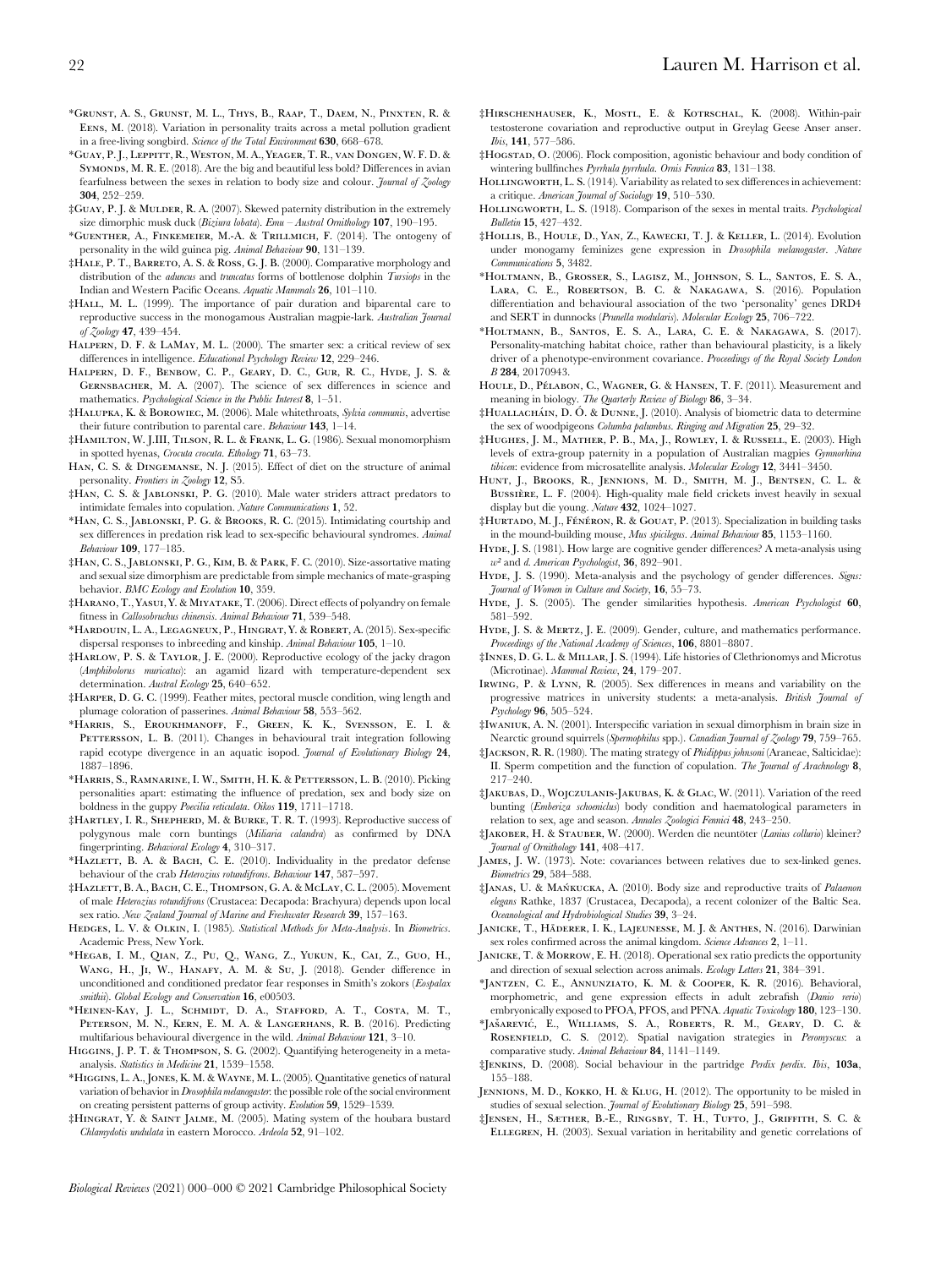morphological traits in house sparrow (Passer domesticus). Journal of Evolutionary Biology 16, 1296–1307.

- Jetz, W., Thomas, G. H., Joy, J. B., Hartmann, K. & Mooers, A. O. (2012). The global diversity of birds in space and time. Nature 491, 444–448.
- JOHNSON, W., DEARY, I. J. & CAROTHERS, A. (2008). Sex differences in variability in general intelligence: a new look at the old question. Perspectives on Psychological Science 3, 518–531.
- \*Jolles, J. W., Boogert, N. J. & van den Bos, R. (2015). Sex differences in risktaking and associative learning in rats. Royal Society Open Science 2, 150485.
- \*Jones, C. & Dirienzo, N. (2018). Behavioral variation post-invasion: resemblance in some, but not all, behavioral patterns among invasive and native praying mantids. Behavioural Processes 153, 92–99.
- JONES, C. M., BRAITHWAITE, V. A. & HEALY, S. D. (2003). The evolution of sex differences in spatial ability. Behavioral Neuroscience 117, 403–411.
- ‡Jormalainen, V., Shuster, S. M. & Wildey, H. C. (1999). Reproductive anatomy, precopulatory mate guarding, and paternity in the socorro isopod, Thermosphaeroma thermophilum. Marine and Freshwater Behaviour and Physiology, 32, 39–56.
- ‡Jouventin, P., Charmantier, A., Dubois, M. -P., Jarne, P. & Bried, J. (2006). Extra-pair paternity in the strongly monogamous Wandering Albatross Diomedea exulans has no apparent benefits for females. Ibis, 149, 67–78.
- Ju, C., Duan, Y. & You, X. (2015). Retesting the greater male variability hypothesis in mainland China: a cross-regional study. Personality and Individual Differences 72, 85–89.
- \*Kaiser, A., Merckx, T. & Van Dyck, H. (2018). Urbanisation and sex affect the consistency of butterfly personality across metamorphosis. Behavioral Ecology and Sociobiology, 72, 188.
- \*Kanda, L. L., Abdulhay, A. & Erickson, C. (2017). Adult wheel access interaction with activity and boldness personality in Siberian dwarf hamsters (Phodopus sungorus). Behavioural Processes 138, 82–90.
- ‡Kappeler, P. M. (1990). The evolution of sexual size dimorphism in prosimian primates. American Journal of Primatology 21, 201-214.
- Kappeler, P. M. (2017). Sex roles and adult sex ratios: insights from mammalian biology and consequences for primate behaviour. Philosophical Transactions of the Royal Society London B 372, 20160321.
- \*Karino, K. & Someya, C. (2007). The influence of sex, line, and fight experience on aggressiveness of the Siamese fighting fish in intrasexual competition. Behavioural Processes 75, 283–289.
- Karwowski, M., Jankowska, D. M., Gajda, A., Marczak, M., Groyecka, A. & SOROKOWSKI, P. (2016). Greater male variability in creativity outside the WEIRD world. Creativity Research Journal 28, 467–470.
- \*Kashon, E. A. F., Carlson, B. E. (2018). Consistently bolder turtles maintain higher body temperatures in the field but may experience greater predation risk. Behavioral Ecology and Sociobiology, 72, 9.
- ‡Von Engelhardt, N., Kaiser, S., Sachser, N., Kemme, K., Groothuis, T. & Wewers, D. (2009). An unstable social environment affects sex ratio in guinea pigs: an adaptive maternal effect?. Behaviour, 146, 1513–1529.
- ‡Kempenaers, B., Verheyen, G. R. & Dhondi, A. A. (1997). Extrapair paternity in the blue tit (Parus caeruleus) : female choice, male characteristics, and offspring quality. Behavioral Ecology, 8, 481–492.
- ‡Kilgour, R. J., McAdam, A. G., Betini, G. S. & Norris, D. R. (2018). Experimental evidence that density mediates negative frequency-dependent selection on aggression. Journal of Animal Ecology 87, 1091-1101.
- \*Kim, S. -Y. & Velando, A. (2016). Unsociable juvenile male three-spined sticklebacks grow more attractive. Behavioral Ecology and Sociobiology, 70, 975–980.
- \*Kimchi, T. & Terkel, J. (2001). Spatial learning and memory in the blind molerat in comparison with the laboratory rat and Levant vole. Animal Behaviour 61, 171–180.
- \*KING, A. J., FÜRTBAUER, I., MAMUNEAS, D., JAMES, C. & MANICA, A. (2013). Sexdifferences and temporal consistency in stickleback fish boldness. PLoS One 8, e81116.
- ‡Kitano, J., Mori, S. & Peichel, C. L. (2007). Sexual dimorphism in the external morphology of the threespine stickleback (Gasterosteus aculeatus). Copeia 2007, 336–349.
- ‡KLEINTEICH, A. & SCHNEIDER, J. M. (2010). Evidence for Rensch's rule in an orbweb spider with moderate sexual size dimorphism. Evolutionary Ecology Research 12, 667–683.
- Klug, H., Heuschele, J., Jennions, M. D. & Kokko, H. (2010). The mismeasurement of sexual selection. Journal of Evolutionary Biology 23, 447–462.
- KOKKO, H., KLUG, H. & JENNIONS, M. D. (2012). Unifying cornerstones of sexual selection: operational sex ratio, Bateman gradient and the scope for competitive investment. Ecology Letters 15, 1340–1351.
- \*Kotrschal, A., Lievens, E. J. P., Dahlbom, J., Bundsen, A., Semenova, S., Sundvik, M., Maklakov, A. A., Winberg, S., Panula, P. & Kolm, N. (2014). Artificial selection on relative brain size reveals a positive genetic correlation between brain size and proactive personality in the guppy. Evolution 68, 1139–1149.
- \*KRALJ-FIŠER, S., HEBETS, E. A. & KUNTNER, M. (2017). Different patterns of behavioral variation across and within species of spiders with differing degrees of urbanization. Behavioral Ecology and Sociobiology, 71, 125.
- ‡Kralj-Fiser, S., Sanguino Mostajo, G. A., Preik, O., Pekar, S. & SCHNEIDER, J. M. (2013). Assortative mating by aggressiveness type in orb weaving spiders. Behavioral Ecology, 24, 824–831.
- \*Krams, I. A., Vrublevska, J., Sepp, T., Abolins-Abols, M., Rantala, M. J., Mierauskas, P. & Krama, T. (2014). Sex-specific associations between nest defence, exploration and breathing rate in breeding pied flycatchers. Ethology 120, 492–501.
- ‡Krause, M. A., Burghardt, G. M. & Gillingham, J. C. (2003). Body size plasticity and local variation of relative head and body size sexual dimorphism in garter snakes (Thamnophis sirtalis). Journal of Zoology 261, 399-407.
- \*Krietsch, J., Hahn, S., Kopp, M., Phillips, R. A., Peter, H. U. & Lisovski, S. (2017). Consistent variation in individual migration strategies of brown skuas. Marine Ecology Progress Series, 578, 213–225.
- KRÜGER, O. (2005). The evolution of reversed sexual size dimorphism in hawks, falcons and owls: a comparative study. Evolutionary Ecology 19, 467-486.
- \*Krzyszczyk, E., Patterson, E. M., Stanton, M. A. & Mann, J. (2017). The transition to independence: sex differences in social and behavioural development of wild bottlenose dolphins. Animal Behaviour 129, 43–59.
- \*Kudo, A., Shigenobu, S., Kadota, K., Nozawa, M., Shibata, T. F., Ishikawa, Y. & Matsuo, T. (2017). Comparative analysis of the brain transcriptome in a hyper-aggressive fruit fly, Drosophila prolongata. Insect Biochemistry and Molecular Biology 82, 11–20.
- Kumar, S., Stecher, G., Suleski, M. & Hedges, S. B. (2017). TimeTree: a resource for timelines, timetrees, and divergence times. Molecular Biology and Evolution 34, 1812–1819.
- ‡Lack, D. (1940). Pair-formation in birds. The Condor 42, 269–286.
- \*LAFAILLE, M. & FÉRON, C. (2014). U-shaped relationship between ageing and risktaking behaviour in a wild-type rodent. Animal Behaviour 97, 45-52.
- \*Lahvis, G. P., Panksepp, J. B., Kennedy, B. C., Wilson, C. R. & Merriman, D. K. (2015). Social conditioned place preference in the captive ground squirrel (Ictidomys tridecemlineatus): social reward as a natural phenotype. Journal of Comparative Psychology 129, 291–303.
- \*Lalanza, J. F., Caimari, A., del Bas, J. M., Torregrosa, D., Cigarroa, I., PALLÀS, M., CAPDEVILA, L., AROLA, L. & ESCORIHUELA, R. M. (2014). Effects of a post-weaning cafeteria diet in young rats: metabolic syndrome, reduced activity and low anxiety-like behaviour. PLoS One 9, e85049.
- ‡Langerhans, R. B. (2009). Morphology, performance, fitness: functional insight into a post-Pleistocene radiation of mosquitofish. Biology Letters 5, 488–491.
- \*Le Cœur, C., Thibault, M., Pisanu, B., Thibault, S., Chapuis, J.- L. & BAUDRY, E. (2015). Temporally fluctuating selection on a personality trait in a wild rodent population. Behavioral Ecology, 26, 1285-1291.
- Lehre, A. C., Lehre, K. P., Laake, P. & Danbolt, N. C. (2009). Greater intrasex phenotype variability in males than in females is a fundamental aspect of the gender differences in humans. Developmental Psychobiology 51, 198-206.
- \*Lehtonen, T. K. & Wong, B. B. M. (2017). Males are quicker to adjust aggression towards heterospecific intruders in a cichlid fish. Animal Behaviour, 124, 145–151.
- ‡Leigh, S. R. (1992). Patterns of variation in the ontogeny of primate body size dimorphism. Journal of Human Evolution 23, 27-50.
- ‡Leniowski, K. & Węgrzyn, E. (2018). Synchronisation of parental behaviours reduces the risk of nest predation in a socially monogamous passerine bird. Scientific Reports 8, 7385.
- ‡Levenson, H. (1990). Sexual size dimorphism in chipmunks. Journal of Mammalogy 71, 161–170.
- ‡Liebgold, E. B., Cabe, P. R., Jaeger, R. G. & Leberg, P. L. (2006). Multiple paternity in a salamander with socially monogamous behaviour. Molecular Ecology 15, 4153–4160.
- \*LIEBGOLD, E. B. & DIBBLE, C. J. (2011). Better the devil you know: familiarity affects foraging activity of red-backed salamanders, Plethodon cinereus. Animal Behaviour, 82, 1059–1066.
- ‡LINDSTRÖM, K. & LUNDSTRÖM, J. (2000). Male greenfinches (Carduelis chloris) with brighter ornaments have higher virus infection clearance rate. Behavioral Ecology and Sociobiology **48**, 44-51.
- $\ddagger$ LISLEVAND, T., FIGUEROLA, J. & SZÉKELY, T. (2009). Evolution of sexual size dimorphism in grouse and allies (Aves: Phasianidae) in relation to mating competition, fecundity demands and resource division. Journal of Evolutionary Biology 22, 1895–1905.
- \*Linzmaier, S. M., Goebel, L. S., Ruland, F. & Jeschke, J. M. (2018). Behavioral differences in an over-invasion scenario: marbled vs. spiny-cheek crayfish. Ecosphere 9. e02385.
- LOVICH, J. E. & GIBBONS, J. W. (1992). A review of techniques for quantifying sexual size dimorphism. Growth, Development and Aging 56, 269-281.
- \*Løvlie, H., Immonen, E., Gustavsson, E., Kazancioglu, E. & Arnqvist, G. (2014). The influence of mitonuclear genetic variation on personality in seed beetles. Proceedings of the Royal Society London B 281, 20141039.
- ‡Lu, D., Zhou, C. Q. & Liao, W. B. (2014). Sexual size dimorphism lacking in small mammals. North-Western Journal of Zoology 10, 53-59.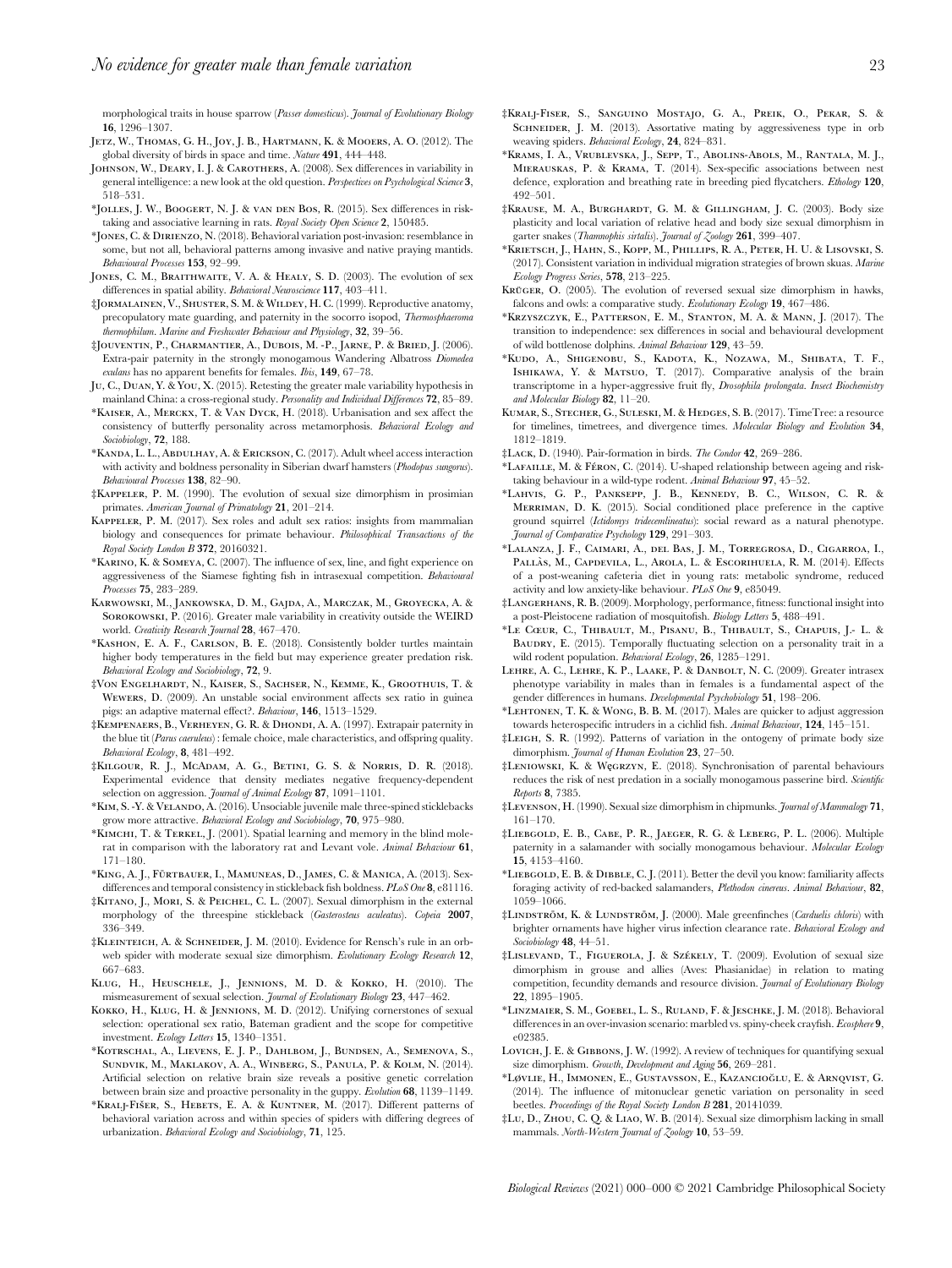- LUBINSKI, D. & BENBOW, C. P. (1992). Gender differences in abilities and preferences among the gifted: implications for the math/science pipeline. Current Directions in Psychological Science 1, 61–66.
- \*Lucon-Xiccato, T., Mazzoldi, C. & Griggio, M. (2017). Sex composition modulates the effects of familiarity in new environment. Behavioural Processes 140, 133–138.
- LÜPOLD, S., TOMKINS, J. L., SIMMONS, L. W. & FITZPATRICK, J. L. (2014). Female monopolization mediates the relationship between pre- and postcopulatory sexual traits. Nature Communications, 5, 1.
- ‡Lutz, C. G., William R, W. (1989). Estimation of heritabilities for growth, body size, and processing traits in red swamp crawfish, Procambarus clarkii (Girard). Aquaculture, 78, 21–33.
- ‡Mabry, K. E., Shelley, E. L., Davis, K. E., Blumstein, D. T. & Van Vuren, D. H. (2013). Social mating system and sex-biased dispersal in mammals and birds: a phylogenetic analysis. PLoS One 8, e57980.
- Machin, S. & Pekkarinen, T. (2008). Assessment: global sex differences in test score variability. Science 322, 1331-1332.
- \*MACRÌ, S., ADRIANI, W., CHIAROTTI, F. & LAVIOLA, G. (2002). Risk taking during exploration of a plus-maze is greater in adolescent than in juvenile or adult mice. Animal Behaviour, 64, 541–546.
- ‡Maher, K. H., Eberhart-Phillips, L. J., Kosztolányi, A., Remedios, N. dos, Carmona-Isunza, M. C., Cruz-López, M., Zefania, S., St Clair, J. J. H., Alrashidi, M., Weston, M. A., Serrano-Meneses, M. A., KRÜGER, O., HOFFMAN, J. I., SZÉKELY, T., BURKE, T. & KÜPPER, C. (2017). High fidelity: extra-pair fertilisations in eight Charadrius plover species are not associated with parental relatedness or social mating system. Journal of Avian Biology, 48, 910–920.
- \*Maillet, Z., Halliday, W. D. & Blouin-Demers, G. (2015). Exploratory and defensive behaviours change with sex and body size in eastern garter snakes (Thamnophis sirtalis). Journal of Ethology 33, 47-54.
- \*Mainwaring, M. C., Beal, J. L. & Hartley, I. R. (2011). Zebra finches are bolder in an asocial, rather than social, context. Behavioural Processes 87, 171–175.
- \*Mainwaring, M. C. & Hartley, I. R. (2013). Hatching asynchrony and offspring sex influence the subsequent exploratory behaviour of zebra finches. Animal Behaviour 85, 77–81.
- ‡Major, R. E. (1991). Breeding biology of the white-fronted chat Ephthianura albifrons in a saltmarsh near Melbourne. Emu - Austral Ornithology, 91, 236–249.
- ‡Major, R. E. (2012). Latitudinal and insular variation in morphology of a small Australian passerine: consequences for dispersal distance and conservation. Australian Journal of Zoology, 60, 210.
- ‡Manga, N. (1972). Population metabolism of Nebria brevicollis (F.) (Coleoptera: Carabidae). Oecologia 10, 223–242.
- \*MARENTETTE, J. R. & BALSHINE, S. (2012). Altered prey responses in round goby from contaminated sites. *Ethology* 118, 812-820.
- ‡Marentette, J. R., Fitzpatrick, J. L., Berger, R. G., Balshine, S. (2009). Multiple male reproductive morphs in the invasive round goby (Apollonia melanostoma). Journal of Great Lakes Research, 35, 302–308.
- \*Markham, A. C., Lonsdorf, E. V., Pusey, A. E. & Murray, C. M. (2015). Maternal rank influences the outcome of aggressive interactions between immature chimpanzees. Animal Behaviour 100, 192–198.
- ‡Marmet, J., Pisanu, B., Chapuis, J. -L., Jacob, G. & Baudry, E. (2012). Factors affecting male and female reproductive success in a chipmunk (Tamias sibiricus) with a scramble competition mating system. Behavioral Ecology and Sociobiology, 66, 1449– 1457.
- ‡Marques, J. T., Rainho, A., Carapuc¸ o, M., Oliveira, P. & Palmeirim, J. M. (2004). Foraging behaviour and habitat use by the European free-tailed bat Tadarida teniotis. Acta Chiropterologica 6, 99–110.
- ‡Martin, E. & Taborsky, M. (1997). Alternative male mating tactics in a cichlid, Pelvicachromis pulcher: a comparison of reproductive effort and success. Behavioral Ecology and Sociobiology, 41, 311–319.
- \*Martins, C. I. M., Schaedelin, F. C., Mann, M., Blum, C., Mandl, I., URBAN, D., GRILL, J., SCHÖSSWENDER, J. & WAGNER, R. H. (2012). Exploring novelty: a component trait of behavioural syndromes in a colonial fish. Behaviour 149, 215–231.
- ‡Massaro, M., Davis, L. S. & Darby, J. T. (2003). Carotenoid-derived ornaments reflect parental quality in male and female yellow-eyed penguins (Megadyptes antipodes). Behavioral Ecology and Sociobiology, 55, 169–175.
- \*Mathot, K. J., Nicolaus, M., Araya-Ajoy, Y. G., Dingemanse, N. J. & Kempenaers, B. (2015). Does metabolic rate predict risk-taking behaviour? A field experiment in a wild passerine bird. Functional Ecology 29, 239–249.
- ‡Maxwell, M. R., Gallego, K. M. & Barry, K. L. (2010). Effects of female feeding regime in a sexually cannibalistic mantid: fecundity, cannibalism, and male response in Stagmomantis limbata (Mantodea). Ecological Entomology, 35, 775–787.
- \*Mayeaux, D. J., Mason, W. A. & Mendoza, S. P. (2002). Developmental changes in responsiveness to parents and unfamiliar adults in a monogamous monkey (Callicebus moloch). American Journal of Primatology 58, 71–89.
- \*McCowan, L. S. C. & Griffith, S. C. (2014). Nestling activity levels during begging behaviour predicts activity level and body mass in adulthood. Peerf 2, e566.

Biological Reviews (2021) 000–000 © 2021 Cambridge Philosophical Society

- \*McCowan, L. S.C. & Griffith, S. C. (2015). Active but asocial: exploration and activity is linked to social behaviour in a colonially breeding finch. Behaviour, 152, 1145–1167.
- ‡McCracken, K. G., Afton, A. D. & Paton, D. C. (2000). Nest and eggs of musk ducks Biziura lobata at Murray Lagoon, Cape Gantheaume Conservation Park, Kangaroo Island, South Australia. South Australian Ornithologist 33, 65–70.
- \*McDonald, S. & Schwanz, L. E. (2018). Thermal parental effects on offspring behaviour and their fitness consequences. Animal Behaviour 135, 45–55.
- McGhee, K. E. & Travis, J. (2010). Repeatable behavioural type and stable dominance rank in the bluefin killifish. Animal Behaviour 79, 497–507.
- ‡McKaye, K. R. & Barlow, G. W. (1976). Competition between color morphs of the Midas cichlid Cichlasoma citrinellum, in Lake Jiloá, Nicaragua. In Investigations of Ichthyofauna of Nicaraguan Lakes (ed. T. B. THORSON). University of Nebraska Press, Lincoln.
- ‡McKinney, F. (1985). Primary and secondary male reproductive strategies of dabbling ducks. Ornithological Monographs 37, 68–82.
- ‡McLain, D. K., Moulton, M. P. & Sanderson, J. G. (1999). Sexual selection and extinction: the fate of plumage-monomorphic birds introduced onto islands. Evolutionary Ecology Research 1, 549–565.
- ‡McPeek, M. A. (1992). Mechanisms of sexual selection operating on body size in the mosquitofish (Gambusia holbrooki). Behavioral Ecology 3, 1–12.
- \*Merckx, T., Van Dyck, H., Karlsson, B. & Leimar, O. (2003). The evolution of movements and behaviour at boundaries in different landscapes: a common arena experiment with butterflies. Proceedings of the Royal Society London B 270, 1815– 1821.
- ‡Mettke-Hofmann, C. (2000). Changes in exploration from courtship to the breeding state in red-rumped parrots (Psephotus haemantonotus). Behavioural Processes 49, 139–148.
- \*Michelangeli, M., Chapple, D. G. & Wong, B. B. M. (2016). Are behavioural syndromes sex specific? Personality in a widespread lizard species. Behavioral Ecology and Sociobiology 70, 1911–1919.
- ‡Milenkaya, O., Legge, S. & Walters, J. R. (2011). Breeding biology and lifehistory traits of an Australasian tropical granivore, the Crimson Finch (Neochmia phaeton). Emu - Austral Ornithology, 111, 312–320.
- Miller, D. I. & Halpern, D. F. (2014). The new science of cognitive sex differences. Trends in Cognitive Sciences 18, 37–45.
- ‡Mitani, J. C., Gros-Louis, J. & Richards, A. F. (1996). Sexual dimorphism, the operational sex ratio, and the intensity of male competition in polygynous primates. The American Naturalist 147, 966–980.
- ‡Mojaddidi, H., Fernandez, F. E., Erickson, P. A. & Protas, M. E. (2018). Embryonic origin and genetic basis of cave associated phenotypes in the isopod crustacean Asellus aquaticus. Scientific Reports 8, 16589.
- ‡Møller, A. P. (2008). Mating systems among European passerines: a review. Ibis, 128, 234–250.
- ‡Møller, A. P. (1987). Mate guarding in the swallow Hirundo rustica. Behavioral Ecology and Sociobiology 21, 119–123.
- ‡Møller, A. P. & Nielsen, J. T. (1997). Differential predation cost of a secondary sexual character: sparrowhawk predation on barn swallows. Animal Behaviour 54, 1545–1551.
- \*MONTIGLIO, P.-O., GARANT, D., BERGERON, P., DUBUC MESSIER, G. & RÉALE, D. (2014). Pulsed resources and the coupling between life-history strategies and exploration patterns in eastern chipmunks (Tamias striatus). Journal of Animal Ecology 83, 720–728.
- \*MONTIGLIO, P. -O., GARANT, D., THOMAS, D., RÉALE, D. (2010). Individual variation in temporal activity patterns in open-field tests. Animal Behaviour, 80, 905–912.
- \*Morales, J. A., Cardoso, D. G., Della Lucia, T. M. C., Guedes, R. N. C. (2013). Weevil x Insecticide: Does 'Personality' Matter?. PLoS ONE, 8, e67283.
- \*Moretz, J. A., Martins, E. P. & Robison, B. D. (2007). Behavioral syndromes and the evolution of correlated behavior in zebrafish. Behavioral Ecology 18, 556–562.
- \*Moscicki, M. K. & HURD, P. L. (2015). Sex, boldness and stress experience affect convict cichlid, Amatitlania nigrofasciata, open field behaviour. Animal Behaviour 107, 105–114.
- ‡Mulder, R. A. (1997). Extra-group courtship displays and other reproductive tactics of superb fairy-wrens. Australian Journal of Zoology, 45, 131.
- \*MÜLLER, T. & JUŠKAUSKAS, A. (2018). Inbreeding affects personality and fitness of a leaf beetle. Animal Behaviour 138, 29–37.
- \*MÜLLER, T., KÜLL, C. L. & MÜLLER, C. (2016). Effects of larval versus adult density conditions on reproduction and behavior of a leaf beetle. Behavioral Ecology and Sociobiology, 70, 2081–2091.
- ‡Mu¨ller, T. & Mu¨ller, C. (2016). Adult beetles compensate for poor larval food conditions. Journal of Insect Physiology, 88, 24-32.
- ‡MÜLLER, T. & MÜLLER, C. (2016). Consequences of mating with siblings and nonsiblings on the reproductive success in a leaf beetle. Ecology and Evolution, 6, 3185–3197.
- \*Mutzel, A., Dingemanse, N. J., Araya-Ajoy, Y. G. & Kempenaers, B. (2013). Parental provisioning behaviour plays a key role in linking personality with reproductive success. Proceedings of the Royal Society London B 280, 20131019.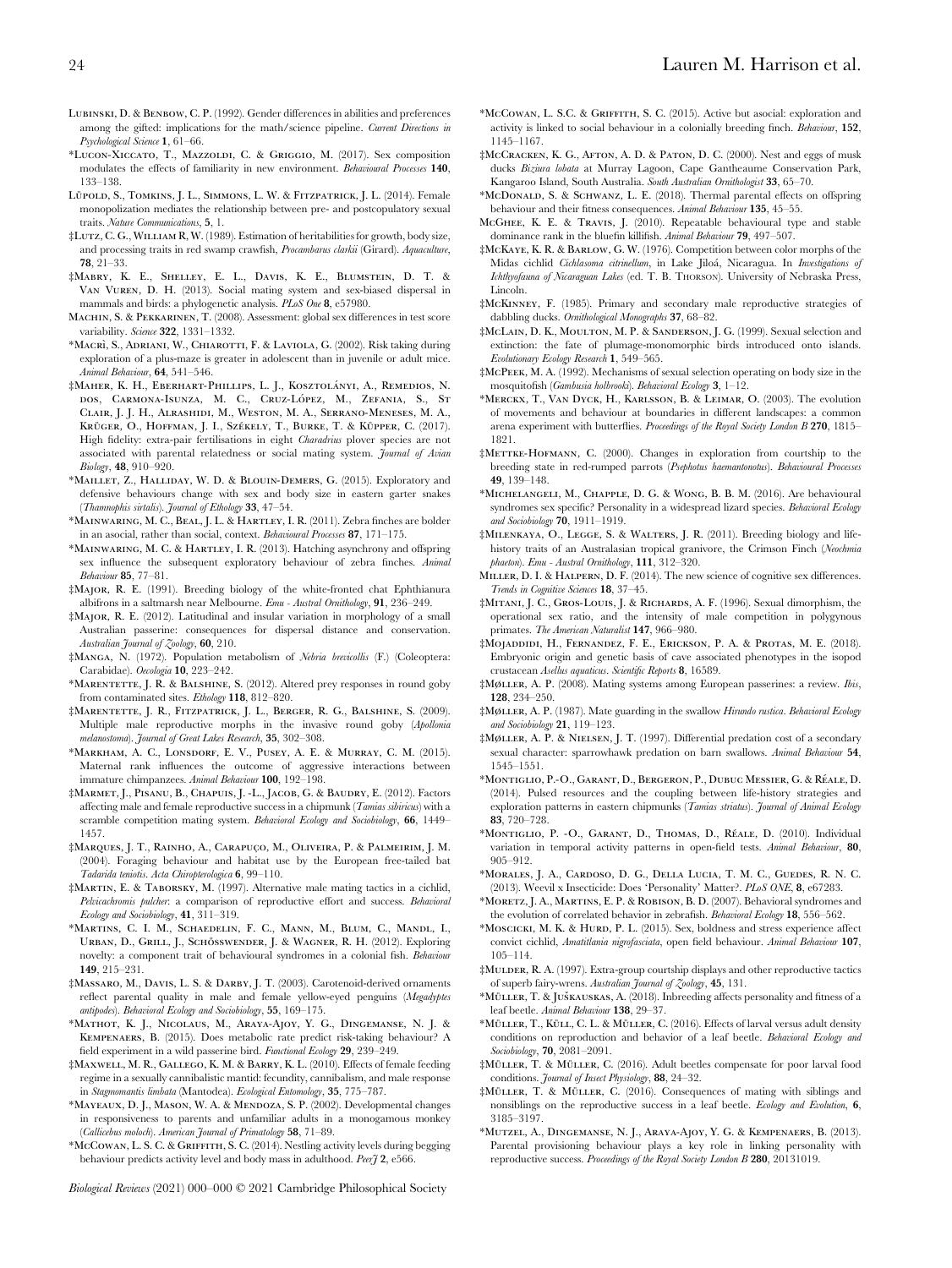‡Mysterud, A. (2000). The relationship between ecological segregation and sexual body size dimorphism in large herbivores. Oecologia 124, 40–54.

- Nakagawa, S., Lagisz, M., Jennions, M. D., Koricheva, J., Noble, D. W. A., PARKER, T. H., SÁNCHEZ-TÓJAR, A., YANG, Y. & O'DEA, R. E. (2021b). Methods for testing publication bias in ecological and evolutionary meta-analyses. Methods in Ecology and Evolution. https://doi.org/10.1111/2041-210X.13724.
- Nakagawa, S., Lagisz, M., O'Dea, R. E., Rutkowska, J., Yang, Y., Noble, D. W. A. & Senior, A. M. (2021a). The orchard plot: Cultivating a forest plot for use in ecology, evolution, and beyond. Research Synthesis Methods, 12, 4–12.
- Nakagawa, S., Noble, D. W. A., Senior, A. M.& Lagisz, M. (2017). Meta-evaluation of meta-analysis: ten appraisal questions for biologists.  $\mathit{BMC}$  Biology  $15,\ 1\!-\!14.$
- Nakagawa, S., Poulin, R., Mengersen, K., Reinhold, K., Engqvist, L., LAGISZ, M. & SENIOR, A. M. (2015). Meta-analysis of variation: ecological and evolutionary applications and beyond. Methods in Ecology and Evolution 6, 143-152.
- Nakagawa, S. & Santos, E. S. A. (2012). Methodological issues and advances in biological meta-analysis. Evolutionary Ecology 26, 1253–1274.
- \*Nakayama, S. & Miyatake, T. (2010). A behavioral syndrome in the adzuki bean beetle: genetic correlation among death feigning, activity, and mating behavior. Ethology 116, 108–112.
- \*Nakayama, S., Nishi, Y. & Miyatake, T. (2010). Genetic correlation between behavioural traits in relation to death-feigning behaviour. Population Ecology 52, 329–335.
- \*Nakayama, S., Sasaki, K., Matsumura, K., Lewis, Z. & Miyatake, T. (2012). Dopaminergic system as the mechanism underlying personality in a beetle. Journal of Insect Physiology 58, 750–755.
- ‡Nebel, S., Rogers, K. G., Minton, C. D. T. & Rogers, D. I. (2013). Is geographical variation in the size of Australian shorebirds consistent with hypotheses on differential migration?. Emu - Austral Ornithology, 113, 99–111.
- ‡Nel, K., Rimbach, R. & Pillay, N. (2015). Dietary protein influences the life-history characteristics across generations in the African striped mouse Rhabdomys. Journal of Experimental Zoology 323, 97–108.
- ‡Nelson-Flower, M. J., Hockey, P. A. R., O'Ryan, C., Raihani, N. J., du PLESSIS, M. A. & RIDLEY, A. R. (2011). Monogamous dominant pairs monopolize reproduction in the cooperatively breeding pied babbler. Behavioral Ecology, 22, 559–565.
- NETTLE, D. (2005). An evolutionary approach to the extraversion continuum. Evolution and Human Behavior 26, 363–373.
- NETTLE, D. (2006). The evolution of personality variation in humans and other animals. American Psychologist 61, 622–631.
- ‡Nevo, E., Beiles, A., Heth, G. & Simson, S. (1986). Adaptive differentiation of body size in speciating mole rats. Oecologia 69, 327–333.
- ‡Nguyen, N. H., Khaw, H. L., Ponzoni, R. W., Hamzah, A. & Kamaruzzaman, N. (2007). Can sexual dimorphism and body shape be altered in Nile tilapia (Oreochromis niloticus) by genetic means? Aquaculture 272, S38–S46.
- ‡Nie, Y., Speakman, J. R., Wu, Q., Zhang, C., Hu, Y., Xia, M., Yan, L., Hambly, C., Wang, L., Wei, W., Zhang, J. & Wei, F. (2015). Exceptionally low daily energy expenditure in the bamboo-eating giant panda. Science, 349, 171-174.
- ‡Nie, Y., Swaisgood, R. R., Zhang, Z., Liu, X. & Wei, F. (2012). Reproductive competition and fecal testosterone in wild male giant pandas (Ailuropoda melanoleuca). Behavioral Ecology and Sociobiology  $66$ ,  $721-730$ .
- ‡Nilsson, J. A˚. & Persson, H. K. O. (1993). A prudent hoarder: effects of long-term hoarding in the European nuthatch, Sitta europaea. Behavioral Ecology, 4, 369–373.
- \*Nishi, Y., Sasaki, K. & Miyatake, T. (2010). Biogenic amines, caffeine and tonic immobility in Tribolium castaneum. Journal of Insect Physiology 56, 622-628.
- Noble, D. W. A., Lagisz, M., O'Dea, R. E. & Nakagawa, S. (2017). Nonindependence and sensitivity analyses in ecological and evolutionary metaanalyses. Molecular Ecology 26, 2410–2425.
- \*Noer, C. L., Needham, E. K., Wiese, A.-S., Balsby, T. J. S. & Dabelsteen, T. (2015). Context matters: multiple novelty tests reveal different aspects of shynessboldness in farmed American mink (Neovison vison). PLoS One 10, e0130474.
- \*Nordahl, O., Tibblin, P., Koch-Schmidt, P., Berggren, H., Larsson, P. & Forsman, A. (2018). Sun-basking fish benefit from body temperatures that are higher than ambient water. Proceedings of the Royal Society London B 285, 20180639.
- ‡Norman, F. I. & McKinney, F. (1987). Clutches, broods, and brood care behaviour in chestnut teal. Wildfowl 38, 117–126.
- ‡Nylin, S., Wiklund, C., Wickman, P. -O. & Garcia-Barros, E. (1993). Absence of trade-offs between sexual size dimorphism and early male emergence in a butterfly. Ecology, 74, 1414–1427.
- O'Dea, R. E., Lagisz, M., Jennions, M. D. & Nakagawa, S. (2018). Gender differences in individual variation in academic grades fail to fit expected patterns for STEM. Nature Communications 9, 3777.
- Olendorf, R., Helen Rodd, F., Punzalan, D., Houde, A. E., Hurt, C., Reznick, D. N. & Hughes, K. A. (2006). Frequency-dependent survival in natural guppy populations. Nature 441, 633–636.
- ‡Orbán, L., Lovász, L., Lukács, Z. & Gyurácz, J. (2019). Age-, sex- and sizerelated spatial distribution in the common blackbird (*Turdus merula*) during the postfledging period. North-Western Journal of Zoology 15, 84–90.
- ‡Oring, L. W. & Sayler, R. D. (1992). The mating systems of waterfowl. In Ecology and Management of Breeding Waterfowl (eds B. D. J. BATT, A. D. AFTON, M. G. ANDERSON, C. D. ANKNEY, D. H. JOHNSON, J. A. KADLEC and G. L. KRAPU). University of Minnesota Press, Minneapolis.
- ‡Paczolt, K. A., Passow, C. N., Delclos, P. J., Kindsvater, H. K., JONES, A. G. & ROSENTHAL, G. G. (2015). Multiple mating and reproductive skew in parental and introgressed females of the live-bearing fish Xiphophorus birchmanni. Journal of Heredity 106, 57-66.
- ‡Parker, T. H. & Garant, D. (2005). Quantitative genetics of ontogeny of sexual dimorphism in red junglefowl (Gallus gallus). Heredity 95, 401-407.
- PARKER, G. A. (1970). Sperm competition and its evolutionary consequences in the insects. Biological Reviews, 45, 525–567.
- ‡Patel, R., Mulder, R. A. & Cardoso, G. C. (2010). What makes vocalisation frequency an unreliable signal of body size in birds? A study on black swans. Ethology 116, 554–563.
- \*Patrick, S. C., Charmantier, A. & Weimerskirch, H. (2013). Differences in boldness are repeatable and heritable in a long-lived marine predator. Ecology and Evolution 3, 4291–4299.
- ‡Penteriani, V., Alonso-Alvarez, C., del Mar Delgado, M., Sergio, F. & FERRER, M. (2006). Brightness variability in the white badge of the eagle owl Bubo bubo. Journal of Avian Biology, 37, 110–116.
- \*Perdue, B. M., Gaalema, D. E., Martin, A. L., Dampier, S. M. & Maple, T. L. (2011). Factors affecting aggression in a captive flock of Chilean flamingos (Phoenicopterus chilensis). Zoo Biology 30, 59-64.
- ‡Phillips, P. & Mc Dermott, L. (2012). Using biometric measurements to predict the gender of Chilean flamingos Phoenicopterus chilensis at Dublin Zoo. International Zoo Yearbook, 46, 189–194.
- ‡Phillips, R. A., Dawson, D. A. & Ross, D. J. (2002). Mating patterns and reversed size dimorphism in southern skuas (Stercorarius skua lonnbergi). The Auk 119, 858-863.
- PICK, J. L., NAKAGAWA, S. & NOBLE, D. W. A. (2019). Reproducible, flexible and high-throughput data extraction from primary literature: The metaDigitise r package. Methods in Ecology and Evolution, 10, 426–431.
- \*Pinho-Neto, C. F., Miyai, C. A., Sanches, F. H. C., Giaquinto, P. C., Delicio, H. C., Barcellos, L. J. G., Volpato, G. L. & Barreto, R. E. (2014). Does sex influence intraspecific aggression and dominance in Nile tilapia juveniles? Behavioural Processes 105, 15–18.
- PINKER, S. (2005). Sex Ed. The New Republic.
- PIPER, W. H., WALCOTT, C., MAGER, J. N. & SPILKER, F. J. (2008). Fatal battles in common loons: a preliminary analysis. Animal Behaviour 75, 1109–1115.
- \*Pittet, F., Houdelier, C. & Lumineau, S. (2014). Precocial bird mothers shape sex differences in the behavior of their chicks. Journal of Experimental Zoology 321A, 265–275.
- \*Piyapong, C., Krause, J., Chapman, B. B., Ramnarine, I. W., Louca, V. & CROFT, D. P. (2010). Sex matters: a social context to boldness in guppies (*Poecilia*) reticulata). Behavioral Ecology 21, 3–8.
- ‡Plath, M., Makowicz, A. M., Schlupp, I. & Tobler, M. (2007). Sexual harassment in live-bearing fishes (Poeciliidae): comparing courting and noncourting species. Behavioral Ecology 18, 680–688.
- ‡Pockl, M. (1992). Effects of temperature, age and body size on moulting and growth in the freshwater amphipods Gammarus fossarum and G. roeseli. Freshwater Biology 27, 211–225.
- ‡Polacˇik, M., Donner, M. T. & Reichard, M. (2011). Age structure of annual Nothobranchius fishes in Mozambique: is there a hatching synchrony? Journal of Fish Biology 78, 796–809.
- ‡POLO APARISI, M., SCHÖLL, E. M. & HILLE, S. M. (2018). Alpine Marsh Tits Poecile palustris palustris exhibit no clear sexual dimorphism other than in wing length. Ringing & Migration, 33, 36–40.
- POMIANKOWSKI, A. & MOLLER, A. P. (1995). A resolution of the lek paradox. Proceedings of the Royal Society B: Biological Sciences 260, 21-29.
- \*Powell, D. M. & Svoke, J. T. (2008). Novel environmental enrichment may provide a tool for rapid assessment of animal personality: a case study with giant pandas (Ailuropoda melanoleuca). Journal of Applied Animal Welfare Science 11, 301-318.
- ‡Powter, D. M. & Gladstone, W. (2008). The reproductive biology and ecology of the Port Jackson shark Heterodontus portusjacksoni in the coastal waters of eastern Australia. Journal of Fish Biology, 72, 2615–2633.
- ‡Powter, D. M. & Gladstone, W. (2009). Habitat-mediated use of space by juvenile and mating adult Port Jackson sharks, Heterodontus portusjacksoni, in Eastern Australia. Pacific Science, 63, 1–14.
- ‡Prokop, P. & Vaclav, R. (2005). Males respond to the risk of sperm competition in the sexually cannibalistic praying mantis, Mantis religiosa. Ethology, 111, 836–848.
- \*Qiao, X., Yan, Y., Wu, R., Tai, F., Hao, P., Cao, Y. & Wang, J. (2014). Sociality and oxytocin and vasopressin in the brain of male and female dominant and subordinate mandarin voles. Journal of Comparative Physiology A 200, 149-159.
- R Core Team (2018). R: A Language and Environment for Statistical Computing. R Foundation for Statistical Computing, Vienna.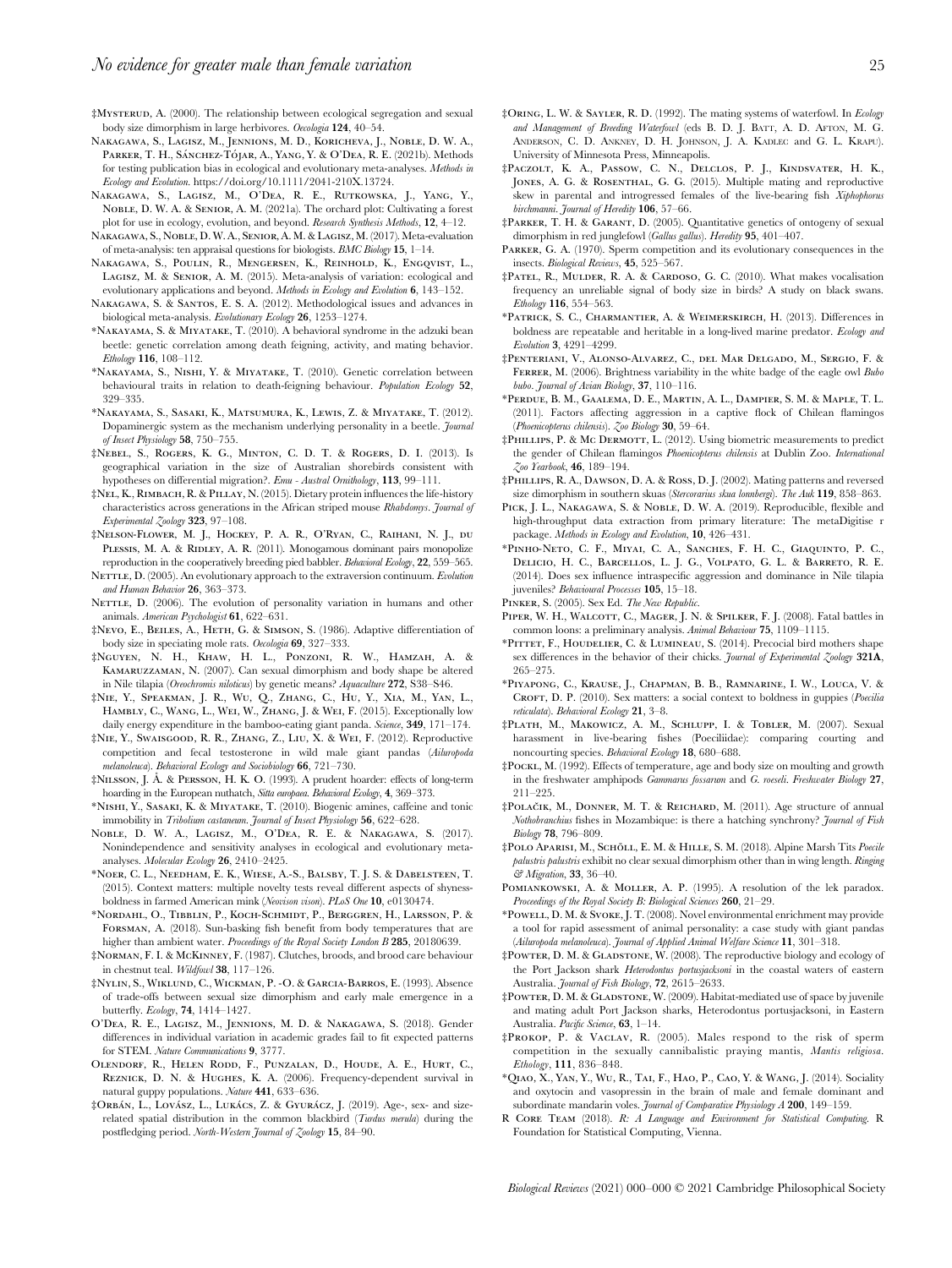- ‡Rado, R., Wollberg, Z. & Terkel, J. (1992). Dispersal of young mole rats (Spalax ehrenbergi) from the natal burrow. Journal of Mammalogy 73, 885-890.
- \*Raihani, N. J., Ridley, A. R., Browning, L. E., Nelson-Flower, M. J. & Knowles, S. (2008). Juvenile female aggression in cooperatively breeding pied babblers: causes and contexts. Ethology 114, 452–458.
- \*Rasmussen, J. E. & Belk, M. C. (2017). Predation environment affects boldness temperament of neotropical livebearers. Ecology and Evolution 7, 3059-3066.
- RÉALE, D., READER, S. M., SOL, D., McDOUGALL, P. T. & DINGEMANSE, N. J. (2007). Integrating animal temperament within ecology and evolution. Biological Reviews 82, 291–318.
- \*Reddon, A. R. & Hurd, P. L. (2008). Aggression, sex and individual differences in cerebral lateralization in a cichlid fish. Biology Letters 4, 338–340.
- REGAN, J. C. & PARTRIDGE, L. (2013). Gender and longevity: why do men die earlier than women? Comparative and experimental evidence. Best Practice & Research Clinical Endocrinology & Metabolism 27, 467–479.
- REINHOLD, K. & ENGQVIST, L. (2013). The variability is in the sex chromosomes. Evolution **67**, 3662–3668.
- \*Richter, S. H., Ka¨stner, N., Loddenkemper, D.-H., Kaiser, S. & Sachser, N. (2016). A time to wean? Impact of weaning age on anxiety-like behaviour and stability of behavioural traits in full adulthood. PLoS One 11, e0167652.
- \*Rieger, N. S. & Marler, C. A. (2018). The function of ultrasonic vocalizations during territorial defence by pair-bonded male and female California mice. Animal Behaviour 135, 97–108.
- Ritchie, S. J., Cox, S. R., Shen, X., Lombardo, M. V., Reus, L. M., Alloza, C., Harris, M. A., Alderson, H. L., Hunter, S., Neilson, E., Liewald, D. C. M., Auyeung, B., Whalley, H. C., Lawrie, S. M. & Gale, C. R., et al. (2018). Sex differences in the adult human brain: evidence from 5216 UK Biobank participants. Cerebral Cortex 28, 2959-2975.
- ‡Rodriguez-Martínez, S., Carrete, M., Roques, S., Rebolo-Ifrán, N. & Tella, J. L. (2014). High urban breeding densities do not disrupt genetic monogamy in a bird species. PLoS One 9, e91314.
- ‡Rogers, W. (1987). Sex ratio, monogamy and breeding success in the Midas cichlid (Cichlasoma citrinellum). Behavioral Ecology and Sociobiology 21, 47–51.
- ROHNER, P. T., BLANCKENHORN, W. U. & PUNIAMOORTHY, N. (2016). Sexual selection on male size drives the evolution of male-biased sexual size dimorphism via the prolongation of male development. Evolution 70, 1189–1199.
- ‡Rohner, P. T., Pitnick, S., Blanckenhorn, W. U., Snook, R. R., BÄCHLI, G. & LÜPOLD, S. (2018). Interrelations of global macroecological patterns in wing and thorax size, sexual size dimorphism, and range size of the Drosophilidae. Ecography, 41, 1707–1717.
- ‡Rohwer, F. C. & Anderson, M. G. (1988). Female-biased philopatry, monogamy, and the timing of pair formation in migratory waterfowl. In Current Ornithology (ed. R. F. JOHNSTON). Springer, Boston.
- \*Rokka, K., Pihlaja, M., Siitari, H. & Soulsbury, C. D. (2014). Sex-specific differences in offspring personalities across the laying order in magpies Pica pica. Behavioural Processes 107, 79–87.
- ‡Ro¨nn, J., Katvala, M. & Arnqvist, G. (2006). The costs of mating and egg production in Callosobruchus seed beetles. Animal Behaviour 72, 335–342.
- \*Rota, T., Jabiol, J., Chauvet, E. & Lecerf, A. (2018). Phenotypic determinants of inter-individual variability of litter consumption rate in a detritivore population. Oikos 127, 1670–1678.
- ROWE, L. & HOULE, D. (1996). The lek paradox and the capture of genetic variance. Proceedings of the Royal Society of London. Series B: Biological Sciences 263, 1415-1421.
- \*Roy, T. & Bhat, A. (2018). Population, sex and body size: determinants of behavioural variations and behavioural correlations among wild zebrafish Danio rerio. Royal Society Open Science 5, 170978.
- \*ROYAUTÉ, R., BUDDLE, C. M. & VINCENT, C. (2015). Under the influence: sublethal exposure to an insecticide affects personality expression in a jumping spider. Functional Ecology 29, 962–970.
- \*Rymer, T. L. & Pillay, N. (2012). The development of exploratory behaviour in the African striped mouse Rhabdomys reflects a gene × environment compromise. Behavior Genetics, 42, 845–856.
- \*Saaristo, M., McLennan, A., Johnstone, C. P., Clarke, B. O. & Wong, B. B. M. (2017). Impacts of antidepressant fluoxetine on the anti-predator behaviours of wild guppies (Poecilia reticulata). Aquatic Toxicology 183, 38–45.
- ‡Sakaluk, S. K. & Cade, W. H. (1983). The adaptive significance of female multiple matings in house and field crickets. In Orthopteran Mating Systems: Sexual Competition in a Diverse Group of Insects (eds D. T. GWYNNE and G. K. MORRIS). Westview Press, Boulder.
- <sup>#</sup>Sánchez-Guillén, R. A., Córdoba-Aguilar, A., Cordero-Rivera, A. & WELLENREUTHER, M. (2014). Genetic divergence predicts reproductive isolation in damselflies. Journal of Evolutionary Biology 27, 76–87.
- \*Sandri, C., Vallarin, V., Sammarini, C., Regaiolli, B., Piccirillo, A. & SPIEZIO, C. (2017). How to be a great dad: parental care in a flock of greater flamingo (Phoenicopterus roseus). Peer<sub>J</sub> 5, e3404.
- ‡Santiago-Moreno, J., Castan˜o, C., Toledano-Dı´az, A., Esteso, M. C., López-Sebastián, A., Gañan, N., Hierro, M. J., Marchal, F., Campo, J. L. & Blesbois, E. (2015). Characterization of red-legged partridge

Biological Reviews (2021) 000–000 © 2021 Cambridge Philosophical Society

(Alectoris rufa) sperm: seasonal changes and influence of genetic purity. Poultry Science 94, 80–87.

- \*Santicchia, F., Gagnaison, C., Bisi, F., Martinoli, A., Matthysen, E., BERTOLINO, S. & WAUTERS, L. A. (2018). Habitat-dependent effects of personality on survival and reproduction in red squirrels. Behavioral Ecology and Sociobiology, 72, 134.
- \*SANTILLÁN-DOHERTY, A. M., CORTÉS-SOTRES, J., ARENAS-ROSAS, R. V., MÁRQUEZ-ARIAS, A., CRUZ, C., MUÑÓZ-DELGADO, J. & DÍAZ, J. L. (2010). Novelty-seeking temperament in captive stumptail macaques (Macaca arctoides) and spider monkeys (Ateles geoffroyi). Journal of Comparative Psychology 124, 211-218.
- \*Scherer, U., Kuhnhardt, M. & Schuett, W. (2018). Predictability is attractive: female preference for behaviourally consistent males but no preference for the level of male aggression in a bi-parental cichlid. PLoS One 13, e0195766.
- ‡SCHRADIN, C., EDER, S. & MÜLLER, K. (2012). Differential investment into testes and sperm production in alternative male reproductive tactics of the African striped mouse (Rhabdomys pumilio). Hormones and Behavior 61, 686-695.
- ‡Schradin, C. & Pillay, N. (2005). Demography of the striped mouse (Rhabdomys pumilio) in the succulent karoo. Mammalian Biology, 70, 84–92.
- \*Schuett, W., Delfs, B., Haller, R., Kruber, S., Roolfs, S., Timm, D., WILLMANN, M. & DREES, C. (2018). Ground beetles in city forests: does urbanization predict a personality trait? Peer7 6.e4360.
- SCHUETT, W., TREGENZA, T. & DALL, S. R. X. (2010). Sexual selection and animal personality. Biological Reviews 85, 217-246.
- \*SCHÜRCH, R. & HEG, D. (2010). Life history and behavioral type in the highly social cichlid Neolamprologus pulcher. Behavioral Ecology 21, 588–598.
- \*Schuster, A. C., Carl, T. & Foerster, K. (2017). Repeatability and consistency of individual behaviour in juvenile and adult Eurasian harvest mice. The Science of Nature 104, 10.
- ‡Scott, D. K. & Clutton-Brock, T. H. (1990). Mating systems, parasites and plumage dimorphism in waterfowl. Behavioral Ecology and Sociobiology, 26,
- \*Scott, E. M., Mann, J., Watson-Capps, J. J., Sargeant, B. L. & Connor, R. C. (2005). Aggression in bottlenose dolphins: evidence for sexual coercion, male-male competition, and female tolerance through analysis of tooth-rake marks and behaviour. Behaviour 142, 21–44.
- ‡Schaedelin, F. C., van Dongen, W. F. D. & Wagner, R. H. (2015). Mate choice and genetic monogamy in a biparental colonial fish. Behavioral Ecology 26, 782–788.
- ‡Schwagmeyer, P. L. & Woontner, S. J. (1986). Scramble competition polygyny in thirteen-lined ground squirrels: the relative contributions of overt conflict and competitive mate searching. Behavioral Ecology and Sociobiology 19, 359–364.
- \*SEAVER, C. M. S. & HURD, P. L. (2017). Are there consistent behavioral differences between sexes and male color morphs in Pelvicachromis pulcher? Zoology 122, 115–125.
- \*Selonen, V. & Hanski, I. K. (2006). Habitat exploration and use in dispersing juvenile flying squirrels. Journal of Animal Ecology 75, 1440-1449.
- ‡Selonen, V., Painter, J. N., Rantala, S. & Hanski, I. K. (2013). Mating system and reproductive success in the Siberian flying squirrel. Journal of Mammalogy 94, 1266–1273.
- ‡Selonen, V., Wistbacka, R. & Santangeli, A. (2016). Sex-specific patterns in body mass and mating system in the Siberian flying squirrel. BMC Zoology, 1,
- SENIOR, A. M., VIECHTBAUER, W. & NAKAGAWA, S. (2020). Revisiting and expanding the meta-analysis of variation: the log coefficient of variation ratio. Research Synthesis Methods 11, 553–567.
- ‡SETHI, V. K. & BHATT, D. (2007). Provisioning of young by the oriental magpie-robin (Copsychus saularis). The Wilson Journal of Ornithology, 119, 356–360. http://dx.doi.org/ 10.1676/06-105.1
- ‡Seutin, G., Boag, P. T., White, B. N. & Ratcliffe, L. M. (1991). Sequential polyandry in the common redpoll (Carduelis flammea). The Auk 108, 166–170.
- ‡Shaffer, S. A., Weimerskirch, H. & Costa, D. P. (2001). Functional significance of sexual dimorphism in wandering albatrosses, Diomedea exulans. Functional Ecology 15, 203–210.
- SHIELDS, S. A. (1975). Functionalism, Darwinism, and the psychology of women. American Psychologist 30, 739–754.
- SHIELDS, S. A. (1982). The variability hypothesis: the history of a biological model of sex differences in intelligence. Signs: Journal of Women in Culture and Society 7, 769–797.
- Shine, R. (1989). Ecological causes for the evolution of sexual dimorphism: a review of the evidence. Quarterly Review of Biology 64, 419-461.
- Shvetsova, E., Sofronova, A., Monajemi, R., Gagalova, K., Draisma, H. H. M., White, S. J., Santen, G. W. E., de Sousa, C., Lopes, S. M., Heijmans, B. T., van Meurs, J., Jansen, R., Franke, L., Kiełbasa, S. M., den Dunnen, J. T. & 'tHoen, P. A. C. (2019). Skewed X-inactivation is common in the general female population. European Journal of Human Genetics 27, 455-465.
- ‡Sidorovich, V., Kruuk, H. & Macdonald, D. W. (1999). Body size, and interactions between European and American mink (Mustela lutreola and M. vison) in Eastern Europe. Journal of Zoology 248, 521-527.
- SIH, A., BELL, A. M. & JOHNSON, J. C. (2004). Behavioral syndromes: an ecological and evolutionary overview. Trends in Ecology and Evolution 19, 372–378.
- ‡Simcox, H., Colegrave, N., Heenan, A., Howard, C. & Braithwaite, V. A. (2005). Context-dependent male mating preferences for unfamiliar females. Animal Behaviour 70, 1429–1437.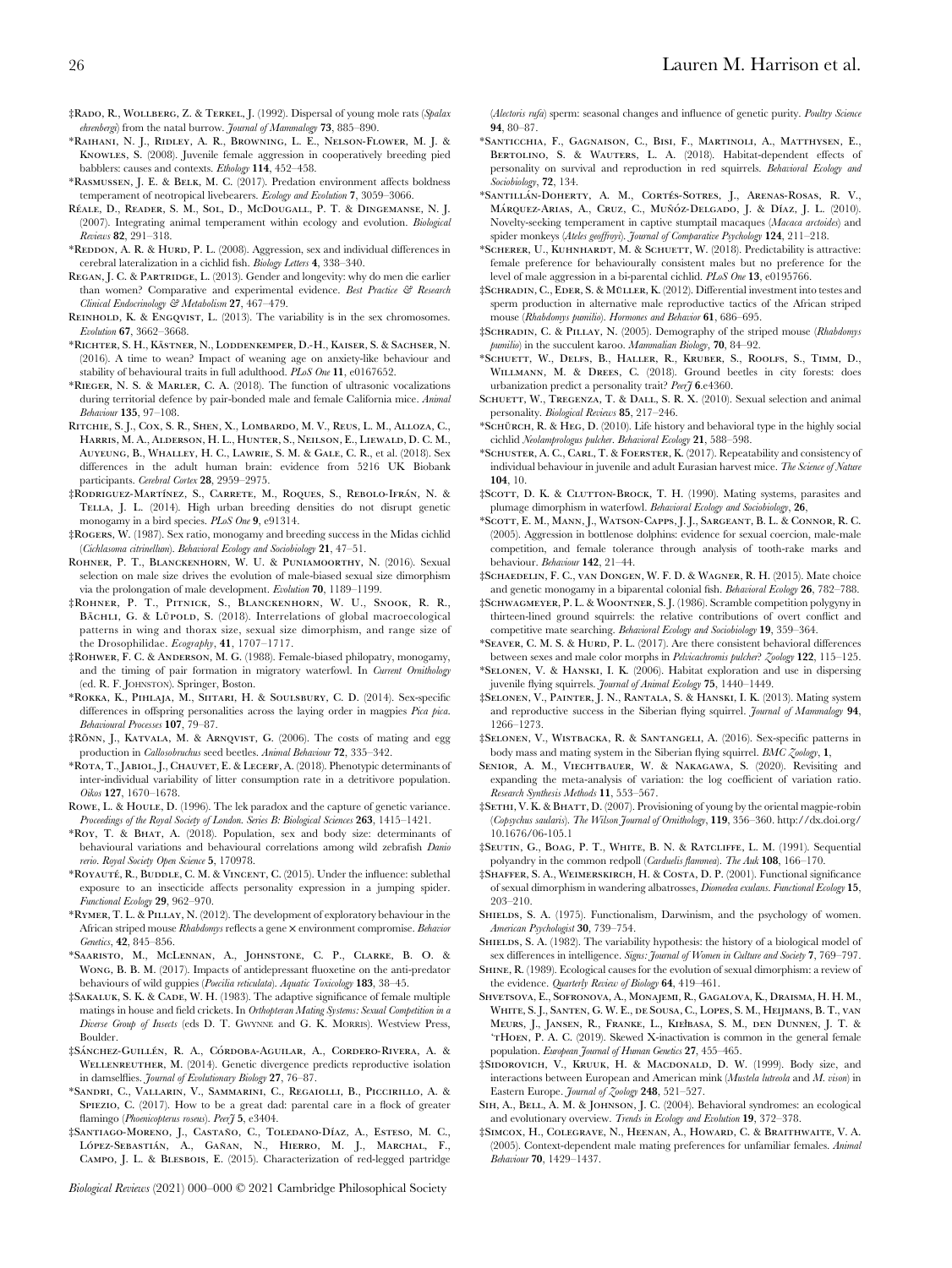- \*Skog, M. (2009). Intersexual differences in European lobster (Homarus gammarus): recognition mechanisms and agonistic behaviours. Behaviour 146, 1071–1091.
- \*Slater, K. Y., Schaffner, C. M. & Aureli, F. (2009). Sex differences in the social behavior of wild spider monkeys (Ateles geoffroyi yucatanensis). American Journal of Primatology 71, 21–29.
- Smith, B. R. & Blumstein, D. T. (2008). Fitness consequences of personality: a metaanalysis. Behavioral Ecology 19, 448–455.
- ‡SMITH, R. J. & CHEVERUD, J. M. (2002). Scaling of sexual dimorphism in body mass: a phylogenetic analysis of Rensch's rule in primates. International Journal of Primatology 23, 1095–1135.
- ‡Smorkatcheva, A. V., Orlova, D. V. (2011). Effect of polygyny on female reproductive success in the mandarin vole, Microtus mandarinus (Rodentia, Arvicolinae). Biology Bulletin, 38, 699–708.
- \*Snekser, J. L., McRobert, S. P. & Clotfelter, E. D. (2006). Social partner preferences of male and female fighting fish (Betta splendens). Behavioural Processes 72, 38–41.
- Snell, D. M. & Turner, J. M. A. (2018). Sex chromosome effects on male–female differences in mammals. Current Biology 28, R1313–R1324.
- \*Sol, D., Maspons, J., Gonzalez-Voyer, A., Morales-Castilla, I., Garamszegi, L. Z., Møller, A. P. (2018). Risk-taking behavior, urbanization and the pace of life in birds. Behavioral Ecology and Sociobiology, 72, 59.
- ‡Sorci, G., Møller, A. P. & Clobert, J. (1998). Plumage dichromatism of birds predicts introduction success in New Zealand. Journal of Animal Ecology 67, 263-269.
- \*Sørensen, D., Hanse, H., Krohn, T. & Bertelsen, T. (2010). Preferences for limited versus no contact in SD rats. Laboratory Animals 44, 274–277.
- ‡Spelt, A., Pichegru, L. (2017). Sex allocation and sex-specific parental investment in an endangered seabird. Ibis, 159, 272–284.
- ‡Spence, R., Gerlach, G., Lawrence, C. & Smith, C. (2008). The behaviour and ecology of the zebrafish, Danio rerio. Biological Reviews 83, 13-34.
- \*Sperry, J. H. & Weatherhead, P. J. (2012). Individual and sex-based differences in behaviour and ecology of rat snakes in winter. *Journal of Zoology* 287, 142–149.
- \*Stanley, C. R., Mettke-Hofmann, C. & Preziosi, R. F. (2017). Personality in the cockroach Diploptera punctata: evidence for stability across developmental stages despite age effects on boldness. PLoS One 12, e0176564.
- \*Steer, D. & Doody, J. S. (2009). Dichotomies in perceived predation risk of drinking wallabies in response to predatory crocodiles. Animal Behaviour 78, 1071–1078.
- Sterne, J. A. C., Sutton, A. J., Ioannidis, J. P. A., Terrin, N., Jones, D. R., LAU, J., CARPENTER, J., RÜCKER, G., HARBORD, R. M., SCHMID, C. H., Tetzlaff, J., Deeks, J. J., Peters, J., Macaskill, P. & Schwarzer, G., et al. (2011). Recommendations for examining and interpreting funnel plot asymmetry in meta-analyses of randomised controlled trials. The British Medical Journal 343, d4002.
- Stewart-Williams, S. & Halsey, L. G. (2021). Men, women, and STEM: why the differences and what should be done? European Journal of Personality 35, 3-39.
- ‡Stirrat, S. C. (2003). Seasonal changes in home-range area and habitat use by the agile wallaby (Macropus agilis). Wildlife Research, 30, 593.
- STOCKLEY, P. & BRØ-JORGENSEN, J. (2011). Female competition and its evolutionary consequences in mammals. Biological Reviews 86, 341–366.
- ‡Stockley, P., Gage, M. J. G., Parker, G. A. & Møller, A. P. (1997). Sperm competition in fishes: the evolution of testis size and ejaculate characteristics. The American Naturalist 149, 933–954.
- ‡Stone, D., Jepson, P., Kramarz, P. & Laskowski, R. (2001). Time to death response in carabid beetles exposed to multiple stressors along a gradient of heavy metal pollution. Environmental Pollution 113, 239–244.
- ‡Stoner, D. C., Wolfe, M.l L., Mecham, C., Mecham, M. B., Durham, S. L. & Choate, D. M. (2013). Dispersal behaviour of a polygynous carnivore: do cougars Puma concolor follow source-sink predictions?. Wildlife Biology, 19, 289–301.
- ‡Struntz, W. D. J., Kucklick, J. R., Schantz, M. M., Becker, P. R., McFee, W. E. & Stolen, M. K. (2004). Persistent organic pollutants in roughtoothed dolphins (Steno bredanensis) sampled during an unusual mass stranding event. Marine Pollution Bulletin 48, 164–192.
- ‡Sun, Y., Li, M., Song, G., Lei, F., Li, D. & Wu, Y. (2017). The role of climate factors in geographic variation in body mass and wing length in a passerine bird. Avian Research 8, 1.
- ‡Sundberg, J. & Dixon, A. (1996). Old, colourful male yellowhammers, Emberiza citrinella, benefit from extra-pair copulations. Animal Behaviour 52, 113–122.
- ‡Suriyampola, P. S. (2013). Territoriality and landscape of aggression. Doctoral dissertation, University of Louisville, KY. https://doi.org/10.18297/etd/1410
- $\frac{4}{3}$ SväRD, L. (1985). Paternal investment in a monandrous butterfly, Pararge aegeria. Oikos 45, 66–70.
- Taborsky, M. & Brockmann, H. (2010). Alternative reproductive tactics and life history phenotypes. In Animal Behaviour: Evolution and Mechanisms (ed. P. KAPPELER). Springer, Berlin, Heidelberg.
- ‡Tague, R. G. (1995). Variation in pelvic size between males and females in nonhuman anthropoids. American Journal of Physical Anthropology 97, 213–233.
- \*Tanaka, T. (2015). Sex differences in exploratory behaviour of laboratory CD-1 mice (Mus musculus). Scandinavian Journal of Laboratory Animal Science 41, 1-9.
- Tarka, M., Guenther, A., Niemela¨, P. T., Nakagawa, S. & Noble, D. W. A. (2018). Sex differences in life history, behavior, and physiology along a slow-fast continuum: a meta-analysis. Behavioral Ecology and Sociobiology 72, 132.
- Taylor, C. L. & Barbot, B. (2021). Gender differences in creativity: examining the greater male variability hypothesis in different domains and tasks. Personality and Individual Differences 174, 110661.
- \*Taylor, J. H., Mustoe, A. C. & French, J. A. (2014). Behavioral responses to social separation stressor change across development and are dynamically related to HPA activity in marmosets. American Journal of Primatology 76, 239–248.
- ‡Tellería, J. L., Blázquez, M., de la Hera, I. & Pérez-Tris, J. (2013). Migratory and resident blackcaps Sylvia atricapilla wintering in southern Spain show no resource partitioning. *Ibis* 155, 750-761.
- ‡Temrin, H. & Tullberg, B. S. (1995). A phylogenetic analysis of the evolution of avian mating systems in relation to altricial and precocial young. Behavioral Ecology 6, 296–307.
- ‡Thompson, G. A., McLay, C. L. (2005). Mating behaviour of Heterozius rotundifrons (Crustacea : Brachyura : Belliidae): is it a hard or soft shell mater?. Marine and Freshwater Research, 56, 1107.
- THOMPSON, H. B. (1903). The Mental Traits of Sex. University of Chicago Press, Chicago.
- ‡Thonhauser, K. E., Thoß, M., Musolf, K., Klaus, T. & Penn, D. J. (2014). Multiple paternity in wild house mice (Mus musculus musculus): effects on offspring genetic diversity and body mass. Ecology and Evolution, 4, 200–209.
- \*Thor, D. H., Harrison, R. J., Schneider, S. R. & Carr, W. J. (1988). Sex differences in investigatory and grooming behaviors of laboratory rats (Rattus norvegicus) following exposure to novelty. Journal of Comparative Psychology 102, 188–192.
- \*Thore´, E. S. J., Steenaerts, L., Philippe, C., Gre´goir, A., Brendonck, L. & Pinceel, T. (2018). Individual behavioral variation reflects personality divergence in the upcoming model organism Nothobranchius furzeri. Ecology and Evolution, 8, 8448–8457.
- ‡Thore´n, S., Lindenfors, P. & Kappeler, P. (2006). Phylogenetic analyses of dimorphism in primates: evidence for stronger selection on canine size than on body size. American Journal of Physical Anthropology 130, 50-59.
- \*Tierney, A. J., Andrews, K., Happer, K. R. & White, M. K. M. (2013). Dear enemies and nasty neighbors in crayfish: effects of social status and sex on responses to familiar and unfamiliar conspecifics. Behavioural Processes 99, 47–51.
- ‡Tolley, K. A., Read, A. J., Wells, R. S., Urian, K. W., Scott, M. D., Irvine, A. B. & Hohn, A. A. (1995). Sexual dimorphism in wild bottlenose dolphins (Tursiops truncatus) from Sarasota, Florida. Journal of Mammalogy 76, 1190-1198.
- ‡Tolonen, P. & Korpimaki, E. (1995). Parental effort of kestrels (Falco tinnunculus) in nest defense: effects of laying time, brood size, and varying survival prospects of offspring. Behavioral Ecology 6, 435–441.
- \*Toscano, B. J., Gatto, J. & Griffen, B. D. (2014). Effect of predation threat on repeatability of individual crab behavior revealed by mark-recapture. Behavioral Ecology and Sociobiology 68, 519–527.
- \*Traisnel, G. & Pichegru, L. (2018). Does it always pay to defend one's nest? A case study in African penguin. Ethology 124, 74–83.
- \*Tran, S. & Gerlai, R. (2013). Individual differences in activity levels in zebrafish (Danio rerio). Behavioural Brain Research 257, 224–229.
- ‡Trochet, A., Moulherat, S., Calvez, O., Stevens, V. M., Clobert, J. & SCHMELLER, D. S. (2014). A database of life-history traits of European amphibians. Biodiversity Data Journal 2, e4123.
- \*Troncoso-Palacios, J. & Labra, A. (2012). Is the exploratory behavior of Liolaemus nitidus modulated by sex? Acta Herpetologica 7, 69–80.
- \*Tsai, P. P., Stelzer, H. D., Hedrich, H. J. & Hackbarth, H. (2003). Are the effects of different enrichment designs on the physiology and behaviour of DBA/2 mice consistent? Laboratory Animals 37, 314–327.
- \*Tuliozi, B., Fracasso, G., Hoi, H. & Griggio, M. (2018). House sparrows' (Passer domesticus) behaviour in a novel environment is modulated by social context and familiarity in a sex-specific manner. Frontiers in Zoology 15, 16.
- $\ddagger$ Turk, E., Kuntner, M., Kralj-Fišer, S. (2018). Cross-sex genetic correlation does not extend to sexual size dimorphism in spiders. The Science of Nature, 105, 1.
- ‡Turner, T. R., Anapol, F. & Jolly, C. J. (1997). Growth, development, and sexual dimorphism in vervet monkeys (Cercopithecus aethiops) at four sites in Kenya. American Journal of Physical Anthropology 103, 19–35.
- ‡Valera, F. (2003). Male shrikes punish unfaithful females. Behavioral Ecology, 14, 403–408.
- \*van de Kerk, M., Onorato, D. P., Criffield, M. A., Bolker, B. M., Augustine, B. C., McKinley, S. A. & Oli, M. K. (2015). Hidden semi-Markov models reveal multiphasic movement of the endangered Florida panther. Journal of Animal Ecology 84, 576–585.
- van der van der Linden, D., Dunkel, C. S. & Madison, G. (2017). Sex differences in brain size and general intelligence (g). Intelligence 63, 78–88.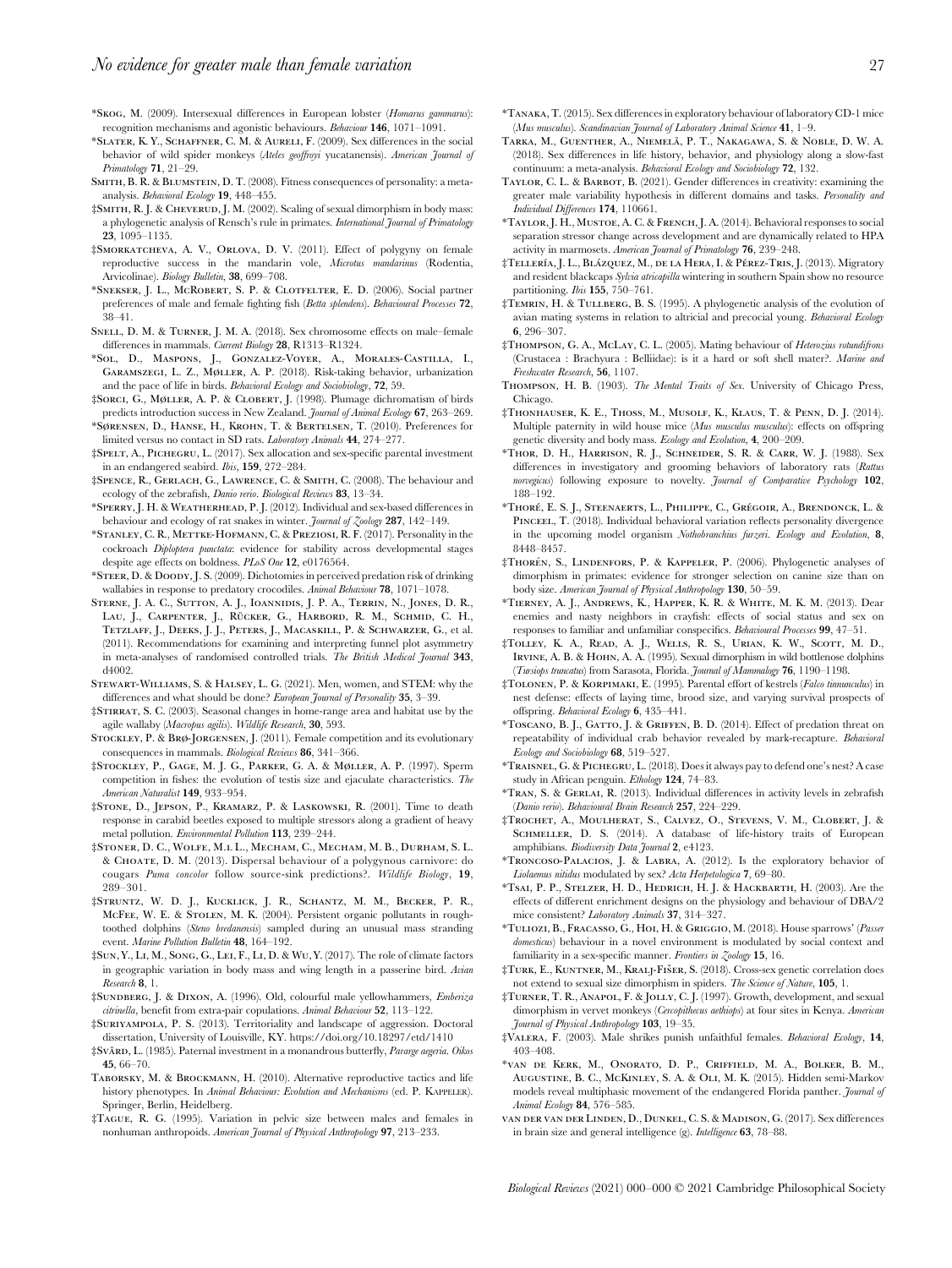- ‡van der van der Meeren, G. I. (1994). Sex- and size-dependent mating tactics in a natural population of shore crabs Carcinus maenas. Journal of Animal Ecology 63, 307–314.
- ‡van der van der Meeren, G. I., Chandrapavan, A. & Breithaupt, T. (2008). Sexual and aggressive interactions in a mixed species group of lobsters *Homarus* gammarus and H. americanus. Aquatic Biology 2, 191–200.
- van Eijk, L., Zhu, D., Couvy-Duchesne, B., Strike, L. T., Lee, A. J., Hansell, N. K., Thompson, P. M., de Zubicaray, G. I., McMahon, K. L., WRIGHT, M. J. & ZIETSCH, B. P. (2021). Are sex differences in human brain structure associated with sex differences in behaviour?  $P_{s\gamma}A_rX_{w}$ . https://doi.org/ 10.31234/osf.io/8fcve.
- \*van Horik, J. O., Langley, E. J. G., Whiteside, M. A. & Madden, J. R. (2017). Differential participation in cognitive tests is driven by personality, sex, body condition and experience. Behavioural Processes 134, 22–30.
- \*van van Overveld, T., Adriaensen, F. & Matthysen, E. (2015). No evidence for correlational selection on exploratory behaviour and natal dispersal in the great tit. Evolutionary Ecology 29, 137–156.
- \*van Overveld, T., Careau, V., Adriaensen, F. & Matthysen, E. (2014). Seasonal- and sex-specific correlations between dispersal and exploratory behaviour in the great tit. Oecologia 174, 109–120.
- ‡Vanpe´, C., Kjellander, P., Galan, M., Cosson, J. F., Aulagnier, S., Liberg, O. & Hewison, A. J. M. (2008). Mating system, sexual dimorphism, and the opportunity for sexual selection in a territorial ungulate. Behavioral Ecology 19, 309–316.
- ‡Vargas, M. J. & de Sostoa, A. (1997). Life-history pattern of the Iberian toothcarp Aphanius iberus (Pisces, Cyprinodontidae) from a Mediterranean estuary, the Ebro Delta (Spain). Netherlands Journal of Zoology 47, 143–160.
- \*Velando, A., Costa, M. M & Kim, S. -Y. (2017). Sex-specific phenotypes and metabolism-related gene expression in juvenile sticklebacks. Behavioral Ecology, 28, 1553–1563.
- ‡Vermette, R. & Fairbairn, D. J. (2002). How well do mating frequency and duration predict paternity success in the poylgynandrous water strider Aquarius remigis? Evolution 56, 1808–1820.
- VIECHTBAUER, W. (2010). Conducting meta-analyses in R with the metafor package. Journal of Statistical Software 36, 1–48.
- WADE, M. L. (1979). Sexual selection and variance in reproductive success. The American Naturalist 114, 742–764.
- ‡Walker, D., Porter, B. A., Avise, J. C. (2002). Genetic parentage assessment in the crayfish Orconectes placidus, a high-fecundity invertebrate with extended maternal brood care. Molecular Ecology, 11, 2115–2122.
- ‡Wallander, J. & Andersson, M. (2003). Reproductive tactics of the ringed plover Charadrius hiaticula. Journal of Avian Biology 34, 259–266.
- \*Walter, G. M., van Uitregt, V. O. & Wilson, R. S. (2011). Social control of unreliable signals of strength in male but not female crayfish, Cherax destructor. Journal of Experimental Biology 214, 3924–3299.
- ‡Wang, Y., Liu, H., Wang, H., Wang, Y., Ma, L. & Yi, G. (2019). Polygyny in the Eurasian kestrel (Falco tinnunculus): behavior, morphology, age, heterozygosity, and relatedness. Journal of Raptor Research, 53, 202–206.
- ‡WAUTERS, L., DHONDT, A. A. & DE VOS, R. (1990). Factors affecting male mating success in red squirrels (Sciurus vulgaris). Ethology Ecology & Evolution, 2, 195-204.
- ‡Wauters, L. A., Vermeulen, M., Van Dongen, S., Bertolino, S., Molinari, A., Tosi, G. & Matthysen, E. (2007). Effects of spatio-temporal variation in food supply on red squirrel Sciurus vulgaris body size and body mass and its consequences for some fitness components. Ecography, 30, 51–65.
- ‡Weckerley, F. W. (1998). Sexual-size dimorphism: influence of mass and mating systems in the most dimorphic mammals. Journal of Mammalogy 79, 33–52.
- ‡Wetton, J. H. & Parkin, D. T. (1991). An association between fertility and cuckoldry in the house sparrow, Passer domesticus. Proceedings of the Royal Society of London. Series B: Biological Sciences 245, 227–233.
- \*Wetzel, D. P., Hatch, M. I. & Westneat, D. F. (2015). Genetic sources of individual variation in parental care behavior. Behavioral Ecology and Sociobiology 69, 1933–1943.
- \*Wetzel, D. P. & Westneat, D. F. (2014). Parental care syndromes in house sparrows: positive covariance between provisioning and defense linked to parent identity. Ethology 120, 249–257.
- \*Wexler, Y., Subach, A., Pruitt, J. N. & Scharf, I. (2016). Behavioral repeatability of flour beetles before and after metamorphosis and throughout aging. Behavioral Ecology and Sociobiology 70, 745–753.
- Wierenga, L. M., Doucet, G., Dima, D., Agartz, I., Aghajani, M., Akudjedu, T., Albajes-Eizagirre, A., Alnaes, D., Alpert, K., Andreassen, O. A., Anticevic, A., Asherson, P., Banaschewski, T., BARGALLO, N. & BAUMEISTER, S., et al. (2020). Greater male than female variability in regional brain structure across the lifespan. Human Brain Mapping. https://doi.org/10.1002/hbm.25204.
- \*Wilson, A. D.M., Szekeres, P., Violich, M., Gutowsky, L. F. G., Eliason, E. J. & Cooke, S. J. (2017). Activity syndromes and metabolism in giant deep-sea isopods. Deep Sea Research Part I: Oceanographic Research Papers, 121, 237–244.

Biological Reviews (2021) 000–000 © 2021 Cambridge Philosophical Society

- \*Wilson, A. D. M., Whattam, E. M., Bennett, R., Visanuvimol, L., Lauzon, C. & Bertram, S. M. (2010). Behavioral correlations across activity, mating, exploration, aggression, and antipredator contexts in the European house cricket, Acheta domesticus. Behavioral Ecology and Sociobiology 64, 703–715.
- \*Wilson, A. J., Grimmer, A. & Rosenthal, G. G. (2013). Causes and consequences of contest outcome: aggressiveness, dominance and growth in the sheepshead swordtail, Xiphophorus birchmanni. Behavioral Ecology and Sociobiology 67, 1151-1161.
- ‡Wilson, G. L. & Ernst, C. H. (2005). Reproductive ecology of the Terrapene carolina carolina (eastern box turtle) in central Virginia. Southeastern Naturalist 4, 689–702.
- \*Wiltenmuth, E. B. (1996). Agonistic and sensory behaviour of the salamander Ensatina eschscholtzii during asymmetrical contests. Animal Behaviour, 52, 841–850.
- ‡Windberg, L. A., Engeman, R. M. & Bromaghin, J. F. (1991). Body size and condition of coyotes in southern Texas. Journal of Wildlife Diseases 27, 47–52.
- ‡Winkler, H. & Michalek, K. G. (2001). Parental care and parentage in monogamous great spotted woodpeckers (Picoides major) and middle spotted woodpeckers (Picoides medius). Behaviour 138, 1259–1285.
- \*Winship, K. A. & Eskelinen, H. C. (2018). Behavioral responses of two species of dolphins to novel video footage: an exploration of sex differences. Zoo Biology 37, 399–407.
- WOLF, M. & McNAMARA, J. M. (2012). On the evolution of personalities via frequency-dependent selection. The American Naturalist 179, 679–692.
- Wolf, M., Van Doorn, G. S., Leimar, O. & Weissing, F. J. (2007). Life-history trade-offs favour the evolution of animal personalities. Nature 447, 581–584.
- WOLF, M. & WEISSING, F. J. (2010). An explanatory framework for adaptive personality differences. Philosophical Transactions of the Royal Society B: Biological Sciences 365, 3959–3968.
- \*Wong, R. Y., Perrin, F., Oxendine, S. E., Kezios, Z. D., Sawyer, S., Zhou, L., DEREJE, S. & GODWIN, J. (2012). Comparing behavioral responses across multiple assays of stress and anxiety in zebrafish (Danio rerio). Behaviour 149, 1205–1240.
- ‡Wong, S. C., Dykstra, M., Campbell, J. M. & Earley, R. L. (2008). Measuring water-borne cortisol in convict cichlids (Amatitlania nigrofasciata): is the procedure a stressor? Behaviour 145, 1283–1305.
- \*Wood, N. I., Carta, V., Milde, S., Skillings, E. A., McAllister, C. J., Ang, Y. L. M., Duguid, A., Wijesuriya, N., Afzal, S. M., Fernandes, J. X., Leong, T. W. & Morton, J. (2010). Responses to environmental enrichment differ with sex and genotype in a transgenic mouse model of Huntington's disease. PLoS One 5, e9077.
- ‡Woodhead, A. P. (1985). Sperm mixing in the cockroach Diploptera punctata. Evolution 39, 159–164.
- \*WUERZ, Y. & KRÜGER, O. (2015). Personality over ontogeny in zebra finches: long-term repeatable traits but unstable behavioural syndromes. Frontiers in Zoology 12, S9.
- Wyman, M. J. & Rowe, L. (2014). Male bias in distributions of additive genetic, residual, and phenotypic variances of shared traits. The American Naturalist 184, 326–337.
- ‡Wynne-Edwards, K. E. & Lisk, R. D. (1988). Differences in behavioral responses to a competitive mating situation in two species of dwarf hamster (Phodopus campbelli and P. sungorus). Journal of Comparative Psychology 102, 49–55.
- $\frac{1}{4}$ XI, C. & ANDERS, AGMO, A. (2015). Sociosexual behaviors of male rats (Rattus norvegicus) in a seminatural enviornment. Journal of Comparative Psychology 129, 132–144.
- \*Xuan, I. C. Y. & Hampson, D. R. (2014). Gender-dependent effects of maternal immune activation on the behavior of mouse offspring. PLoS One 9, e104433.
- ‡Yahner, R. H. (1978). The adaptive nature of the social system and behavior in the eastern chipmunk, Tamias striatus. Behavioral Ecology and Sociobiology 3, 397–427.
- ‡Yamaguchi, N., Sarno, R. J., Johnson, W. E., O'Brien, S. J. & MACDONALD, D. W. (2004). Multiple paternity and reproductive tactics of freeranging American minks, Mustela vison. Journal of Mammalogy 85, 432-439.
- ‡Yeh, H. S. & Rouse, D. B. (1995). Effects of water temperature, density, and sex ratio on the spawning rate of red claw crayfish Cherax quadricarinatus (von Martens). Journal of the World Aquaculture Society 26, 160–164.
- ‡Yom-Tov, Y. (2001). Global warming and body mass decline in Israeli passerine birds. Proceedings of the Royal Society London B 268, 947-952.
- \* Yoshida, K. C. S., Van Meter, P. E. & Holekamp, K. E. (2016). Variation among free-living spotted hyenas in three personality traits. Behaviour, 153, 1665–1722.
- \*Young, C. M., Cain, K. E., Svedin, N., Backwell, P. R. Y. & Pryke, S. R. (2017a). Predictors of aggressive response towards simulated intruders depend on context and sex in crimson finches (Neochmia phaeton). Behavioural Processes 138, 41-48.
- ‡Young, C., McFarland, R., Barrett, L. & Henzi, S. P. (2017b). Formidable females and the power trajectories of socially integrated male vervet monkeys. Animal Behaviour 125, 61–67.
- \*Young, J. K., Mahe, M. & Breck, S. (2015). Evaluating behavioral syndromes in coyotes (Canis latrans). Journal of Ethology 33, 137–144.
- Yu, G., Smith, D. K., Zhu, H., Guan, Y. & Lam, T. T.-Y. (2017). ggtree: an r package for visualization and annotation of phylogenetic trees with their covariates and other associated data. Methods in Ecology and Evolution, 8, 28–36.
- ‡Yue, G. H., Li, J. L., Wang, C. M., Xia, J. H., Wang, G. L. & Feng, J. B. (2010). High prevalence of multiple paternity in the invasive crayfish species, Procambarus clarkii. International Journal of Biological Sciences 6, 107–115.